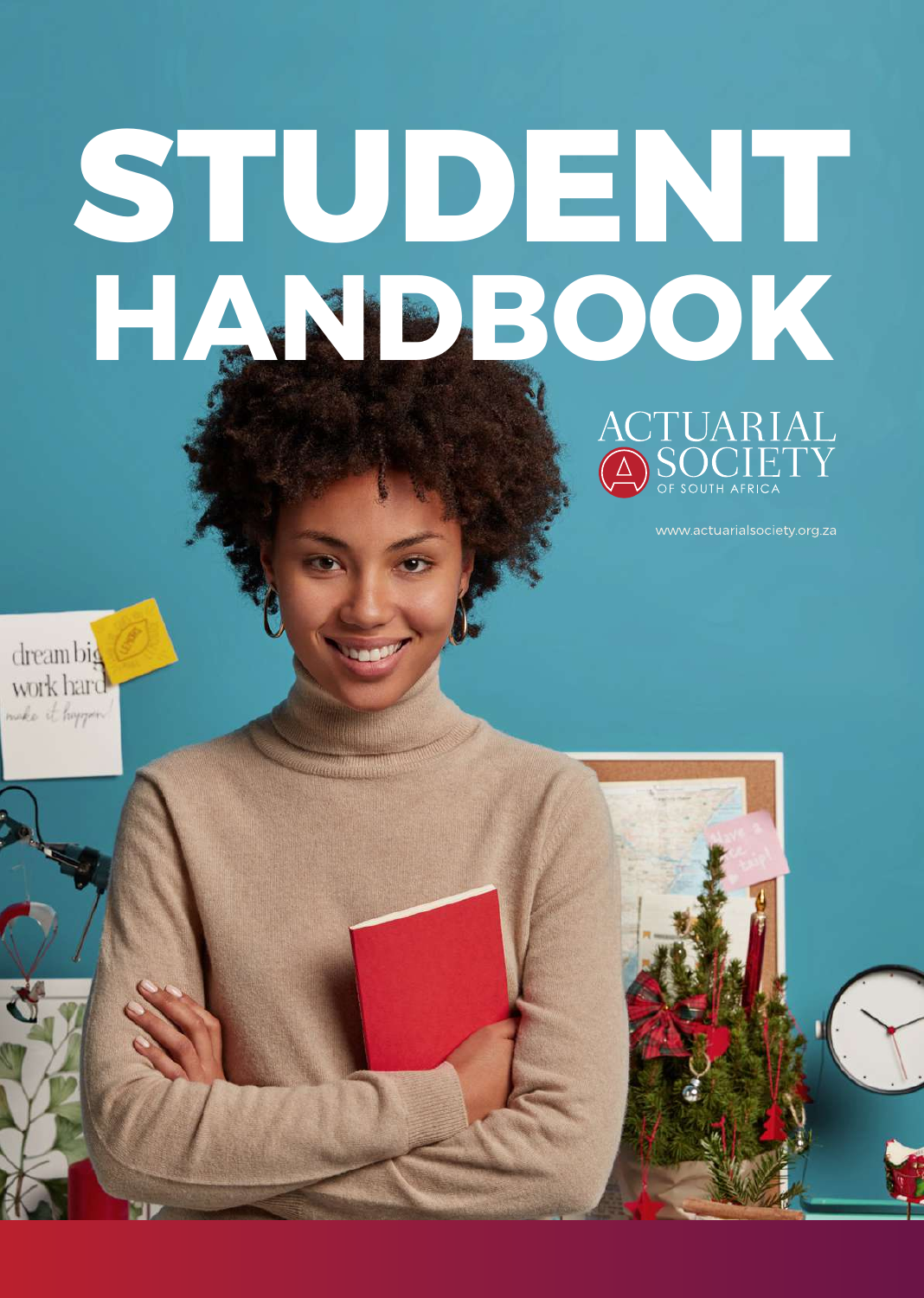#### **1. [INTRODUCTION](#page-3-0)**

#### **1.1 COVID 19**

#### **1.2 Professional Designations Award**

- 1.2.1 Technical Member of the Actua
- 1.2.2 Associate of the Actuarial Society
- 1.2.3 Fellow of the Actuarial Society
- 1.2.4 Chartered Enterprise Risk Actu

**7**

|                                        | Л      |
|----------------------------------------|--------|
|                                        | 7      |
| ded                                    | 7      |
| arial Society (TASSA)                  | 7      |
| ety (AMASSA)                           | 8      |
| (FASSA)                                | 8      |
| ary (CERA)                             | 8      |
|                                        | 9      |
|                                        |        |
|                                        | 9      |
|                                        | 9      |
|                                        | 9      |
|                                        | 9<br>9 |
|                                        |        |
|                                        | 10     |
|                                        | 10     |
|                                        | 10     |
|                                        | 11     |
|                                        | 11     |
|                                        |        |
|                                        | 12     |
| <b>I Member of the Society (TASSA)</b> | 13     |
| undation APP)                          | 13     |
|                                        | 13     |
| (Ie                                    | 13     |
| pting the Subject A213                 | 74     |

#### **2. [STUDENT SERVICES](#page-4-0)**

- **2.1 [Member Engagement](#page-4-0)**
- **2.2 [Office Hours](#page-4-0)**
- **2.3 [Other Sources of Information](#page-4-0)**
- **2.4 [Personal Details](#page-4-0)**
- **2.5 [Student Records](#page-4-0)**

#### **3. [MEMBERSHIP 10](#page-5-0)**

- **3.1 [Becoming a Student Member](#page-5-0)** 3.1.1 Applications
- **3.2 [Member Subscriptions](#page-5-0)**
- **3.3 [Lapsed Membership](#page-5-0)**

#### **4. [QUALIFICATION ROADMAP](#page-6-0) 12**

#### **4.1 Subjects Required for Technical**

- 4.1.1 Part N111 (Normative Skills Foundation
- 4.1.2 Part A1 (Foundation Technical
- 4.1.3 Part A2 (Intermediate Technical
	- 4.13.1 Pre-requisite for Attem



## **TABLE OF CONTENTS**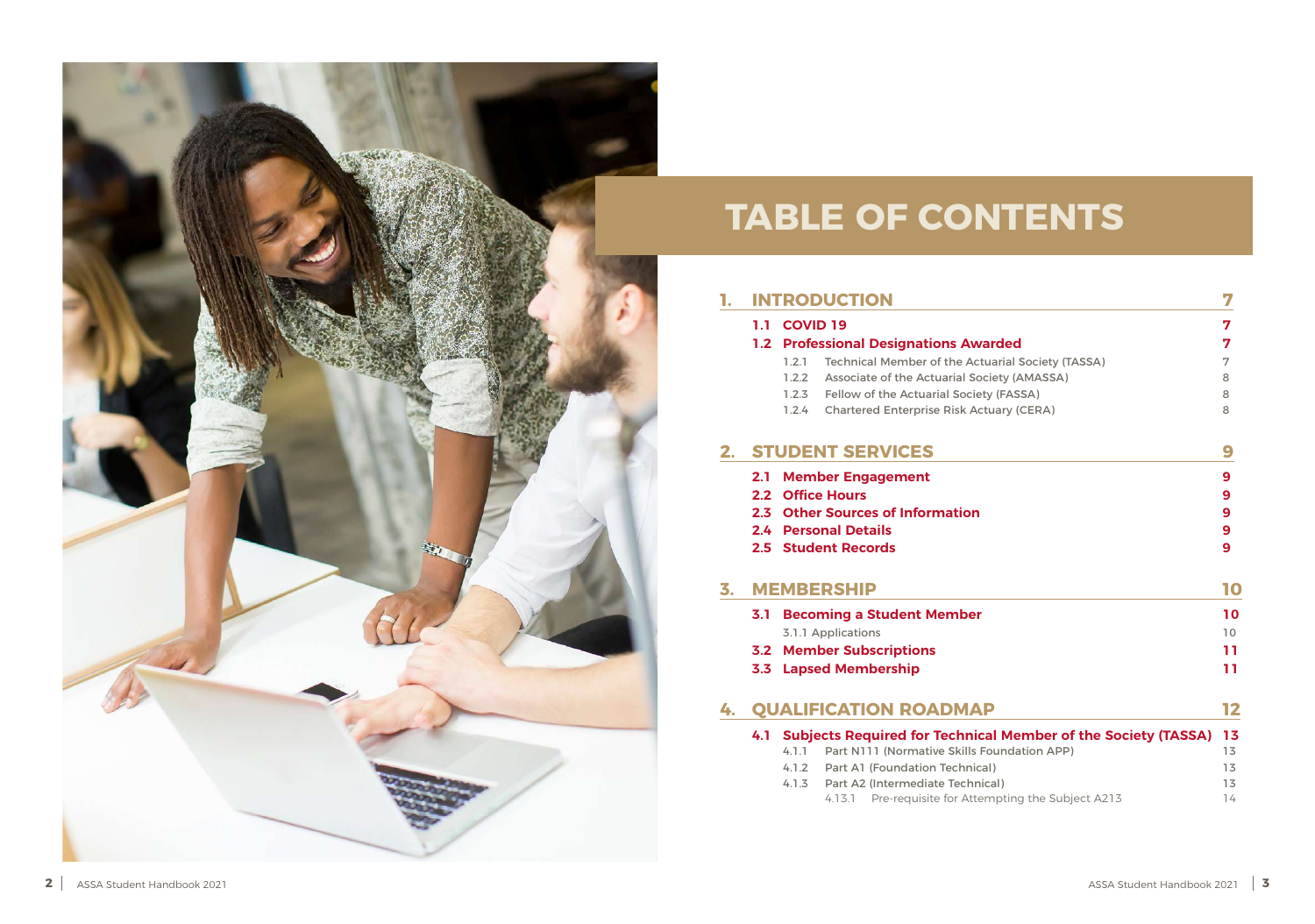|                              | 32       |
|------------------------------|----------|
|                              | 32       |
| ormative Skills Programme?   | 33       |
|                              | 34       |
| VBL                          | 34       |
|                              | 34       |
|                              | 35       |
|                              | 36       |
|                              | 37       |
|                              | 37       |
|                              | 39       |
|                              | 39       |
| r                            | 40       |
|                              | 40       |
|                              | 41<br>43 |
|                              |          |
| opment                       | 43<br>43 |
| <b>rial Training Offices</b> | 44       |
|                              |          |
|                              |          |
| <b>S AND EXEMPTIONS</b>      | 45       |
|                              | 45       |
| tions of the                 |          |
| ca:                          | 45       |
| sity                         | 45       |
| with Exemption               |          |
|                              | 46       |
| niversities                  | 47       |
|                              | 47<br>47 |
| and Faculty of Actuaries     | 47       |
|                              |          |
|                              | 48       |
|                              | 48       |
| Society                      | 48       |
| <b>Examinations</b>          | 49       |
| rmediate Technical           | 49       |
| Principles                   | 50<br>50 |

|    | 6.1 |       | <b>Work-Based Learning Overview</b>                           | 32 |
|----|-----|-------|---------------------------------------------------------------|----|
|    |     | 6.1.1 | Where Does WBL fit into the Normative Skills Programme?       | 33 |
|    |     |       | <b>6.2 WBL Registration</b>                                   | 34 |
|    |     | 6.2.1 | <b>Requirements to Register for WBL</b>                       | 34 |
|    |     | 6.2.2 | <b>Time Frame Requirements</b>                                | 34 |
|    |     |       | <b>6.3 WBL Skills Dimensions</b>                              | 35 |
|    |     |       | <b>6.4 Review Questions</b>                                   | 36 |
|    |     |       | <b>6.5 Formal Learning Activities</b>                         | 37 |
|    |     |       | <b>6.6 The WBL Process</b>                                    | 37 |
|    |     |       | <b>6.7 The WBL Roles</b>                                      | 39 |
|    |     |       | <b>6.8 Selecting a Supervisor</b>                             | 39 |
|    |     | 6.8.1 | <b>Responsibility of the Supervisor</b>                       | 40 |
|    |     | 6.8.2 | <b>Change in Supervisor</b>                                   | 40 |
|    |     |       | <b>6.9 Work-Based Learning Credit</b>                         | 41 |
|    |     |       | <b>6.10 Supervisor Guidelines</b>                             | 43 |
|    |     |       | 6.10.1 Planning Student's Skills Development                  | 43 |
|    |     |       | 6.10.2 Assessment of Skills                                   | 43 |
|    |     |       | 6.11 The Role of Employers or Actuarial Training Offices      | 44 |
| 7. |     |       | <b>ACCREDITED UNIVERSITIES AND EXEMPTIONS</b>                 | 45 |
|    | 7.1 |       | <b>Accredited Universities</b>                                | 45 |
|    |     | 7.1.1 | Exemptions from the Examinations of the                       |    |
|    |     |       | <b>Actuarial Society of South Africa</b>                      | 45 |
|    |     | 7.1.2 | <b>Selecting an Accredited University</b>                     | 45 |
|    |     |       | 7.1.2.1 Accredited Universities with Exemption                |    |
|    |     |       | Agreement Subjects                                            | 46 |
|    |     |       | <b>7.2 Exemptions from Accredited Universities</b>            | 47 |
|    |     | 7.2.1 | <b>Applications for Exemptions</b>                            | 47 |
|    |     | 7.2.2 | Fees                                                          | 47 |
|    | 7.3 |       | <b>Exemptions from the Institute and Faculty of Actuaries</b> | 47 |

#### **8. EXAMINATIONS**

#### **6. [WORK-BASED LEARNING](#page-16-0) 32**

#### **8.1 [General Information](#page-24-0) 48**

8.1.1 Exams Offered by the Actuarial

#### **8.2 Planning a Route Through the E**

- 8.2.1 Foundation Technical and Inter
- 8.2.2 Core Principles and Fellowship
- 8.2.3 [Fellowship Applications](#page-25-0)

|    |     |        | 4.2 Subjects Required for Associateship (AMASSA)                                                  | 14 |
|----|-----|--------|---------------------------------------------------------------------------------------------------|----|
|    |     | 4.2.1  | Part A3 (Core Principles)                                                                         | 14 |
|    |     | 4.2.2  | Part A4 (Associateship Normative Skills)                                                          | 14 |
|    |     |        | 4.3 Subjects Required for Fellowship (FASSA)                                                      | 14 |
|    |     | 4.3.1  | Part F1 (Fellowship Principles)                                                                   | 15 |
|    |     |        | 4.3.1.1 Prerequisites for Attempting the F1 Subjects                                              | 15 |
|    |     | 4.3.2  | Part F2 (Fellowship Applications)                                                                 | 15 |
|    |     |        | Recommendation for Attempting an F2 Subject<br>4.3.2.1                                            | 16 |
|    |     |        | 4.3.2.2 Research Option                                                                           | 16 |
|    |     | 4.3.3  | Part N4 (Fellowship Normative Skills)                                                             | 16 |
|    |     |        | 4.4 Requirements for Receiving the CERA Qualification                                             | 16 |
|    |     | 4.4.1  | C100: Applied Enterprise Risk Management Course                                                   | 17 |
| 5. |     |        | <b>NORMATIVE SKILLS</b>                                                                           | 18 |
|    |     |        |                                                                                                   |    |
|    | 5.1 |        | <b>Introduction</b>                                                                               | 18 |
|    |     | 5.1.1. | <b>Principles of Normative Skills</b>                                                             | 19 |
|    |     | 5.1.2. | <b>Foundation APP</b>                                                                             | 19 |
|    |     | 5.1.3. | Core APP                                                                                          | 19 |
|    |     |        | 5.1.4. Fellowship APP                                                                             | 20 |
|    |     | 5.1.5. | Transition students - students who joined ASSA                                                    |    |
|    |     |        | before 31 March 2015                                                                              | 20 |
|    | 5.2 |        | <b>Registration for the Normative Skills Programme</b>                                            | 21 |
|    |     |        | <b>5.3 Cancellations</b>                                                                          | 22 |
|    |     |        | 5.4 Foundation APP (Part N111) - TASSA Normative Skills                                           | 22 |
|    |     | 5.4.1  | <b>Exemption from Foundation APP</b>                                                              | 22 |
|    |     | 5.4.2  | <b>Foundation APP Overview</b>                                                                    | 22 |
|    |     | 5.4.3  | <b>Time Allocation to Modules</b>                                                                 | 23 |
|    |     |        | 5.4.4 Foundation APP Credit                                                                       | 24 |
|    |     | 5.5.1  | 5.5 Core APP (Part N211 and N311 - Associateship Normative Skills) 24<br><b>Core APP Overview</b> | 28 |
|    |     | 5.5.2  | <b>Time Allocation to Modules</b>                                                                 | 28 |
|    |     | 5.5.3  | <b>Core APP Credit</b>                                                                            | 29 |
|    |     |        | 5.6 Fellowship APP (Part N411) - FASSA Normative Skills                                           | 29 |
|    |     | 5.6.1  | Admission Criteria for Fellowship APP                                                             | 29 |
|    |     | 5.6.2  | <b>APP Overview</b>                                                                               | 29 |
|    |     | 5.6.3  | <b>Time Allocation to Modules</b>                                                                 | 31 |
|    |     | 5.6.4  | <b>Fellowship APP Credit</b>                                                                      | 31 |
|    |     |        |                                                                                                   |    |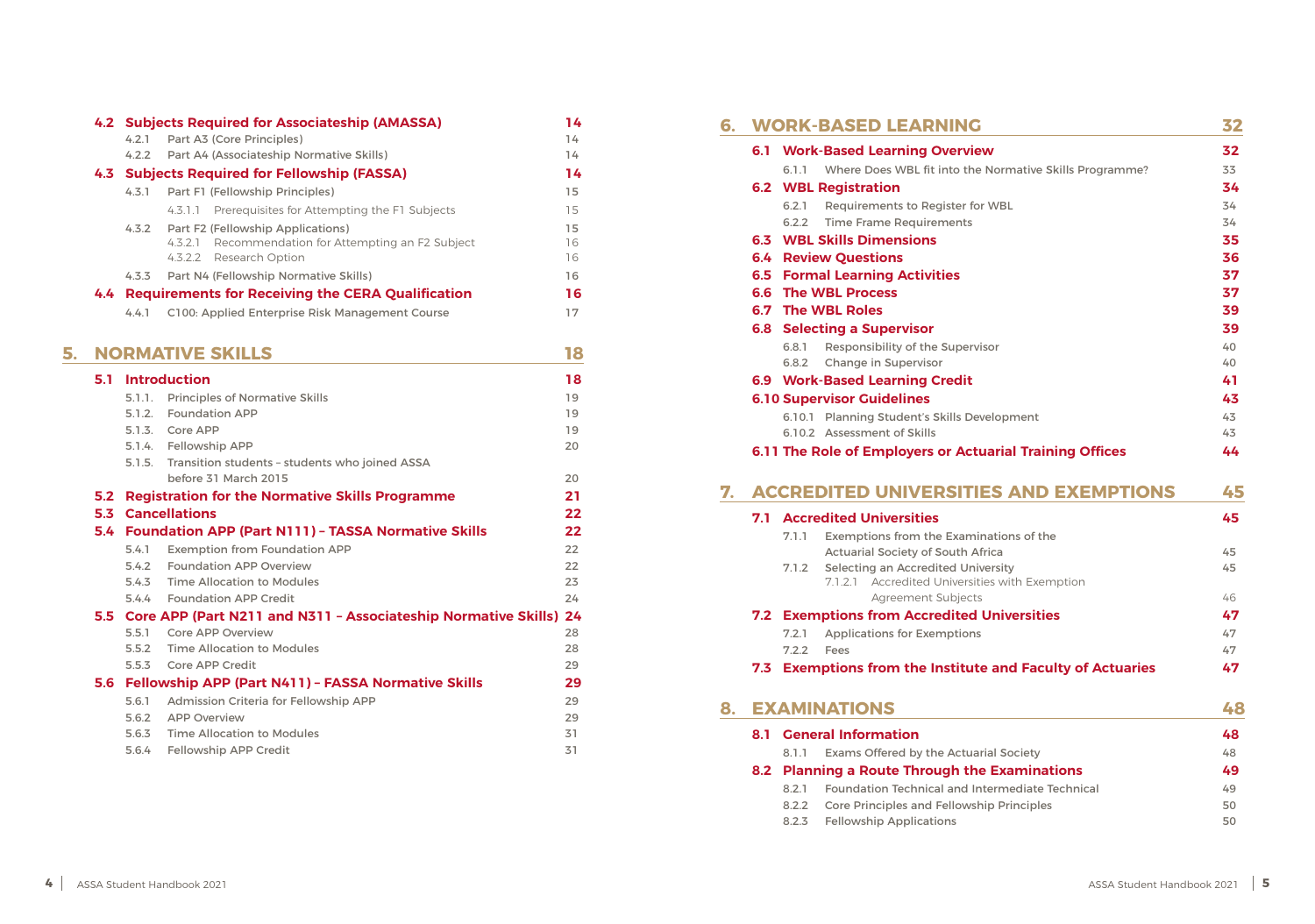<span id="page-3-0"></span>

| 8.3 Guidance on Study Hours and Examination Preparation<br><b>8.4 Examination Preparation Sessions</b> |         | 51                                       |    |
|--------------------------------------------------------------------------------------------------------|---------|------------------------------------------|----|
|                                                                                                        |         | <b>8.5 Examination Administration</b>    | 52 |
| 8.5.1                                                                                                  |         | <b>Online Examination Entries</b>        | 52 |
|                                                                                                        | 8.5.1.1 | De-registration for Courses and Sessions | 52 |
|                                                                                                        |         | 8.5.1.2 Late Entries                     | 52 |
|                                                                                                        |         | 8.5.1.3 Proof of Registration            | 52 |
|                                                                                                        |         | 8.5.1.4 Entry Changes                    | 53 |
|                                                                                                        |         | 8.5.1.5 Bulk Entries by Companies        | 53 |
|                                                                                                        |         | 8.5.1.6 Examination Permits              | 53 |
|                                                                                                        |         | 8.5.1.7 Examination Centres              | 53 |

| <b>TUITION</b> |       |                                                                                                                                        |          |
|----------------|-------|----------------------------------------------------------------------------------------------------------------------------------------|----------|
|                |       | 9.1 Tuition Support for Part F1 (Fellowship Principles) Subjects<br>9.2 Tuition Support for Part F2 (Fellowship Applications) Subjects | 55<br>56 |
|                | 9.2.1 | <b>Seminar Tuition Strategy</b>                                                                                                        | 57       |
|                | 9.2.2 | Tiered Approach / Online Marking Option                                                                                                | 57       |
|                | 9.2.3 | Mock Exam                                                                                                                              | 58       |
|                | 9.2.4 | <b>Learning and Reading Material</b>                                                                                                   | 58       |
|                |       |                                                                                                                                        |          |

#### **10. [INTERNATIONAL RECOGNITION AND TRANSITION](#page-27-0) 59**

| 10.1 Transitional Arrangements: Based on New 2019 Curriculum     | 59 |
|------------------------------------------------------------------|----|
| 10.1.1 Pre-2010 Arrangements                                     | 59 |
| <b>10.2 Generic Practice Module</b>                              | 60 |
| <b>10.3 International Recognition</b>                            | 60 |
| 10.3.1 Mutual Recognition Agreements                             | 60 |
| <b>10.4 International Actuarial Association</b>                  | 60 |
| <b>10.5 CERA</b>                                                 | 61 |
| <b>ANNEXURES</b>                                                 | 63 |
| <b>ANNEXURE A: Admission Requirements for Student Membership</b> | 63 |

**DISCLAIMER:** It is the reader's responsibility to ensure that he or she consults the most recent and updated version of the Student Handbook. The Student Handbook on the ASSA website will always be the latest version.

## **THIS HANDBOOK HAS BEEN COMPILED TO PROVIDE GUIDANCE ON:**

## **1. INTRODUCTION**

**BENEFITS AND OBLIGATIONS OF MEMBERSHIP**



**THE CURRICULUM FOLLOWED IN OBTAINING THE DESIRED DESIGNATION**

#### **1.1 COVID 19**

As we continue to evaluate the risks and scenarios unfolding with regard to Covid-19, we have concluded that we will not go ahead with face-to-face assessments for examinations and normative courses and all other ASSA events in the traditional manner. All events will be held online for the first semester of 2021 this includes exam support and preparation sessions.

The Education Board will discuss alternative options as the country makes progress and changes occur as we fight the scourge of the virus. Council will also be involved in the process to ensure your interests and those of the Actuarial Society are served in the best way possible.

We shall be updating members regularly via our weekly email newsletter: newsbytes with new details as they arise, alternatively you can keep track of updates to all online exam via the ASSA website.

## **1.2 PROFESSIONAL DESIGNATIONS AWARDED**

The Actuarial Society of South Africa offers three professional designations, all of which are recognised by the South African Qualifications Authority, which requires completion of a Bachelor's degree before obtaining any of these designations.

#### 1.2.1 Technical Member of the Actuarial Society (TASSA)

The TASSA designation was approved to recognise the achievement of successfully completing all A1 and A2 level exams as well as completing subject N111, the Foundation Actuarial Professional Practice module of the Normative Skills Programme. The TASSA designation does not qualify the student member as an actuary but differentiates them from student members who have not yet successfully completed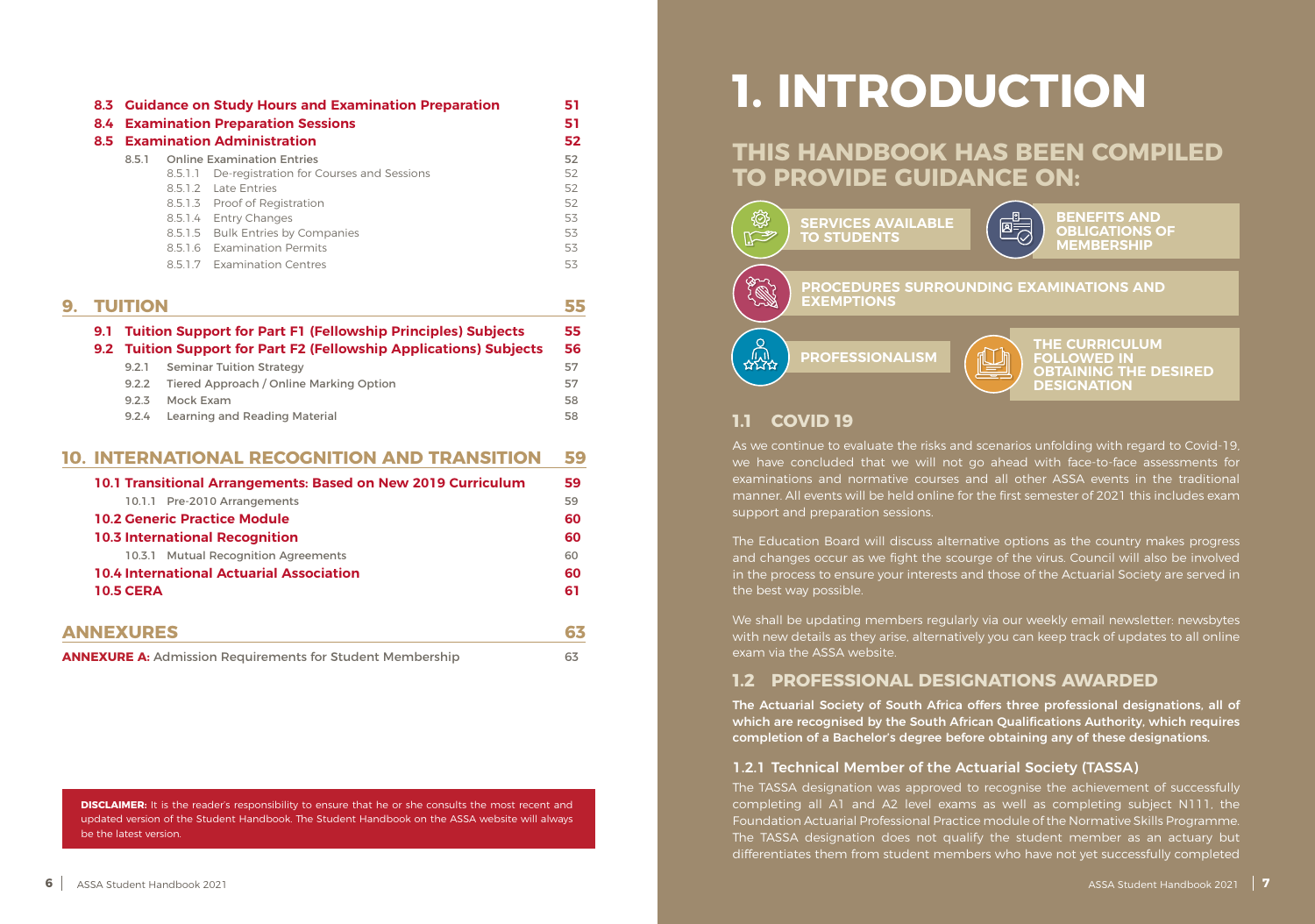| ebsite:      |  |
|--------------|--|
| act-details/ |  |

<span id="page-4-0"></span>the A1 and A2 levels as well as the Foundation APP Normative skills course. With reference to our by-laws, the term "actuary" may only be used by Associate [AMASSA] and Fellow [FASSA] members.

We appreciate that many of our members have progressed their academic career beyond the minimum requirement for TASSA. However, until such time as they qualify and apply for Associate [AMASSA] or Fellow [FASSA] membership, they will be recognised as a TASSA member.

#### 1.2.2 Associate of the Actuarial Society (AMASSA)

The Associateship training provides a general background in financial risk management and will enable members to apply their toolkit of actuarial techniques in a wide variety of areas. It is particularly useful for those who are not working in one of the traditional practice areas for actuaries, such as life insurance or retirement funds. The Associateship designation does not, however, entitle the holder to perform statutory roles in South Africa, such as being the valuator of a pension fund or the statutory actuary of a life insurer. The requirements for admission to the AMASSA designation are:

- **•** A Bachelor's degree is a pre-requisite before being admitted as an AMASSA
- **•** Complete all the requirements for the TASSA designation
- **•** Successfully complete the exams for subject A311 and N211 as well as successfully complete all the requirements for subject N311, i.e. the Core Actuarial Professional Practice modules of the Normative Skills Programme.

#### 1.2.3 Fellow of the Actuarial Society (FASSA)

The Fellowship training builds on the foundation of subjects required for the Associateship and provides an in-depth specialisation in any one of the main practice areas. There is further development in higher-order thinking skills, particularly in actuarial judgement. The Fellowship designation is required for statutory roles in South Africa. The requirements for admission to the FASSA designation are:

- **•** A Bachelor's degree is a pre-requisite before being admitted as a FASSA
- **•** Complete all the requirements for the AMASSA designation
- **•** Successfully complete two (2) F1 and one (1) F2 level exam as well as successfully complete all the requirements for subject N411, i.e. the Fellowship Actuarial Professional Practice modules of the Normative Skills Programme.

#### **The AMASSA and FASSA designations entitle the member to use the title: Actuary.**

#### 1.2.4 Chartered Enterprise Risk Actuary (CERA)

The Actuarial Society has also been awarded international signatory status to award the CERA designation, which allows actuaries to apply their acquired skills as Enterprise Risk Management practitioners. The requirements for admission to the CERA designation are as follows:

- **•** Complete all the requirements for either the Associateship or Fellowship of the Actuarial Society (including all the Professional Skills requirements)
- **•** Pass: F106 Enterprise Risk Management
- **•** Completion of the two-day ERM seminar (C100).

#### **2.1 MEMBER ENGAGEMENT**

Administration of the member profile and education activities is performed by the team in the Actuarial Society office and includes administration surrounding examinations, exemptions, courses, counselling, Normative Skills and other ASSA activities and events.

You can contact the ASSA Office via the we

https://www.actuarialsociety.org.za/cont

#### **2.2 OFFICE HOURS**

Monday to Friday from 08:30 to 16:30.

### **2.3 OTHER SOURCES OF INFORMATION**

Apart from the Student Handbook, further information is provided throughout the year via:

- **The ASSA website:** <https://www.actuarialsociety.org.za/student-zone/>
- **Email** weekly Newsbytes newsletter.
- **Social Media:** Facebook / Twitter / Linked In

#### **2.4 PERSONAL DETAILS**

You must update all changes to your contact and personal, and employer details online via your member profile.

#### **2.5 STUDENT RECORDS**

- **•** Confirmation of Good Standing letter
- **•** Summary and Full Academic Record
- **•** Progress reports for Normative Skills
- **•** TASSA Certificate
- **•** Finance related documents e.g. invoices and statements

Non-members will need to pay a fee for an official Academic Record to be sent to them.

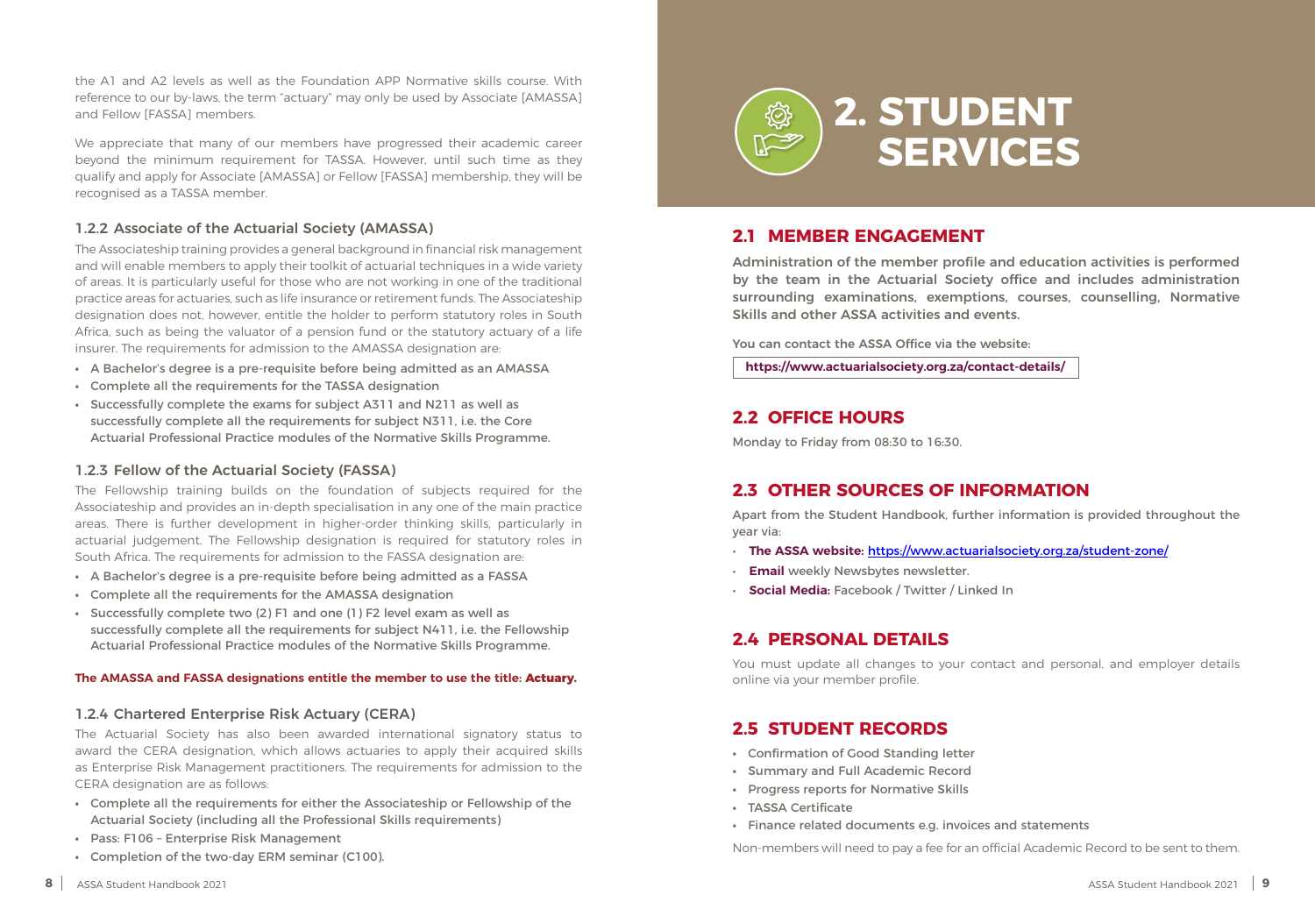### **3.1 BECOMING A STUDENT MEMBER**

In order for students to enter for examinations or apply for exemptions, they must first apply for student membership.

<span id="page-5-0"></span>

#### **ASSA Interest Group**

ASSA has recently introduced a new Interest Group category for individuals who are currently studying towards a university degree with a Mathematics or Statistics major. Those who have a particular interest in ASSA events and initiatives and wish to know more about the profession could sign up for this category. Applications must be made annually to be a part of the Interest Group.

Requirements for application to join the Interest Group:

**•** Online Application via the ASSA website as per 3.1.1

It is important to note that this Interest Group has no link toward becoming an ASSA member. All enquires about the university academic process to graduation must be directed to the university concerned.

#### 3.1.1 Applications

Candidates may apply for membership by completing the online membership application process, which can be accessed through the ASSA website.

Note that all prospective students must comply with the minimum academic requirements for membership, found in Annexure A.

Applications for membership are open throughout the year, however, once the examination sitting has ended for a given semester, all incomplete applications which have not been actioned will be removed and candidates will have to re-apply.

Applicants who would like to register for an examination sitting must ensure that their membership applications are submitted at least 6 weeks before registration for that examination session opens to ensure that the application is processed in time.

Membership confirmation letters are sent once an application for membership has been approved and will indicate the fees due, based on the category of membership the applicant had been admitted to.



#### **3.2 MEMBER SUBSCRIPTIONS**

South African students only need to register with one professional body, namely the Actuarial Society of South Africa. All members must renew their membership annually by the 1st January for that year of membership.

Members are responsible for updating all their details including changes in status i.e., unemployed / active (employed) / overseas.

For further information, contact Member Services at **[memberservices@actuarialsociety.](http://memberservices@actuarialsociety.org.za) [org.za](http://memberservices@actuarialsociety.org.za)**

#### **3.3 LAPSED MEMBERSHIP**

Any member whose membership has lapsed and wishes to reinstate their membership must contact the ASSA office for the costs and process involved. Before members can register for events and education activities, renewal of membership subscription for that specific year must be complete.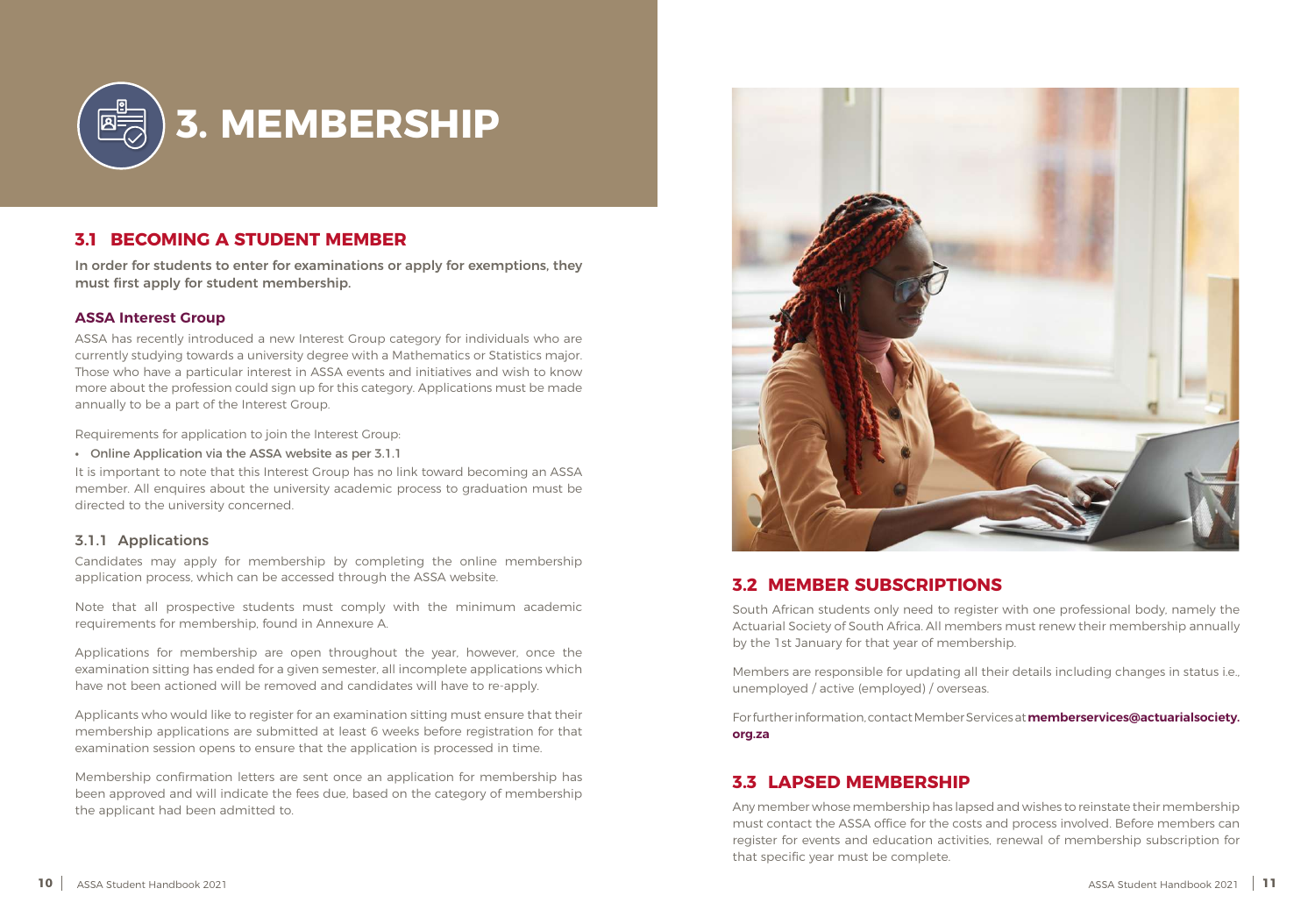This section specifies the requirements for obtaining the designations awarded by the Actuarial Society.

Detailed syllabi can be found on the **[ASSA website](https://www.actuarialsociety.org.za/student-zone/education-resources-volunteers/2021-syllabi-2/)**

**Note:** The successful completion of a degree or SAQA equivalent qualification is a requirement for admission as Technical, Associate or Fellow member of the Actuarial Society.

#### The complete qualification roadmap for all the designations offered by ASSA is depicted as follows:

<span id="page-6-0"></span>

## **4. QUALIFICATION ROADMAP**

**Note:** The successful completion of a degree or SAQA equivalent qualification is a requirement for admission as Associate or Fellow member of the Actuarial Society.



### **4.1 SUBJECTS REQUIRED FOR TECHNICAL MEMBER OF THE SOCIETY (TASSA)**

The subjects leading to the TASSA designation are grouped into three parts. All these subjects have to be completed to meet the requirements for the TASSA designation. Detailed syllabi for all the subjects can be found on the ASSA website under the Student Zone.

#### 4.1.1 Part N111 - (Normative Skills Foundation APP)

The Foundation Actuarial Professional Practice Normative Skills programme (N111) consists of the following modules:

- **•** Module 1 The Professional Actuary in South Africa
- **•** Module 2 Professional Communications for Actuaries
- **•** Module 3 Fundamentals of Modelling.

#### 4.1.3 Part A2 (Intermediate Technical)

These subjects provide the basic toolkit of actuarial techniques that is used in a number of practical applications. The four subjects in this part are:

| ÆV F<br><b>FOUNDATION</b><br><b>TECHNICAL</b> | <b>A111: Actuarial S</b> |
|-----------------------------------------------|--------------------------|
|                                               | <b>A112: Business E</b>  |
|                                               | <b>A113: Business Fi</b> |

**A111:** Actuarial Statistics

**Conomics** 

**inance** 

Credits for subjects in Part A1 can be obtained as follows:

- **•** By achieving an exemption recommendation for an equivalent subject as part of a degree programme at universities accredited by the Actuarial Society.
- **•** Writing the Actuarial Society examination. The Actuarial Society outsources these with us.

exams to the Institute and Faculty of Actuaries exams, but students must register

| <b>A2</b><br><b>INTERMEDIATE</b><br><b>TECHNICAL</b> | <b>A211: Financial M</b> |
|------------------------------------------------------|--------------------------|
|                                                      | <b>A212: Risk Model</b>  |
|                                                      | <b>A213: Contingeno</b>  |
|                                                      | <b>A214: Loss Resery</b> |

**A211:** Financial Mathematics

**Hing and Survival Analysis** 

ces

**A214:** Loss Reserving and Financial Engineering

Credits for subjects in Part A2 can be obtained as follows:

- **•** By achieving an exemption recommendation for an equivalent subject as part of
- a degree programme at universities accredited by the Actuarial Society.
- Institute and Faculty of Actuaries exams for subjects A212 and A214 in Part A2.

**•** Writing the Actuarial Society examination. The Actuarial Society uses the

#### 4.1.2 Part A1 (Foundation Technical)

These subjects draw from a number of disciplines outside actuarial science and form the foundation required to pursue in-depth actuarial studies. The three subjects in this part are: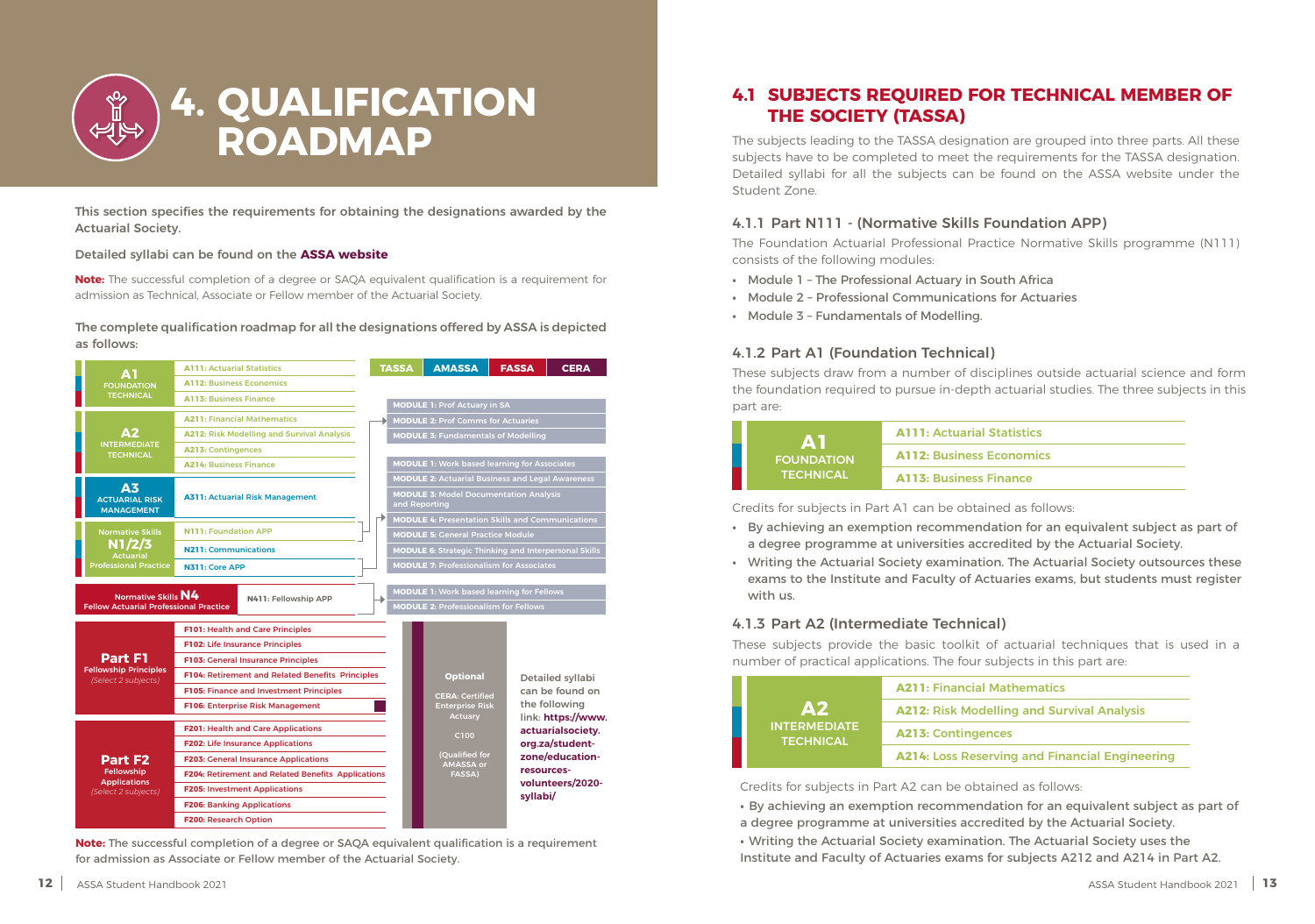A credit for the Part A3 subject A311 can be obtained as follows:

- **•** By achieving an exemption recommendation for the equivalent subject as part of a degree programme at universities accredited by the Actuarial Society.
- **•** Writing the Actuarial Society examination for subject A311, which is offered by the Actuarial Society.

#### **4.2 SUBJECTS REQUIRED FOR ASSOCIATESHIP (AMASSA)**

The subjects leading to the Associateship (AMASSA) designation are grouped into six parts. All subjects in Parts A1 and A2 as well as the Normative Skills modules in N111 as set out above need to be completed, in addition to Part A3 as well as the Normative Skills modules in N211 and N311, which are set out below. Detailed syllabi for all the subjects can be found on the ASSA website.

#### 4.2.1 Part A3 (Core Principles)

These subjects provide the background and principles that allow students to apply their actuarial techniques in a wide variety of situations. The subject in this part is:

#### **4.3 SUBJECTS REQUIRED FOR FELLOWSHIP (FASSA)**

The subjects leading to the Fellowship designation are grouped into nine parts. All subjects in Parts A1, A2 and A3 as well as the Normative Skills modules in N111, N211 and N311 as set out above need to be completed, in addition to all subjects in Parts F1 and F2 as well as the Normative Skills modules in N411, which are set out below. Detailed syllabi for all the subjects can be found on the ASSA website.



#### 4.2.2 Part N2 and N3 (Associateship Normative Skills)

Refer to section 5 of this document on what components of Normative Skills need to be completed for AMASSA. The Communications subject (N211) develops the key skill of communicating technical concepts to non-technical audiences.

#### <span id="page-7-0"></span>**4.1.3.1 Pre-requisite for Attempting the Subject A213**

- **•** A pass or exemption in subject A211 is required before or whilst attempting subject A213. OR
- **•** Concurrent registration for A211 and A213 in the same semester.

There are two options for students to complete this part:

- (i) Students do these courses at accredited universities as part of a postgraduate course and, on attaining a sufficient standard in the examination, they will be recommended for exemption from the equivalent professional subject; or
- (ii) Students pass the Actuarial Society examination in the subject. These examinations are the same as the university papers, and the pass standard is the same as the exemption standard for the equivalent university course.

For F106, Actuarial Society members write the equivalent Institute and Faculty of Actuaries examination (ST9) as members of the Society, without having to join the UK organisation.

#### **4.3.1.1 Prerequisites for Attempting the F1 Subjects**

Knowledge and understanding of Actuarial Risk Management (A311) are fundamental for the successful completion of the Part F1 subjects.

The pre-requisite is at least an FA grade for subject A311, or a university pass for the equivalent subject, before a student can attempt a Part F1 subject.

#### 4.3.2 Part F2 (Fellowship Applications)

These subjects focus on the in-depth applications in a specific area with a focus on South African practice, as well as international best practice. Students will have to pass one of the six options below for the Fellowship Applications examinations (F201 to F206 below) in order to attain the FASSA designation.

The Fellowship Applications examination focuses on higher-order thinking skills and actuarial judgement.

There is a Research Option (F200) where a Masters level research paper can be written instead of the Fellowship Applications examination.

#### 4.3.1 Part F1 (Fellowship Principles)

These subjects extend the techniques and applications learned in the Associate level subjects to a more in-depth level by focusing on specific practice areas. Students are required to pass **two** of the following six subjects:

|                                                     | <b>F101: Health and Care Principles</b>  |
|-----------------------------------------------------|------------------------------------------|
|                                                     | <b>F102: Life Insurance Principles</b>   |
| <b>Part F1</b>                                      | <b>F103: General Insurance Principle</b> |
| <b>Fellowship Principles</b><br>(Select 2 subjects) | F104: Retirement and Related Be          |
|                                                     | <b>F105: Finance and Investment Pr</b>   |
|                                                     | <b>F106: Enterprise Risk Manageme</b>    |

| <b>F101: Health and Care Principles</b>          |
|--------------------------------------------------|
| <b>F102: Life Insurance Principles</b>           |
| <b>F103: General Insurance Principles</b>        |
| F104: Retirement and Related Benefits Principles |
| <b>F105: Finance and Investment Principles</b>   |
| <b>F106: Enterprise Risk Management</b>          |
|                                                  |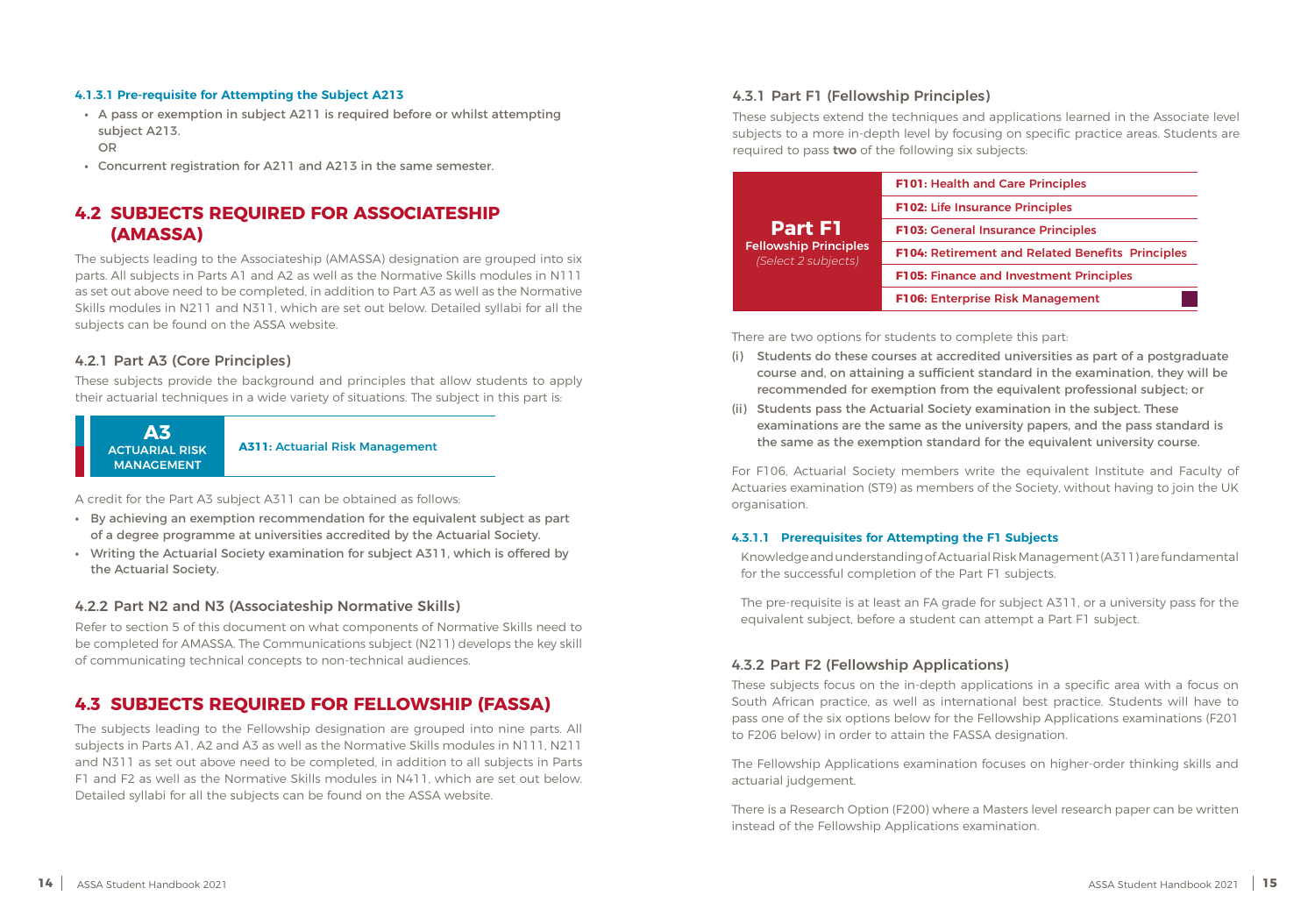Students need to complete this part by passing the Actuarial Society examination or by following the Research Option.

<span id="page-8-0"></span>

| <b>Part F2</b><br><b>Fellowship</b><br><b>Applications</b><br>(Select 2 subjects) | <b>F201: Health and Care Applications</b>                 |  |
|-----------------------------------------------------------------------------------|-----------------------------------------------------------|--|
|                                                                                   | <b>F202: Life Insurance Applications</b>                  |  |
|                                                                                   | <b>F203: General Insurance Applications</b>               |  |
|                                                                                   | <b>F204: Retirement and Related Benefits Applications</b> |  |
|                                                                                   | <b>F205: Investment Applications</b>                      |  |
|                                                                                   | <b>F206: Banking Applications</b>                         |  |

#### **4.3.2.1 Recommendation for Attempting an F2 Subject**

We recommend that all students make a reasonable attempt at a Part F1 subject before attempting the associated Fellowship Applications (Part F2 series) subject. The Part F1 subjects contain important and necessary technical knowledge that is assumed learning before attempting a Part F2 subject.

F2 subjects are set at a level that assumes 3 years of appropriate work experience. It will, therefore, be advantageous to attempt a Part F2 subject in a field where you have experience. Should this not be possible, we recommend that you retain an active interest in developments in your chosen Part F2 area of practice.

#### 4.3.3 Part N4 (Fellowship Normative Skills)

Refer to section 5 for information on what components of Normative Skills are required to qualify for the Fellowship (FASSA) designation.

#### **4.4 REQUIREMENTS FOR RECEIVING THE CERA QUALIFICATION**

Members of the Actuarial Society of South Africa can be eligible to receive the CERA qualification if they:

- **•** Complete all the requirements to be an Associate or Fellow of ASSA
- **•** Pass F106
- **•** Complete a two-day seminar (C100).

|                                                                                   | <b>F101: Health and Care Principles</b>  |
|-----------------------------------------------------------------------------------|------------------------------------------|
|                                                                                   | <b>F102: Life Insurance Principles</b>   |
| <b>Part F1</b>                                                                    | <b>F103: General Insurance Principle</b> |
| <b>Fellowship Principles</b><br>(Select 2 subjects)                               | <b>F104: Retirement and Related Be</b>   |
|                                                                                   | <b>F105: Finance and Investment Pr</b>   |
|                                                                                   | <b>F106: Enterprise Risk Manageme</b>    |
|                                                                                   |                                          |
|                                                                                   | F201: Health and Care Applicatio         |
| <b>Part F2</b><br><b>Fellowship</b><br><b>Applications</b><br>(Select 2 subjects) | <b>F202: Life Insurance Applications</b> |
|                                                                                   | <b>F203: General Insurance Applicat</b>  |
|                                                                                   | <b>F204: Retirement and Related Be</b>   |
|                                                                                   |                                          |
|                                                                                   | <b>F205: Investment Applications</b>     |



#### 4.4.1 C100: Applied Enterprise Risk Management Course

The satisfactory completion of the one-day Applied ERM Course is a requirement to be awarded the CERA qualification by the Actuarial Society of South Africa. The purpose of this course is to provide a practical context for the F106 subject and apply enterprise risk management concepts to practical South African business issues.

To register for the course, candidates must have been exempted from or passed the F106 exam.

Active participation is expected from all attendees, in assessing active participation, the following is required:

- **•** Satisfactory completion of the pre-course assignment and
- **•** Visible Participation in the class, particularly in –
- **•** Demonstrating an understanding of the pre-course reading
- **•** Actively participating in discussions and
- **•** Asking questions that demonstrate an acquisition of higher-order skills in the course topics.

The course leader has to sign off that a student has completed the course, and this sign-off will be withheld for any student if there is little evidence of active participation.

In assessing active participation, the course leader will consider the following:

- **•** The satisfactory completion of the pre-course assignment and
- **•** The degree to which the student participates in the class, particularly in –
- o Actively participating in discussions and
- o Asking questions that demonstrate an acquisition of higher-order skills in the course topics.
- o Demonstrating an understanding of the pre-course reading
	-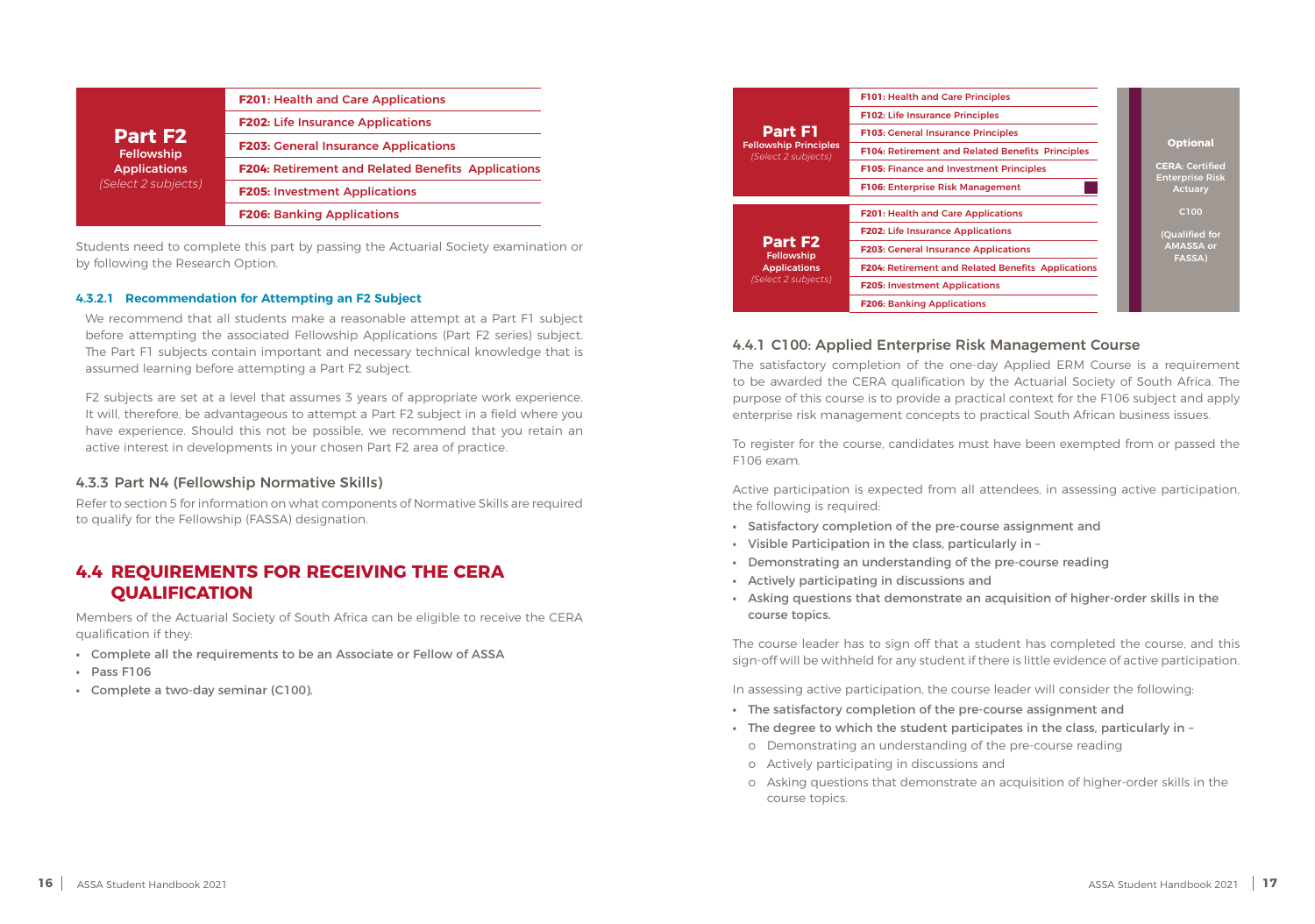<span id="page-9-0"></span>

## **5. NORMATIVE SKILLS**

### **5.1 INTRODUCTION**

In developing a distinct South African qualification, the Actuarial Society of South Africa strives to provide an education programme that focuses on delivering professionals that are not only technically adept but capable of delivering on the full rounded professional promise. In the current environment actuaries need a lot more than the basic technical skills to meet market demands. Additional delivery skills are required in areas such as engaging with and presenting to clients and line managers, the ability to justify and structure recommendations, as well as professional behavioural skills. These skills in the actuarial profession will be known as **normative skills**, which need to be combined with the technical skills and a professional organisational infrastructure to ensure the effectiveness of the professional actuary.

ASSA's Normative Skills programme was developed as a three-tiered programme, with each tier consisting of a number of modules that were designed in such a way that skills build on one another throughout the modules of the programme.

The Normative Skills programme consists of the following three tiers:

- 1. Foundation Actuarial Professional Practice course (Foundation APP)
- 2. Core Actuarial Professional Practice course (Core APP) and
- 3. Fellowship Actuarial Professional Practice course (Fellowship APP).

Underpinning the Normative Skills programme is Work-Based Learning that serves as the practical implementation platform for the skills students are exposed to during the Normative Skills programme.

**As of January 2021, all members journeying towards qualification must follow the Normative Skills programme as part of the Curriculum map. The transitional concession expired as of November 30 2020.**

#### 5.1.1.Principles of Normative Skills

The principles of Normative Skills include the following:

- **•** Normative skills should be developed in parallel to the technical skills.
- **•** Students should have the required technical knowledge to be admitted to NS Core APP.
- **•** Students should have the appropriate technical and industry knowledge to be able to put each Normative Skills module and workshop into perspective and gain value from it.
- **•** Exceptions should be dealt with on a case to case basis and not dictate the overall business rules to pre-requisites.
- **•** Normative Skills and Work-Based Learning should promote a culture of ongoing learning and growth and not be a point in time quick fix.

Below is a quick overview of each of the three Normative Skills tiers. Each tier will be discussed in detail thereafter.



#### 5.1.2. Foundation APP

The Foundation APP is a 1-year course and consists of three modules that may be completed online via the ASSA Learning Platform. Foundation APP is targeted at the entry level working professional or students who will enter the workplace within 1 year of completing this course.

The Foundation APP course is designed to develop students' normative skills to a level appropriate for membership as a TASSA.



#### 5.1.3. Core APP

The Core APP course is a 2-year course and consists of seven modules, as well as the Communications Course and exam. Students need to ensure they have the necessary learning in place before they register for the Core APP course. The course is designed to develop students' normative skills to a level appropriate for membership as an Associate (AMASSA).

To ensure that you will effectively gain the knowledge, skills and dispositions, the Core APP modules have been structured to encourage active learning and application of the skills required. Work-Based Learning (during which capabilities are developed with a supervisor at work) is fundamental to the course and is supplemented with the Normative Skills online sessions and workshops. These workshops will be facilitated by experienced actuaries in the industry and other industry experts.

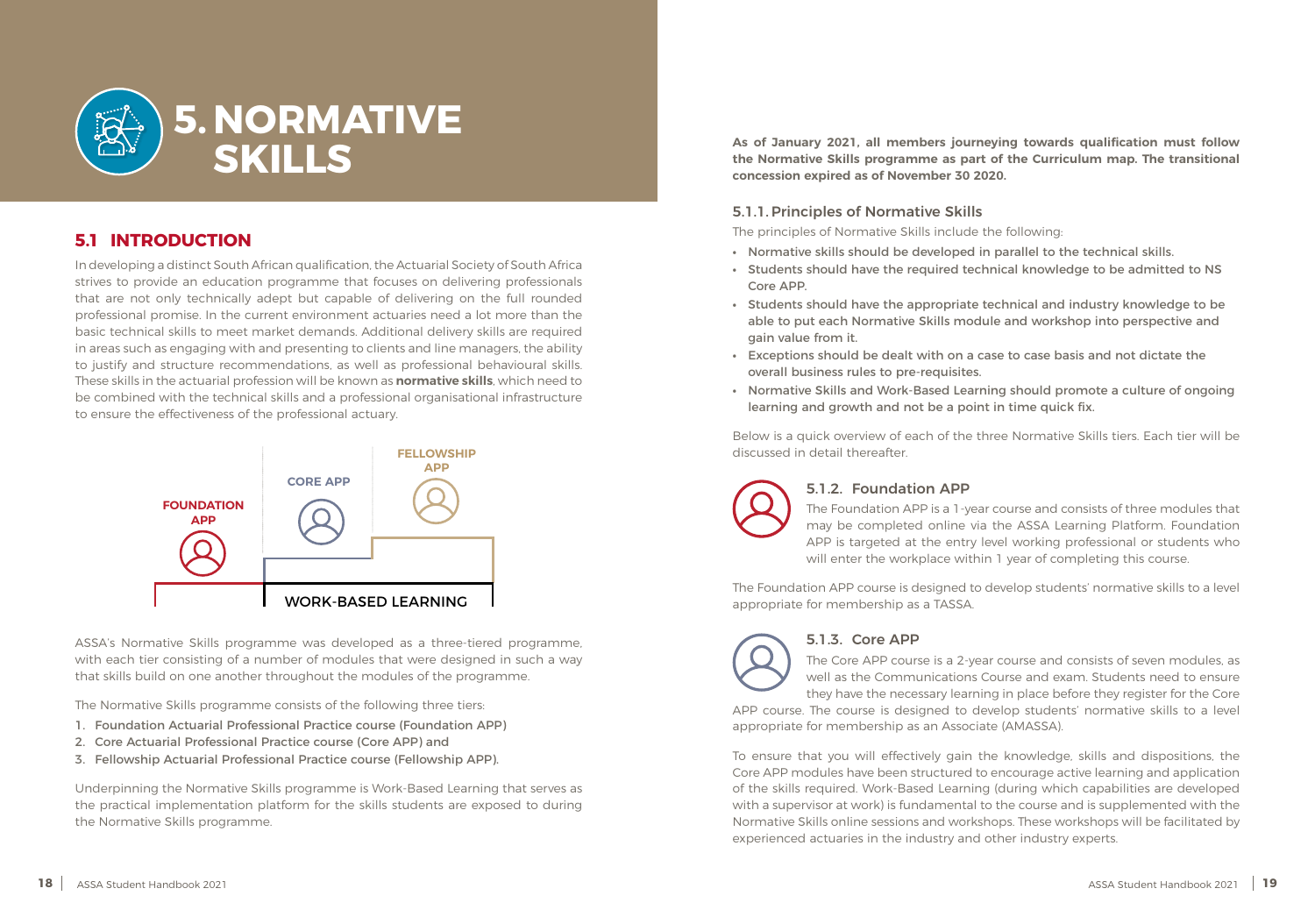<span id="page-10-0"></span>

#### 5.1.4. Fellowship APP

The Fellowship APP course is designed to further develop students' normative skills to a level appropriate for membership as a Fellow (FASSA) and will be an additional 1 year after the successful completion of the Core APP course.

#### 5.1.5. Transition students – students who joined ASSA before 31 March 2015

These transitional students must have finalised their Work-based Skills (WBS) and/ or Professional courses before end of 2020 or transition to the Normative Skills programme.

The Education Board has resolved for the close-out of this transition to be concluded by 31 December 2020 that is more than five years after the introduction of Normative Skills, primarily to level the assessment standard to the normative curriculum of our members progressing their actuarial education in the workplace. It is essential that we maintain rigor in our assessment standards as a self-regulated profession in South Africa.

ASSA will grant these students credit for the normative skills modules that are equivalent to the professional subjects successfully passed or exempted from. ASSA will grant students exemption for the two normative skills core application modules that were added to the Normative Skills syllabus - N311.04 Presentation skills and N311.06 Strategic Thinking & Interpersonal skills to put these students in the same position that they would be in before the transition.

#### The table below indicate the course mapping:

| <b>NORMATIVE</b><br><b>SKILLS MODULAR</b><br><b>EQUIVALENCE</b>       | <b>PROFESSIONAL</b><br><b>SKILLS</b><br><b>COURSES</b> | <b>MODULE / COURSE NAME</b>                                                                                   |  |  |
|-----------------------------------------------------------------------|--------------------------------------------------------|---------------------------------------------------------------------------------------------------------------|--|--|
|                                                                       |                                                        | <b>Associateship Transition to Normative Skills Core Application N311</b>                                     |  |  |
| N311.01                                                               | A403                                                   | Associateship Work Based Learning / Skills                                                                    |  |  |
| N311.02                                                               | A401                                                   | <b>Business Awareness Course and Online Exam</b>                                                              |  |  |
| <b>N311.03</b>                                                        | A402                                                   | <b>Modelling Analysis Documentation and</b><br><b>Reporting Course and Attendance Exam</b>                    |  |  |
| N311.04                                                               | Exempt                                                 | <b>Presentation and Communication Course</b>                                                                  |  |  |
| N311.05                                                               | F210                                                   | <b>Generic Practice Module Online Exam (now needs</b><br>to be passed as part of associateship qualification) |  |  |
| N311.06                                                               | Exempt                                                 | <b>Strategic Thinking &amp; Interpersonal Skills Course</b>                                                   |  |  |
| N311.07                                                               | A404                                                   | <b>Associateship Professionalism Course</b>                                                                   |  |  |
| Fellowship Transition to Normative Skills Fellowship Application N411 |                                                        |                                                                                                               |  |  |
| <b>N411.01</b>                                                        | F303                                                   | Fellowship Work Based Learning / Skills                                                                       |  |  |
| <b>N411.02</b>                                                        | F304                                                   | <b>Fellowship Professionalism Course</b>                                                                      |  |  |

Admission criteria for entrance to the normative modules and the equivalent professionalism course have been applied consistently since 1 April 2015 when the transition commenced. Refer to the ASSA website for **[normative skills admission](https://www.actuarialsociety.org.za/student-zone/associate-fellowship-studies/normative-skills/)  [criteria](https://www.actuarialsociety.org.za/student-zone/associate-fellowship-studies/normative-skills/)**

Students on the transition tract must note that to qualify as an Associate they must have completed the GPM online exam (N311.5) within 2020 and have the WBS transferred to WBL at the end of 2020. Students who intended to submit their WBS programs for final assessment were required to do so before 30 November 2020 to allow time to review these programs.

Communication on the transitional arrangements was circulated to affected students and is still available on the ASSA Website as well. **[\(https://www.actuarialsociety.org.](https://www.actuarialsociety.org.za/student-zone/associate-fellowship-studies/normative-skills/) [za/student-zone/associate-fellowship-studies/normative-skills/\)](https://www.actuarialsociety.org.za/student-zone/associate-fellowship-studies/normative-skills/)**

### **5.2 REGISTRATION FOR THE NORMATIVE SKILLS PROGRAMME**

Registration for the Normative Skills programme will take place via the Society's online registration system and students will be notified via email of the opening and closing dates for registration, which can also be obtained on the ASSA website calendar. Please note that you are expected to have the required pre-requisites at the time of registration for the Normative Skills component you are intending to register for.

**•** Registration dates are communicated at the start of each semester, and no late registrations may be considered.

After registration, you will attain login credentials to the ASSA Learning Platform that will give you access to all the information and material you will need for the Normative Skills courses per module.

A number of sessions are made available to register and space is allocated on a first come first serve basis.

For Normative Skills modules where workshops are required, the Society aims to offer each of the workshops in 3 different sessions

- **•** First Session: February / March
- **•** Mid-Session: June / July
- **•** Late Session: November / December

It is recommended that you register for these workshops as soon as possible to secure a place on a desired date, the workshops are capped at a certain number of attendees per day due to practical and logistical reasons.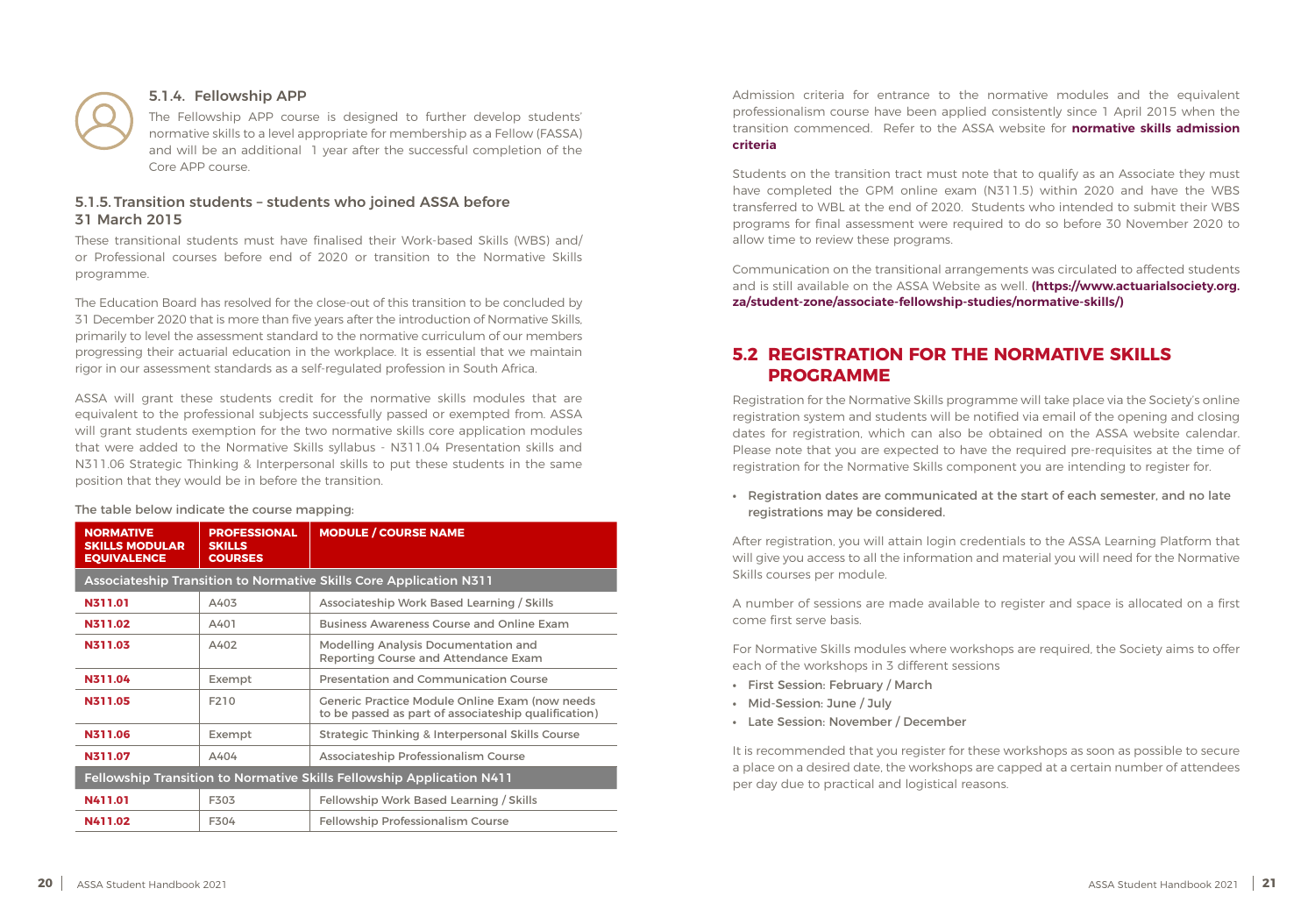#### <span id="page-11-0"></span>**5.3 CANCELLATIONS**

If a student wishes to cancel a specific module or workshop, the Member Refund Policy applies and can be obtained from: https://www.actuarialsociety.org.za/fees/

The Actuarial Society reserves the right to cancel any workshop, for any reason, not less than 10 working days before the scheduled starting date of the workshop. Enrolled students will then have to register for another date. Under these circumstances, there will be no additional cost to the student.

#### **5.4 FOUNDATION APP (PART N111) – TASSA NORMATIVE SKILLS**

#### 5.4.1 Exemption from Foundation APP

Foundation APP is open to all students who embark on the TASSA qualification path.

Students who are exempted in accordance with the exemption criteria do not have to register for N111.

Exemption criteria:

- **•** Students who join ASSA as a student member before 1 January 2018.
- **•** Students who join ASSA as a student member before 1 January 2020 and who meet the admission criteria for Core APP.
- **•** Students who meet the university requirements to graduate with an accredited degree from an ASSA level 2 or 3 accredited university before 1 January 2021.

There are two options for students to complete Foundation APP (N111):

- (i) Students do courses at accredited universities as part of a postgraduate course that are accredited by ASSA for exemption of N111 and, on attaining a sufficient standard in the accredited courses for N111, they will be recommended for exemption from Foundation APP by ASSA; or
- (ii) Students complete the Foundation APP subject (N111) requirements via the Actuarial Society course.

#### 5.4.2 Foundation APP Overview

The Foundation Actuarial Professional Practice Normative Skills programme (N111) consists of the following modules:



All three of the above modules can be completed within a 1-year period. Students are, however, required to complete the modules sequentially one after the other. The study material and E-learning courses are available via the ASSA online Learning Platform. Access to the Learning Platform will be granted with registration for N111. It is the responsibility of each student to check that they have access to a stable and good internet connection when attempting the various online modules.

| <b>MODULE</b><br><b>PART</b>                                        |                                                                            | <b>ADMISSION CRITERIA</b>                                                                                        | <b>COURSE FORMAT</b><br>/ASSESSMENT                                             |
|---------------------------------------------------------------------|----------------------------------------------------------------------------|------------------------------------------------------------------------------------------------------------------|---------------------------------------------------------------------------------|
| <b>APP</b>                                                          | <b>Module 1 - The</b><br>Professional<br><b>Actuary in South</b><br>Africa | Students who are not exempted by<br>the exemption criteria as stated above.                                      | Pre-reading;<br><b>Online E-learning</b><br>course and online<br>MCQ assessment |
| Professional<br>Foundation<br>ctice)<br>N111 - Four<br>(Actuarial I | Module 2 -<br>Professional<br>Communications<br>for Actuaries              | Students who are not exempted by<br>the exemption criteria as stated above.<br>Pass for Foundation APP Module 1. | Pre-reading;<br><b>Online E-learning</b><br>course and online<br>assessment     |
|                                                                     | Module 3 -<br><b>Fundamentals of</b><br>Modelling                          | Students who are not exempted by<br>the exemption criteria as stated above.<br>Pass for Foundation APP Module 2. | <b>Online E-learning</b><br>course with<br>assignment and<br>assessment         |

Since Foundation APP is presented via an E-learning Platform, the following technical requirements are suggested for your PC or tablet:

- **•** Internet browser Chrome or Firefox with a GOOD internet connection. (Some of the courses contain videos as well.)
- **•** PC requirements Windows 7 or higher OS or Apple OS.
- **•** Sound Your PC / tablet's sound should be ON to hear the voice-overs for the E-learning. (You may use earphones as well.)
- **•** The table below provides an overview of the three modules for Foundation APP.

#### 5.4.3 Time Allocation to Modules

The estimated time allocation per module is indicated below:



| <b>MODULE - ACTIVITY</b>            | <b>ESTIMATE</b><br><b>RECOMME</b> |
|-------------------------------------|-----------------------------------|
| <b>Module 1</b> - Pre-reading       | 1 Hour                            |
| <b>Module 1</b> - E-learning course | 1-2 Hours                         |
| <b>Module 1</b> - Online Assessment | $\frac{1}{2}$ Hour                |
| <b>Module 2</b> - Pre-reading       | 2 Hours                           |
| <b>Module 2 - E-learning course</b> | 2-3 Hours                         |
| <b>Module 2</b> - Online Assessment | $\frac{1}{2}$ Hour                |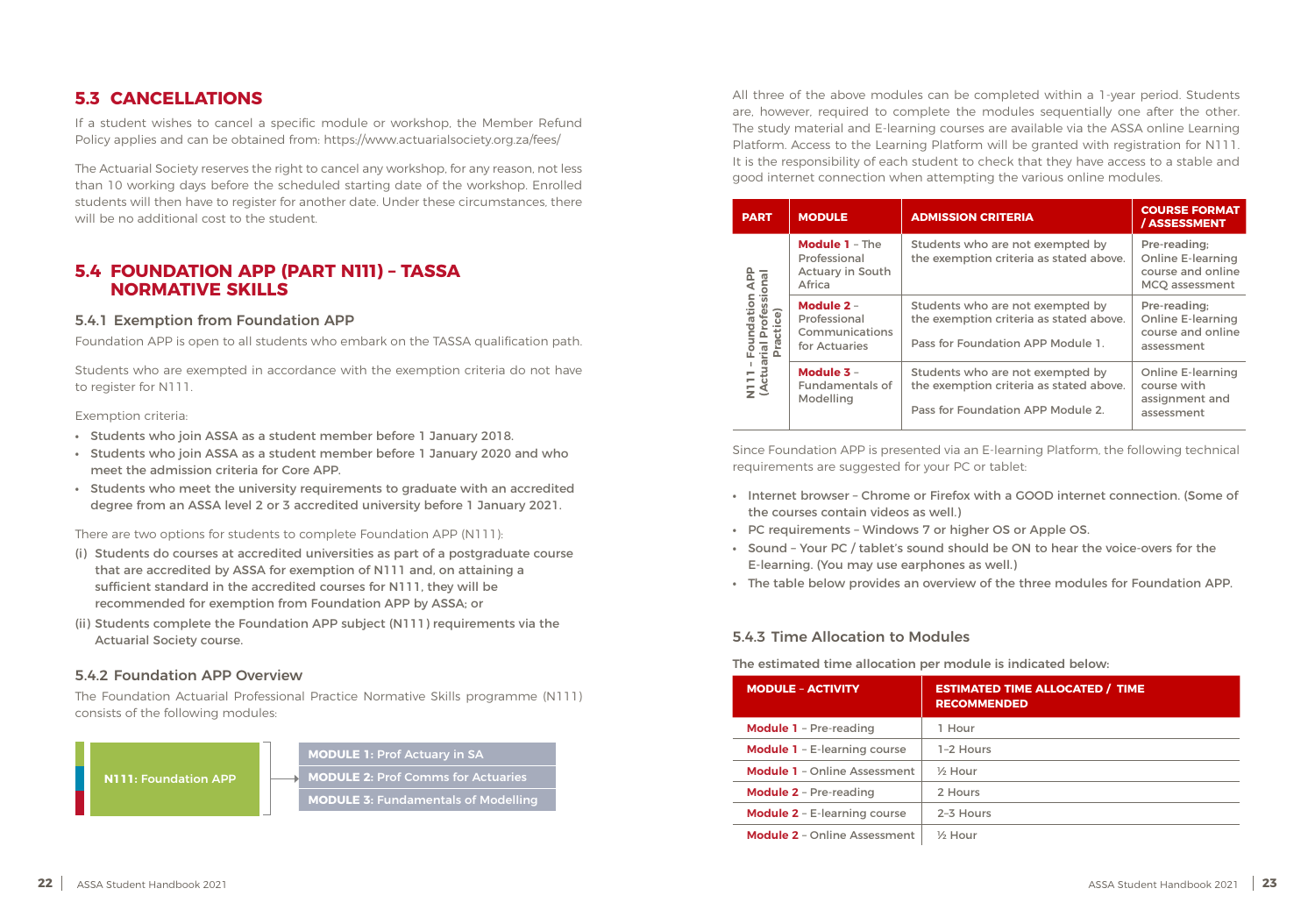<span id="page-12-0"></span>

| <b>MODULE - ACTIVITY</b>      | <b>ESTIMATED TIME ALLOCATED / TIME</b><br><b>RECOMMENDED</b>                                                                                                                         |
|-------------------------------|--------------------------------------------------------------------------------------------------------------------------------------------------------------------------------------|
| <b>Module 3</b> - Preparation | Depends on the candidate's existing Excel skills.<br>Students may want to upskill themselves to be<br>familiar with basic Excel formatting and the use of<br>formulas and V-Lookups. |
| <b>Module 3 - E-learning</b>  | $2\frac{1}{2}$ -3 Hours                                                                                                                                                              |
| <b>Module 3 - Assignment</b>  | 2 Hours                                                                                                                                                                              |
| <b>Module 3 - Assessment</b>  | 1 Hour                                                                                                                                                                               |

**Note:** The E-learning courses may be completed in phases where a student can stop the course at a logical point and re-enter the course later at that point and continue. We do, however, recommend that you complete each E-learning course over not more than a 3-day period.

#### 5.4.4 Foundation APP Credit

To obtain credit for Foundation APP, each of the 3 modules listed above must be passed successfully.

#### **5.5 CORE APP (PART N211 AND N311 – ASSOCIATESHIP NORMATIVE SKILLS)**

#### 5.5.1 Core APP Overview

The Core Actuarial Professional Practice (Core APP) modules form a 2-year programme which includes workshops that the student must attend. These workshops will be facilitated by experienced actuaries and professionals in the industry as well as relevant industry experts.

#### **N211** is the **Communications subject** Credit for N211 can be

- **•** Exempted if a recommendation is granted for the equivalent subject as part of a degree programme at an ASSA accredited university.
- **•** Passed after writing the ASSA co-ordinated exam.

**N311** consists of **seven modules.** Module 1 is Work-Based Learning for Associates, which serves as the practical on-the-job implementation platform for the skills the student is exposed to in Modules 2 – 7. We will elaborate on Work-Based Learning later in this document.

**MODULE 4:** Presentation Skills and ions

**Module 5: General Practice Module** 

**Itrategic Thinking and Interpersonal** 

**Professionalism for Associates** 

#### **Typical work required per module (the table below contains details per module):**

- **• Pre-work and pre-reading** that may include an assessment to ensure work was read and understood before the day of the workshop. In order to benefit fully from the course, it is essential that students carry out all the pre-workshop preparation.
- **• Assignments** that may require peer review and marking or that will be marked by the module facilitator or lecturer.
- **• Preparation for the workshop**, e.g. group work to prepare presentations for Module 4.
- **• Attendance and ACTIVE participation at workshops.**
- **• Post-workshop assessments or exams.**

#### **Part N311 – Core APP Overview per Module:**

| <b>PART</b>                              | <b>COURSE</b> /<br><b>MODULE</b>                                          | <b>ADMISSION CRITERIA</b>                                   | <b>ASSESSMENT / EXAM</b>                                                                                                                                                                                                                                                                          |
|------------------------------------------|---------------------------------------------------------------------------|-------------------------------------------------------------|---------------------------------------------------------------------------------------------------------------------------------------------------------------------------------------------------------------------------------------------------------------------------------------------------|
| Su<br>nicatio<br>Comm<br>$\overline{21}$ | Communi-<br>cations Course                                                | N/A                                                         | Typed 3-hour exam. Exam details will be<br>provided once you have registered for this<br>exam.                                                                                                                                                                                                    |
| Exam<br><b>MDAR</b>                      | Model<br>Documentation<br>Analysis and<br><b>Reporting (MDAR)</b><br>exam | Completion of:<br>N311.03.C Module 3:<br>(MDAR) Course day. | <b>MDAR</b> exam<br>It is recommended that the examination<br>be taken within 12 months after the<br>N311.03.C workshop. Results will be<br>released within roughly 13 weeks of the<br>completion of the exam.                                                                                    |
| N311.03.E                                |                                                                           |                                                             | <b>Re-takers: Counselling is compulsory</b><br>for candidates who achieved less than<br>an FA result in their previous attempt.<br>Candidates who have obtained at least<br>an FA result or received counselling since<br>the previous examination can re-take the<br>exam with the next session. |

| <b>MODULE 1: Work based learning for Associates</b> |  |
|-----------------------------------------------------|--|
|-----------------------------------------------------|--|

**MODULE 2:** Actuarial Business and Legal

**Model Documentation Analysis** 

|                                       | <b>MODULE 1: Wo</b>                     |
|---------------------------------------|-----------------------------------------|
|                                       | <b>MODULE 2: Ac</b><br><b>Awareness</b> |
| <b>N211:</b><br><b>Communications</b> | <b>MODULE 3: Mc</b><br>and Reporting    |
| <b>N311:</b><br><b>Core APP</b>       | <b>MODULE 4: Pre</b><br>Communicatio    |
|                                       | <b>MODULE 5: Ge</b>                     |
|                                       | <b>MODULE 6: Str</b><br><b>Skills</b>   |
|                                       | <b>MODULE 7: Pro</b>                    |
|                                       |                                         |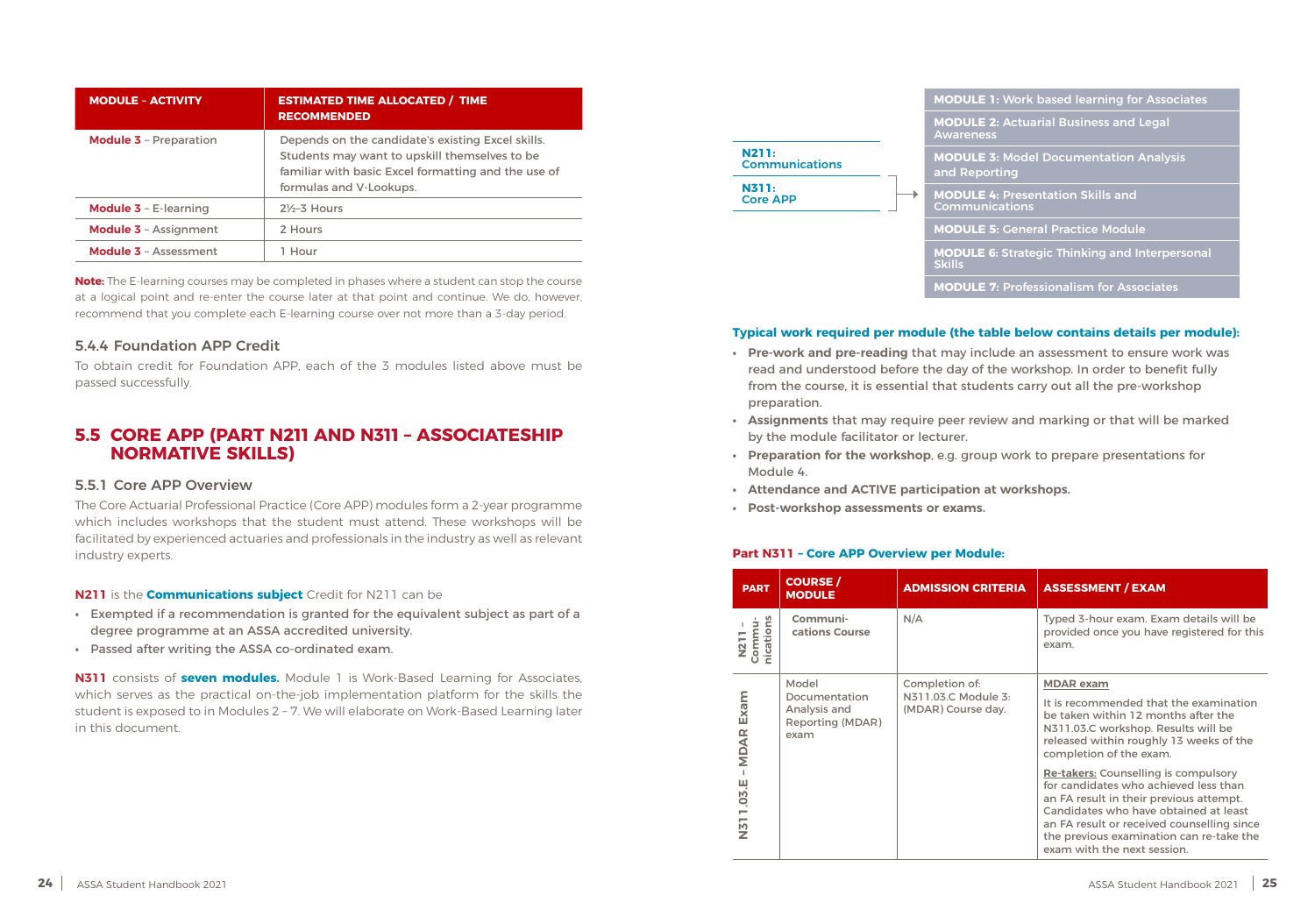| <b>PART</b>                                                                                                                             | <b>COURSE</b> /<br><b>MODULE</b>                                                                                         | <b>ADMISSION CRITERIA</b>                                                                                                                                                                                                                                                                                                                                                                                                    | <b>ASSESSMENT / EXAM</b>                                                                                                                                                                                                                                                                                                                                                                                                                                                                                                                              |
|-----------------------------------------------------------------------------------------------------------------------------------------|--------------------------------------------------------------------------------------------------------------------------|------------------------------------------------------------------------------------------------------------------------------------------------------------------------------------------------------------------------------------------------------------------------------------------------------------------------------------------------------------------------------------------------------------------------------|-------------------------------------------------------------------------------------------------------------------------------------------------------------------------------------------------------------------------------------------------------------------------------------------------------------------------------------------------------------------------------------------------------------------------------------------------------------------------------------------------------------------------------------------------------|
|                                                                                                                                         | Module 1: Work-<br><b>Based Learning for</b><br><b>Associates</b><br>(More detail on<br>WBL is provided in<br>section 6) | To register for N311.01:<br>You must be an<br>employed ASSA<br>member, working<br>under the supervision<br>of a Fellow or ASSA<br>approved non-Fellow<br>line manager who<br>will sign off the self-<br>assessment and action<br>plan                                                                                                                                                                                        | WBL must be captured on the ASSA<br>online WBL system.<br>Criteria before student can submit WBL<br>for assessment by an independent<br>Assessor:<br>24 months active skills development<br>Minimum of 20 skills developed to the<br>$\bullet$<br>Complete level<br>At least 4 Review Questions approved<br>by the assigned Fellow supervisor<br>Successful assessment by an ASSA<br>Assessor.<br>All WBL programmes must be assessed<br>at Core APP level (Associate level) before<br>a student can continue to the Fellowship<br>APP WBL programme. |
| <b>COLE ACELERIA FELIQUE ACELERIA EN MANAGEMENT EN MANAGEMENT EN MANAGEMENT EN MANAGEMENT EN MANAGEMENT EN MANAGEM</b><br>$\frac{1}{2}$ | <b>Module 2: Actuarial</b><br><b>Business and Legal</b><br>Awareness                                                     | Passed (or been<br>$\bullet$ .<br>exempted from)<br><b>Foundation APP</b><br>Passed (or been<br>$\bullet$<br>exempted from)<br>all three A1 level<br>subjects; and<br>Passed (or been<br>$\bullet$<br>exempted from) at<br>least four subjects<br>from the following:<br>o A2 level subjects,<br>o A311: Actuarial<br>Risk Management,<br>$\circ$ N211:<br>Communications.<br>o F1 level subjects<br>and F2 level<br>subject | <b>Components: Pre-work Assignment,</b><br>Workshop attendance and the<br><b>Online Business Awareness exam that</b><br>will be available after the workshop<br>attendance, and it will be available for<br>3 months. The exam is not timed but<br>normally takes less than 2 hours to<br>complete.                                                                                                                                                                                                                                                   |
|                                                                                                                                         | <b>Module 3:</b><br>Model<br>Documentation.<br>Analysis and<br>Reporting                                                 | To register for N311.03.C:<br><b>Actively participated</b><br>$\bullet$<br>in N311.02.C and<br>passed N311.02.E<br>Completed the<br>$\bullet$<br>specified WBL<br>requirements for<br>N311.03                                                                                                                                                                                                                                | <b>Components:</b><br>Pre-work Assignment and peer review<br>of another attendee's assignment.<br>Active participation during course<br>$\bullet$<br>attendance                                                                                                                                                                                                                                                                                                                                                                                       |

| <b>PART</b>                          | <b>COURSE</b> /<br><b>MODULE</b>                                                                                                                                     | <b>ADMISSION CRITERIA</b>                                                                                                                                                                                                                                                                                                                                                                                                                                                                              | <b>ASSESSMENT / EXAM</b>                                                                                                                    |
|--------------------------------------|----------------------------------------------------------------------------------------------------------------------------------------------------------------------|--------------------------------------------------------------------------------------------------------------------------------------------------------------------------------------------------------------------------------------------------------------------------------------------------------------------------------------------------------------------------------------------------------------------------------------------------------------------------------------------------------|---------------------------------------------------------------------------------------------------------------------------------------------|
|                                      | Module 4:<br><b>Presentation skills</b><br>and Communication                                                                                                         | Actively participated in<br>N311.03.C<br>Completed the specified<br>$\bullet$<br><b>WBL requirements for</b><br>N311.04                                                                                                                                                                                                                                                                                                                                                                                | <b>Components: Pre-work</b><br>preparation that include<br>group work to prepare for<br>the workshop, Workshop<br>attendance and assessment |
| Core Actuarial Professional Practice | <b>Module 5: General</b><br><b>Practice Module</b><br>(CPM)<br>(This module will<br>test your knowledge<br>of the South African<br>financial services<br>landscape.) | N/A<br>Self-study module with<br>$\bullet$<br>an online MCQ exam<br>N311.05 study material<br>$\bullet$<br>may be ordered from the<br><b>ASSA online web shop</b><br>The exam is available via<br>$\bullet$<br>the ASSA Exam Platform<br>from mid-January until<br>mid-December and can<br>be attempted once, at<br>any time.<br>The exam is open book<br>$\bullet$ .<br>and reference can be<br>made to study notes and<br>subject material.<br>Pass mark for the<br>$\bullet$<br>examination is 75%. |                                                                                                                                             |
| $\mathbf{I}$<br>N311                 | <b>Module 6: Strategic</b><br>Thinking and<br><b>Interpersonal Skills</b>                                                                                            | Actively participated in<br>$\bullet$<br>N311.04<br>Pass in N311.05<br>$\bullet$<br>Completed the specified<br>$\bullet$<br><b>WBL requirements for</b><br>N311.06                                                                                                                                                                                                                                                                                                                                     | 2-Day workshop attendance,<br>active participation and<br>assessment                                                                        |
|                                      | Module 7:<br>Professionalism for<br><b>Associates</b>                                                                                                                | • Actively participated in<br>N311.06<br><b>Completed the AMASSA</b><br>$\bullet$<br>academic requirements.<br>Completed the specified<br>$\bullet$<br><b>WBL requirements for</b><br>N311.07                                                                                                                                                                                                                                                                                                          | Pre-reading, Workshop<br>attendance, active<br>participation and<br>assessment                                                              |

#### **Online Exams**

The rules for all online exams are governed by the [ASSA Online Exam Policy](https://www.actuarialsociety.org.za/student-zone/exams/exam-policies-and-calculators/) and all candidates must adhere to these rules when attempting the N311.02.E and the N311.05 exams.

You will receive the outcome of the examination immediately after completing it. Please screen grab this result for record purposes.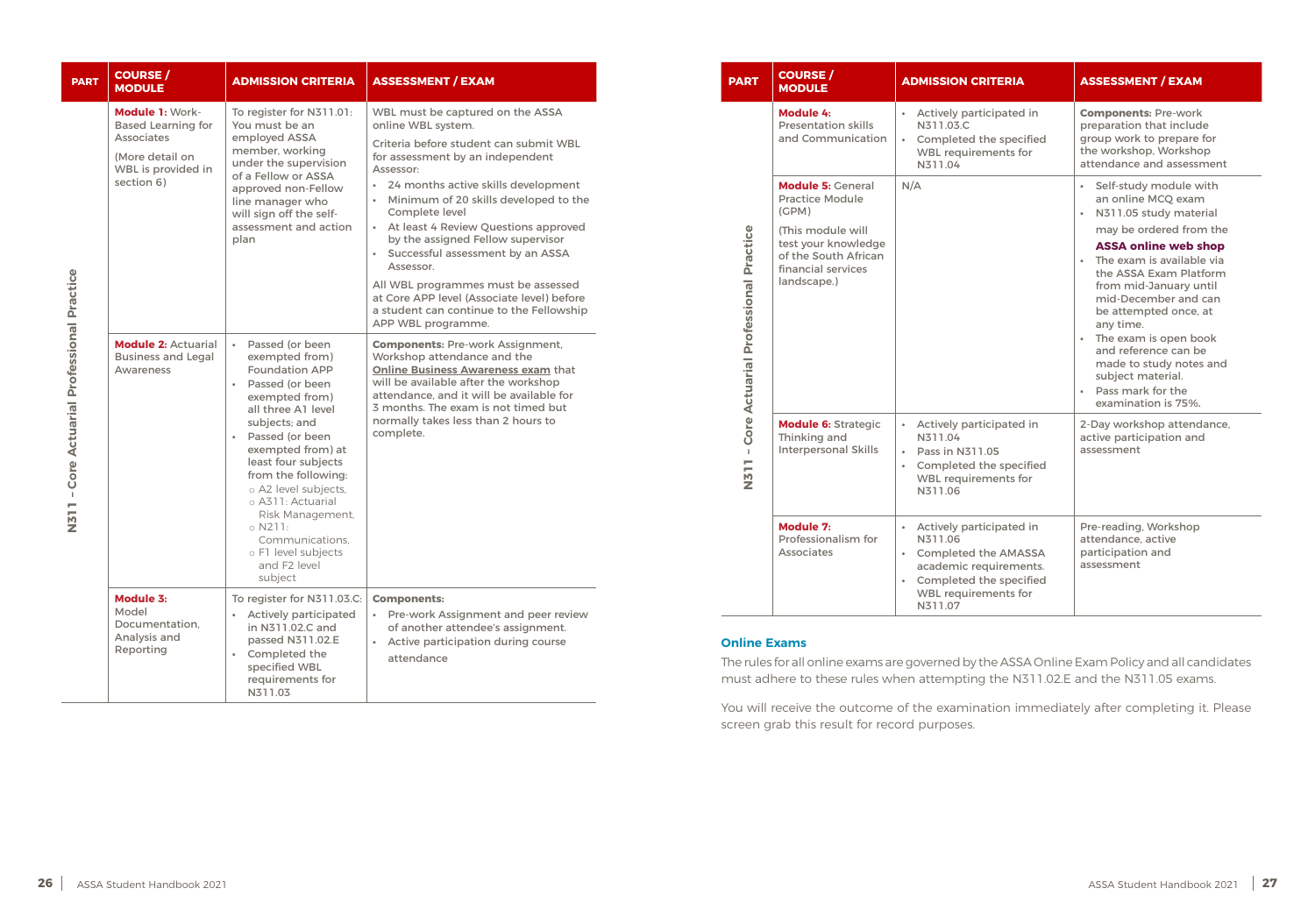#### 5.5.2 Time Allocation to Modules

The recommended preparation time as well as time for attendance and assessments for each module are shown in the table on the following page:

| <b>MODULE - ACTIVITY</b>                                       | <b>TIME OF WORKSHOP /</b><br><b>DEADLINE BEFORE NEXT</b><br><b>WORKSHOP</b>                                    | <b>TIME</b><br><b>ALLOCATED /</b><br><b>TIME</b><br><b>RECOMMENDED</b>      |
|----------------------------------------------------------------|----------------------------------------------------------------------------------------------------------------|-----------------------------------------------------------------------------|
| <b>N311.02 Course - Pre-</b><br>reading                        | 2 Weeks before workshop                                                                                        | 25 Hours                                                                    |
| <b>N311.02 Course -</b><br><b>Assignment</b>                   | 2 Weeks before workshop                                                                                        | 8 Hours                                                                     |
| N311.02 Course - Videos                                        | Before attending workshop                                                                                      | $1 - 3$ Hours                                                               |
| <b>N311.02 Course -</b><br><b>Attendance</b>                   | Approximately 4 months after<br>registration of Work Based<br>Learning(N311.01)                                | 2x 4.5 hours<br>workshops                                                   |
| <b>N311.02 Exam</b>                                            | After completion of final workshop<br>of the semester. Must be completed<br>within 3 months of final workshop. | <b>Online, Untimed</b><br>exam                                              |
| <b>N311.03 Course -</b><br><b>Assignment</b>                   | 2 Weeks before WS                                                                                              | 25 Hours                                                                    |
| N311.03 Course -<br><b>Attendance</b>                          | Approximately 4 months after<br>N311.02                                                                        | 1 Day                                                                       |
| N311.03 Exam - Modelling<br><b>Documentation</b><br>Assessment | Within 12 months after attendance<br>of N311.03 Workshop day                                                   | 1 Day<br>(Preparation:<br><b>Additional 15</b><br>hours after<br>N311.03.C) |
| N311.04 - Pre-work                                             | 1 Month before N311.04                                                                                         | <b>5 Hours</b>                                                              |
| N311.04 Course -<br><b>Attendance</b>                          | Approximately 4 months after<br>N311.03                                                                        | 1 Day                                                                       |
| <b>N311.06 - Pre-work</b>                                      | Before attending workshop,<br>recommend starting 1 month<br>before workshop                                    | 24 Hours                                                                    |

| N311.06 - Workshops       | Approximately 4 months after<br>N311.04                                                | 2 workshops over<br>2 days |
|---------------------------|----------------------------------------------------------------------------------------|----------------------------|
| N311.06 - Assessment      | After attendance of workshop. Must<br>be completed within 3 months of<br>the workshop. | Online, 1 Hour             |
| <b>N311.07 - Pre-work</b> | <b>1 Month before WS4</b>                                                              | <b>10 Hours</b>            |
| N311.07                   | Approximately 4 months after<br>N311.06                                                | 1 Day                      |
| N311.07                   | <b>Approximately 6 months after</b><br>N311.06                                         | 1 Day                      |

**Note:** Students who have not completed the required **pre-course preparation 1 week in advance** of the course date will forfeit their place on the workshop, with no refund.

#### <span id="page-14-0"></span>**Timelines:**

- **•** In terms of Module 2, you may take the assessment as many times as necessary over the 3-month period.
- **•** In terms of Module 5, you may only attempt the exam once and re-registration for the exam can only occur after 6 weeks from the last attempt of the exam. Registration for Module 6 is dependent on a pass in the GPM exam. It is best to complete this exam as soon as possible as there are no pre-requisites.

You will receive further instruction once registration for the relevant exams have been approved.

#### 5.5.3 Core APP Credit

To obtain a credit for Core APP, each component as listed above (under Assessment / Exam) must be passed successfully to obtain a credit for the module. You will need to pass all seven modules, including Work-Based Learning – Module 1 to obtain a full credit for Core APP.

#### **5.6 FELLOWSHIP APP (PART N411) – FASSA NORMATIVE SKILLS**

#### 5.6.1 Admission Criteria for Fellowship APP

The following criteria apply in order to register for N411 – Fellowship APP modules:

o Minimum 36 months supervised WBL (includes time completed for Core APP)

- **•** Fellowship WBL requirement:
	- o Completion of 9 [Fellowship specific] skills o Completion of 2 Review Questions
- **•** Completion of Foundation APP; all A-level (Parts A1, A2 , and A3) subjects
- **•** All the academic requirements for Fellowship

#### 5.6.2 APP Overview

| <b>Normative Skills</b><br>N4<br><b>Fellow Actuarial</b><br><b>Professional</b><br><b>Practice</b> | N411:<br><b>Fellowship APP</b> |
|----------------------------------------------------------------------------------------------------|--------------------------------|
|----------------------------------------------------------------------------------------------------|--------------------------------|



The Fellowship APP course is designed to further develop students' normative skills to a level appropriate for membership as a Fellow and will be an additional 1 year after the successful completion of the Core APP course.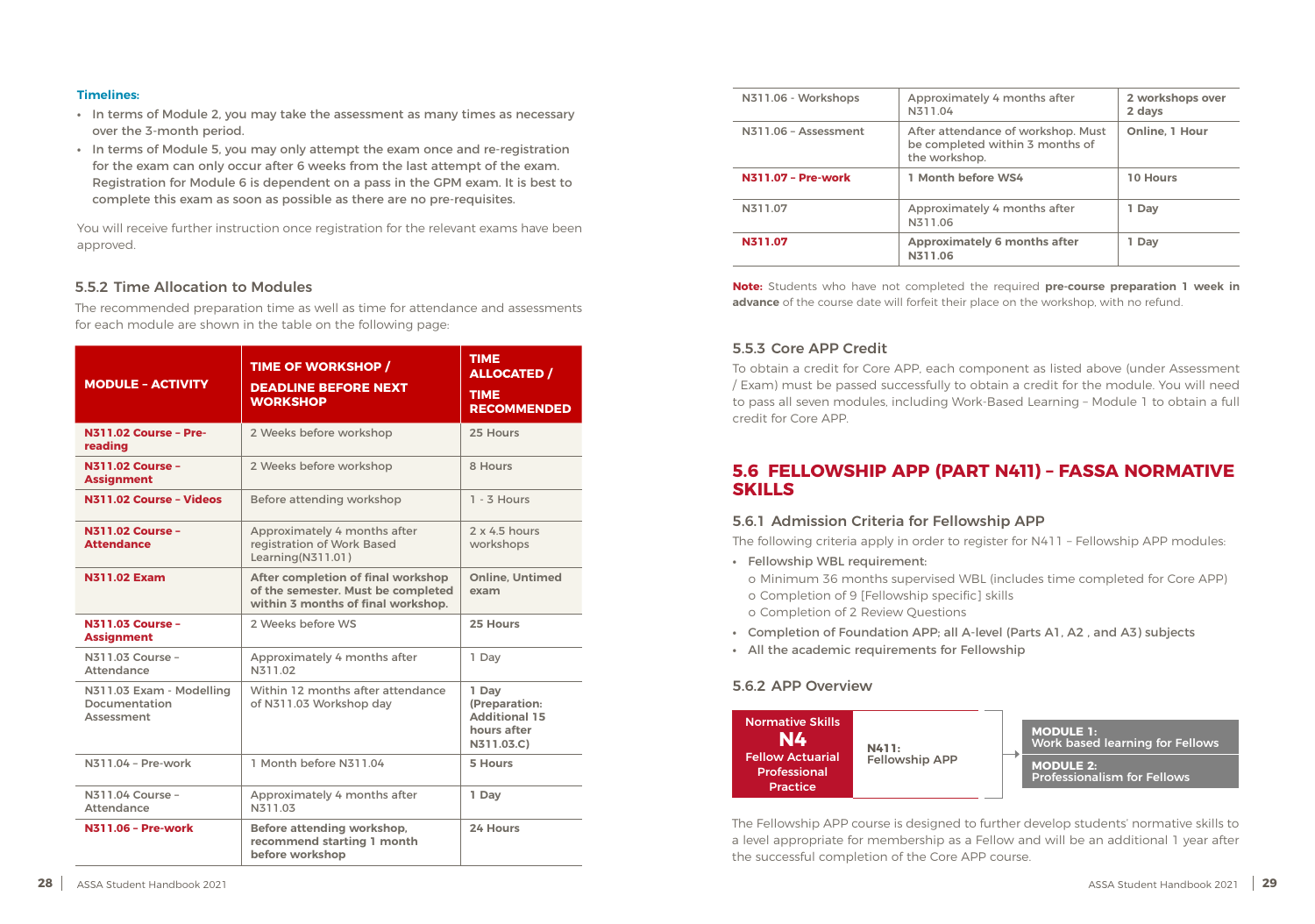#### **TED** / **MENDED**

ation for an additional 1 year hs)

nce (stay over arrangement)

<span id="page-15-0"></span>The table below contains details on the two modules that make up N411.

| <b>PART</b>                                        | <b>SUBJECT</b><br><b>COMPONENTS</b><br>(SUB-CREDITS)                                                                     | <b>ADMISSION CRITERIA</b>                                                                                                                                                                                         | <b>EXAMS / ASSESSMENT</b>                                                                                                                                                                                                                                                                                                                                                                                                                                                                                                                                                  |
|----------------------------------------------------|--------------------------------------------------------------------------------------------------------------------------|-------------------------------------------------------------------------------------------------------------------------------------------------------------------------------------------------------------------|----------------------------------------------------------------------------------------------------------------------------------------------------------------------------------------------------------------------------------------------------------------------------------------------------------------------------------------------------------------------------------------------------------------------------------------------------------------------------------------------------------------------------------------------------------------------------|
| - Fellowship APP (Actuarial Professional Practice) | Module 1: Work-<br><b>Based Learning</b><br>for Fellowship<br>(More detail on<br><b>WBL</b> is provided<br>in section 6) | To register for N411.01, You<br>must have completed N311.01<br>- Core APP WBL and continue<br>working under the supervision<br>of an approved WBL supervisor,<br>who will sign off the Fellowship<br>WBL APP.     | Criteria before student<br>can submit WBL for<br>assessment by an<br>independent Assessor:<br>• Active 36 months skills<br>development (on-<br>the-job training) and<br>assessment.<br>• (24 months Core APP<br><b>WBL and an additional</b><br>12 months Fellowship<br>WBL).<br>• A minimum of 9<br>[F] skills completed<br>(additional skills<br>are added for the<br><b>Fellowship WBL</b><br>programme).<br>• 2 Review Questions.<br>· Successful assessment<br>by an ASSA Assessor.<br>* See Note below<br>regarding continuing<br>with WBL until you can<br>qualify. |
| Part N411                                          | Module 2 -<br>Professionalism<br>for Fellowship                                                                          | • Completed all subjects<br>required to be an academic<br>qualifier for the FASSA<br>designation.<br>· Successful Completion: N111,<br>N211 and N311<br>• Completed the specified WBL<br>requirements for N411.02 | Pre-reading; Attendance<br>and active participation<br>in 2-day workshop                                                                                                                                                                                                                                                                                                                                                                                                                                                                                                   |

**\* Note:** Students who have achieved the criteria to finalise their Fellowship WBL and it has been assessed and approved, but still have other subjects outstanding for qualification, will continue with the **Extended WBL programme** until they are ready for qualification and the Fellowship will then be signed off for qualification. More information about the Extended WBL will be published to the ASSA website.



#### 5.6.3 Time Allocation to Modules

The estimated time allocation per module is indicated below:

| <b>MODULE - ACTIVITY</b>         | <b>TIME ALLOCA</b><br><b>TIME RECOMI</b> |
|----------------------------------|------------------------------------------|
| <b>Module 1 - Fellowship WBL</b> | Active participa<br>(total 36 montl      |
| <b>Module 2 - Pre-reading</b>    | 10 Hours                                 |
| <b>Module 2 - Workshop</b>       | 2-day attendar                           |

You are encouraged to register early for Module 2 when you are ready to attend as desired dates tend to fill up quickly. Workshops are held both in Johannesburg and Cape Town.

#### 5.6.4 Fellowship APP Credit

To obtain credit for Fellowship APP, each module as listed above must be passed successfully to obtain a credit for the module.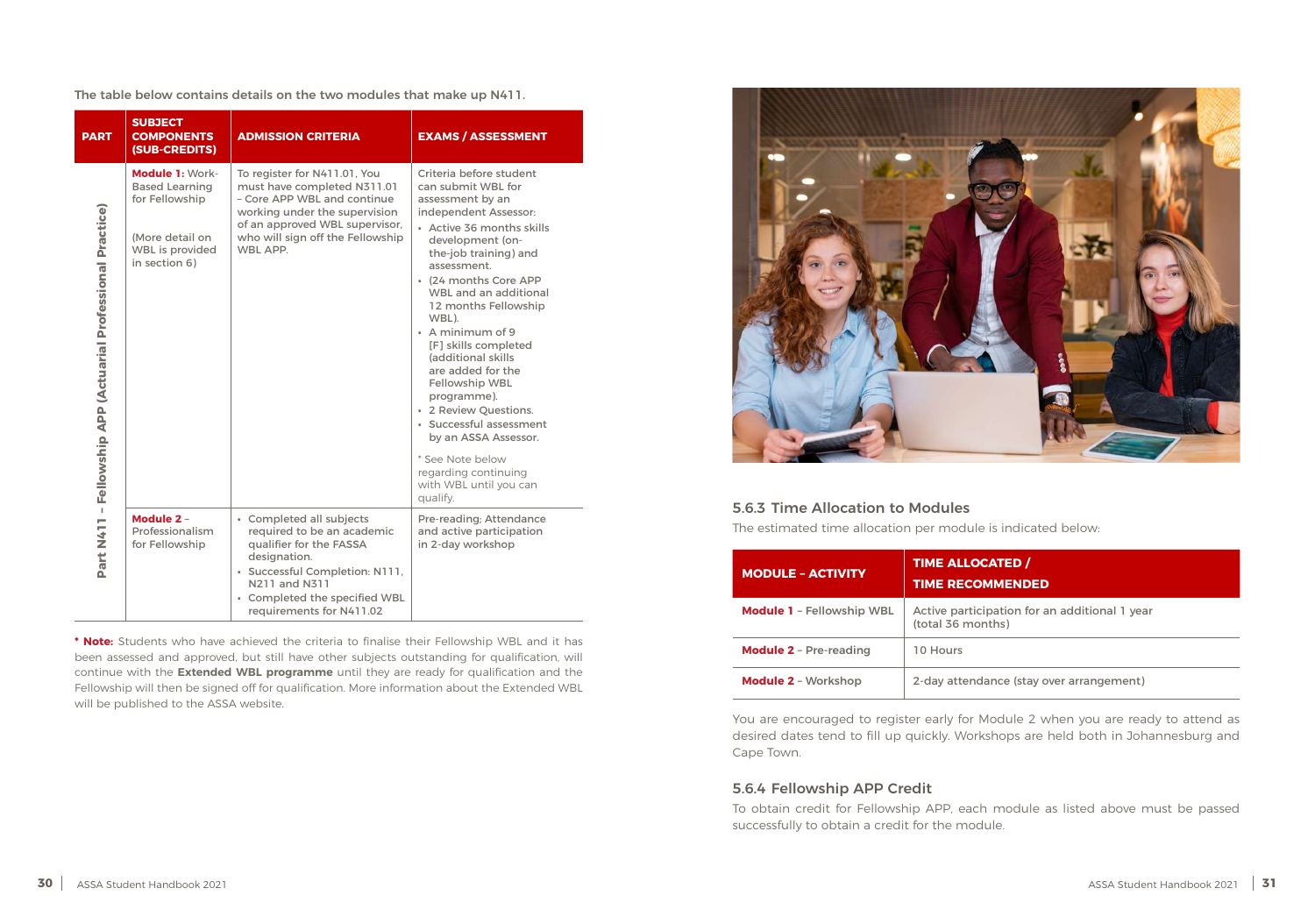### **6.1 WORK-BASED LEARNING OVERVIEW**

Work-Based Learning (WBL) is the implementation platform for Normative Skills in the workplace. Students must demonstrate and develop the skills they've been exposed to in the Normative Skills programme. A supervisor will help guide them through the development of these skills.

The overarching objective of the Work-Based Learning (WBL) Programme is to assist students in the training and development of the core workplace skills and areas of competency required to be a fully qualified professional actuary. This process will continue once the student has qualified and they must meet the Continuing Professional Development (CPD) requirements as qualified actuaries.

The specific objectives of WBL are to assist students:

- **•** To understand the interaction between theory and practice when using actuarial techniques
- **•** To understand the commercial and legislative environment
- **•** To work within a professional and ethical framework
- **•** To communicate effectively and professionally with clients, stakeholders and colleagues
- **•** To develop management skills, including self-management
- **•** To satisfy the public need for competence
- **•** To understand the need for continuing development
- **•** To develop processes for reflection and self-assessment of competence
- **•** To develop a culture of lifelong professional learning
- **•** To encourage logging training and development
- **•** To ensure continuity with respect to the outcomes-based continuous professional development (CPD) scheme
- **•** To ensure exposure with regards to training and development needs.

Work-Based Learning (WBL) is the core of the Normative Skills programme. Development and learning at work will be integrated with Normative Skills workshops. The Normative Skills courses / modules and workshops provide guidance and knowledge that must be implemented and demonstrated in the workplace. This practical application of skills in the workplace is then captured and tracked through the WBL process.

<span id="page-16-0"></span>

## **6. WORK-BASED LEARNING**

Obtaining formal learning should not be limited to the Normative Skills workshop, but students should look for opportunities to gain skills and knowledge within their work environment and through participating in other learning opportunities based on their own requirements and skills levels.

Supervisors are required to help guide students through the process of obtaining and demonstrating skills required in the workplace. Students must provide evidence of their progress and skills growth in the workplace to show that appropriate development of capabilities has taken place.

Reflection on the feedback from supervisors is encouraged and incorporated into Work-Based Learning to ensure that the skills students are exposed to at the Normative Skills workshops are considered and applied in practice. This approach encourages introspection after feedback is received, which should foster lifelong professional learning.

To help ensure a consistent approach and execution of the WBL process, the Actuarial Training Office (ATO) will be monitoring progress and active participation of the students and supervisors.

#### 6.1.1 Where Does WBL fit into the Normative Skills Programme?

WBL forms Module 1 for both the Core APP and the Fellowship APP. (Foundation APP does not require WBL as a module.)



- **MODULE 1:** Work based learning for Associates
- **MODULE 2:** Actuarial Business and Legal Awareness
- **MODULE 3:** Model Documentation Analysis
- **MODULE 4:** Presentation Skills and Communications
- **MODULE 5:** General Practice Module
- **MODULE 6:** Strategic Thinking and Interpersonal Skills
- **MODULE 7:** Professionalism for Associates
- **MODULE 1:** Work based learning for Fellows
- **MODULE 2:** Professionalism for Fellows



WBL must run parallel to the other Normative Skills modules and not be a standalone module. An integrated approach to WBL with other formal learning activities both internally and externally to the workplace is key to its success.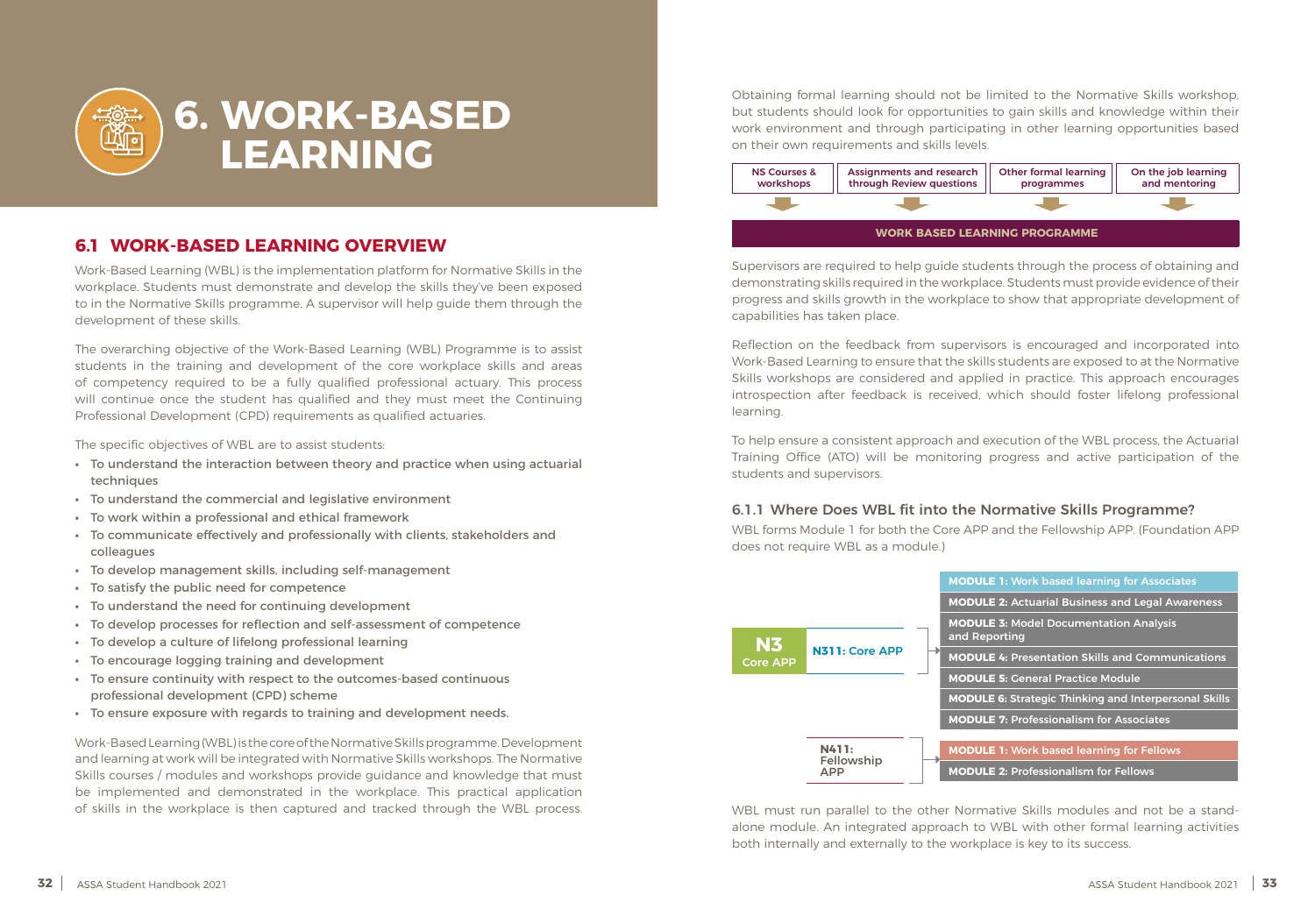#### <span id="page-17-0"></span>**6.2 WBL REGISTRATION**

Once you are an employed member of the Actuarial Society working under the supervision of an assigned WBL supervisor, you must register for the Core APP WBL code: N311.01. Registration is done online through the ASSA Member Profile for which a student will receive access details when he or she becomes an ASSA member.

All students must register for the Core APP WBL first, and once they have completed the requirements to qualify for Associateship WBL, they must register for the Fellowship APP WBL to continue with the additional year of WBL. .

#### 6.2.1 Requirements to Register for WBL

- **•** Student must be an employed ASSA member
- **•** Student must comply with the requirements for Normative Skills Core APP. Students who are required to do Foundation APP first, must complete the Foundation APP modules before registering for Core APP and WBL
- **•** Student must be employed in an actuarial field of employment
- **•** Student must select a (Fellow) supervisor preferably within the same organisation. (More information on the role of the supervisor will be provided later in this document.)
- **•** The employer must be registered with ASSA as an Actuarial Training Office (ATO).

#### 6.2.2 Time Frame Requirements

The time frame requirement of 24-month (Associateship) or 36-month (Fellowship) ACTIVE participation and learning does not commence with registration but rather with the submission of the student's self-assessment.

Time gaps in the learning and WBL participation (e.g. for career changes/breaks) are allowed. However, the total time (active participation) covered must still be at least 3 years for Fellowship and at least 2 years for Associateship membership.

#### **6.3 WBL SKILLS DIMENSIONS**

The Normative Skills workshops are based on the Bellis Framework and recognise the valuable link between acquiring technical skills and delivering on the professional promise. The diagram below indicates the WBL Skills dimensions in support of the Bellis model.

WBL covers the acquisition of specific skills in the following skills dimensions:

Each of the dimensions, also known as skills categories, is expanded into several more specific skills based per designations level – Associate level skills and Fellowship level skills as indicated below:

| <b>TECHNICAL</b>                                                                                      | <b>COMMUN</b>                                                 |  |
|-------------------------------------------------------------------------------------------------------|---------------------------------------------------------------|--|
| Validate data.                                                                                        | Communi                                                       |  |
| Build models under supervision. F: Build<br>or specify models for a variety of different<br>purposes. | range of a<br>Communi<br>range of c                           |  |
| Analyse and validate results from a model.                                                            | Communi                                                       |  |
| Apply actuarial principles and methods to<br>solving defined and routine problems.                    | of audiend<br>F: Demons<br>understan<br>implicatio<br>results |  |
| F: Perform useful checks on work including<br>work of others.                                         |                                                               |  |
| F: Apply actuarial principles and methods to<br>solving unstructured problems.                        | <b>PROFESS</b>                                                |  |
| <b>INFORMATION TECHNOLOGY</b>                                                                         | Accept pro<br>responsibi                                      |  |
| Use a variety of forms of Information<br>Communications Technology effectively in the<br>workplace.   | accountak<br>Understan<br>of guidand                          |  |
| <b>GENERAL BUSINESS</b>                                                                               | profession                                                    |  |
| Understand wide range of stakeholder interest                                                         | F: Justify r<br>the face of                                   |  |
| Understand specific business products and<br>processes                                                | <b>MANAGE</b>                                                 |  |
| Understand the bigger picture as well as the<br>individual role in projects                           | Accept pe<br>for work                                         |  |
| Understand internal and External customer                                                             | Plan a wo                                                     |  |
| needs                                                                                                 | Manage P                                                      |  |
| Manage expectations of clients and customers                                                          | Develop c                                                     |  |
| Find solutions which adds business value                                                              | risks                                                         |  |
| Demonstrate an awareness of budgetary                                                                 | Manage o                                                      |  |
| constraints                                                                                           | $M$ anago of                                                  |  |

#### **ICATION**

cate in writing to a udiences.

icate in writing using a ommunication media.

cate orally to a range ces.

strate an ding of business ins in presentation of

#### **PONAL**

ofessional ility and pility.

d the purpose ce notes. F: Use nal guidance notes.

orofessional opinion in f questioning

#### **MENT**

rsonal responsibility

rkstream

rojects effectively

ontrols to manage

wn time effectively

Manage other people

#### **JUDGEMENT**

Prepare actuarial report under supervision.

Understand and comply with regulatory requirements.

F Make reasoned judgements in a defined situation.

F:Prepare an actuarial report for a defined problem.

F: Understand the interaction of assets and liabilities.

F: Understand the risk of inaccurate results.

F: Display creative approach to problem solving.

F: Consider different approaches to problem solving.

F: Act as a peer reviewer.

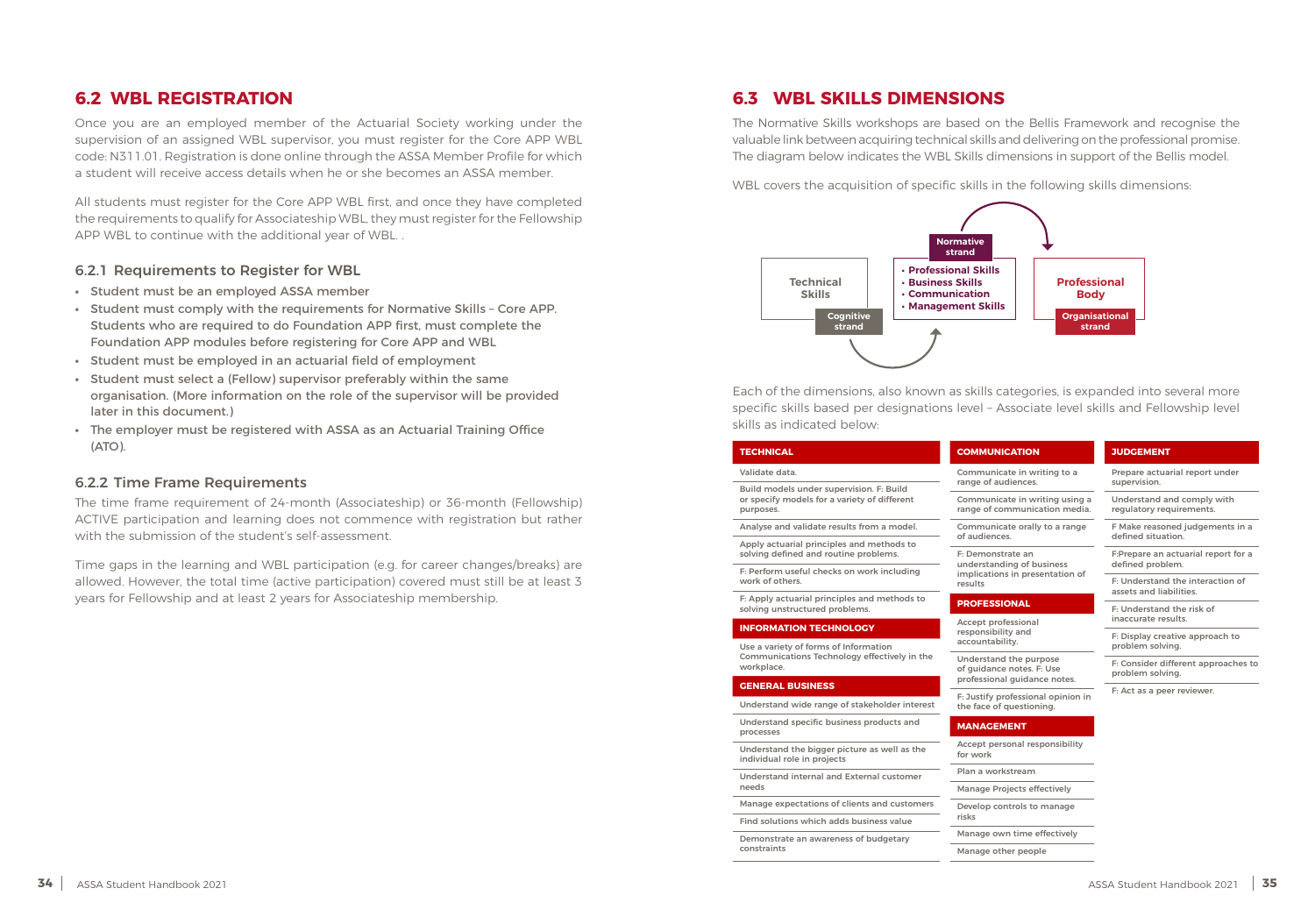<span id="page-18-0"></span>However, ASSA does recognise that this is a more generic list of skills and with the wider application of actuarial skills, we encourage students to discuss skills outside of the provided lists and add these to your personal development plan as part of WBL.

Students will select a few skills at a time to develop based on their own work requirements and environment. Where possible, skills development should be mapped back to the employer's own development framework and process.

In the WBL programme, these skills are supplemented by **Review Questions as well as Formal Learning activities.**

#### **6.4 REVIEW QUESTIONS**

Review Questions exist for each of the skills categories. **Students are required to complete one Review Question every 6 months.**

The aim of the Review Questions is for students to reflect on their current work experience and to discuss the questions with colleagues before presenting a reasoned answer to the questions. The Review Questions will be part of the portfolio of evidence that will be reviewed by the supervisor.

The answers would typically be 500–1 000 words and the emphasis is on content, rather than literary style. Where appropriate, bullet points or notes may be used in preference to an essay. The supervisor may require the student to add to the answers if it is felt that insufficient thought has been given to the question. It is also possible that a student might revisit a question at a later stage in their training.

All answers and supporting documentation should be uploaded onto the Work Based Learning system. You will receive system guidance and log-on details after registration. All the skills and Review Questions are available on the ASSA online WBL system..

Below are some examples of such **Review Questions**:

#### **A. Technical applications of actuarial skills**

- 1. Give an example of how your company implemented to manage risk with respect to a recent project you have been involved in. How successful do you consider the controls to be?
- 2 Describe the assumptions that have been made in implementing a a particular model you have been working with recently. How realisitc are these assumptions and is it possible to make any adjustments?
- 3. Etc..
- **C. Professional and ethical**
- 1. Prepare some notes on some potentail ethical and professional judgement issue that you have encountered in your work and discuss them with your mentor.
- 2. Discuss a current hot topic within the actuarial profession, considering the matter from several different viewpoints.

3. Etc..

**6.5 FORMAL LEARNING ACTIVITIES**

This includes any formal events or courses that were attended by the student. The Normative Skills workshops offered by the Actuarial Society can also be included. However, tutorials and computer-based learning for examinations may not be included.

It is not intended that there will be a need to send students on numerous costly external events. Internal training events, e.g. lunchtime briefing sessions, may be included in the learning log, as well as computer-based learning activities. Formal learning activities must be related to the development of WBL and if a student is not sure whether an activity can be included, the supervisor or the Actuarial Society should be contacted.

All formal learning can be captured in the WBL system.

#### **6.6 THE WBL PROCESS**

The Work-Based Learning (WBL) process will be guided through the **online WBL system**. You will obtain access to the WBL system once you have successfully registered for WBL. The ASSA office will send you all the details. The diagram below provides an overview of the WBL system process within the WBL system.

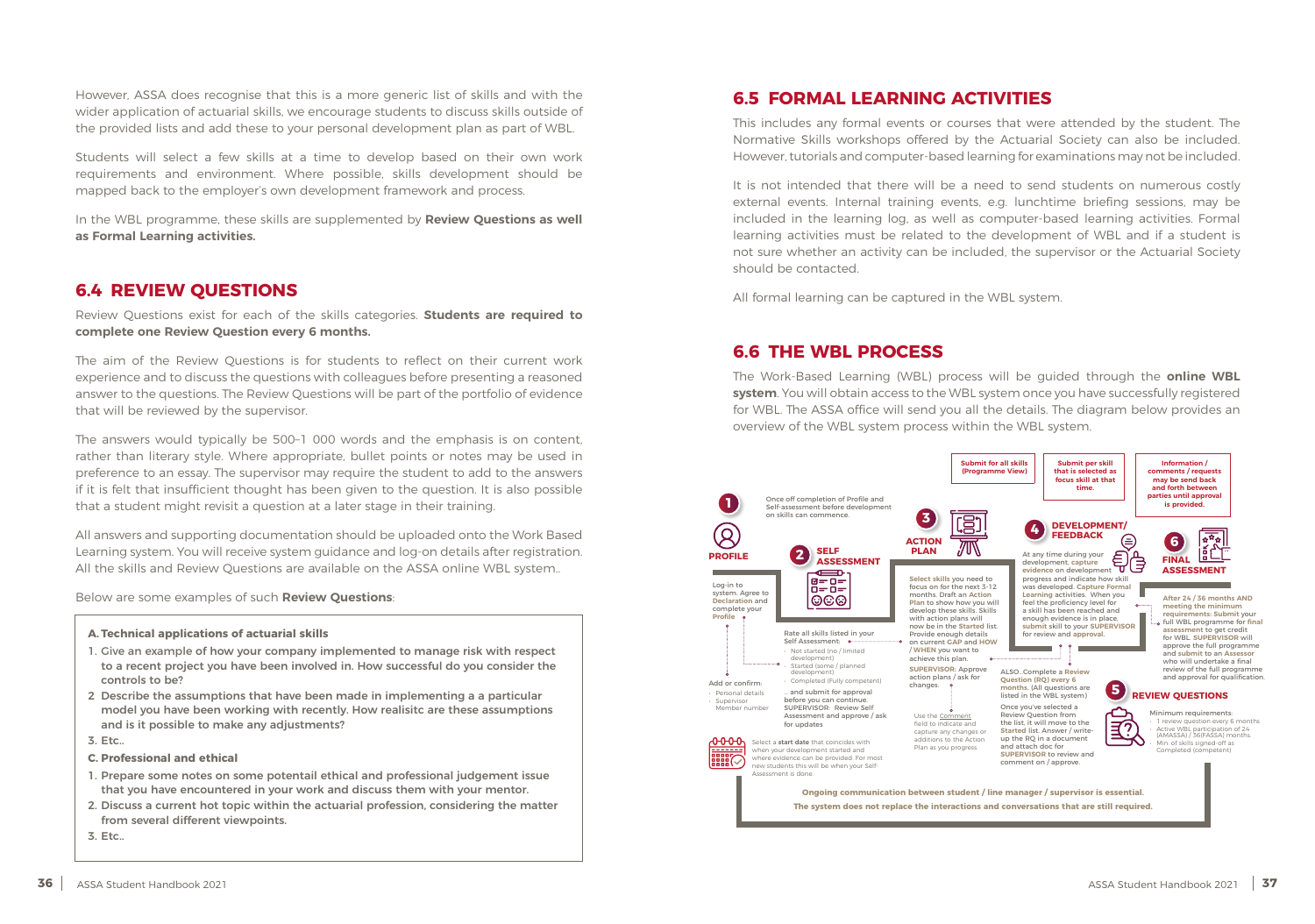<span id="page-19-0"></span>The system is based on workflow between the various roles – the student, his or her supervisor, the ATO and ultimately the assessor. **It is crucial that each role interacts with the system as required** (email notifications will be sent out if action in the system is required) **to keep the process in motion,** e.g. the student cannot capture skills development evidence before the supervisor has approved the skills action plan, etc.

It is also important to note that the **system workflow does not replace the need for personal interaction and discussions between the various roles.**

All students are required to **maintain the evidence of learning for their professional development** over time. This will include:

- **•** You will **log on to the WBL system** with your membership credentials and agree to the declaration provided.
- **•** You need to **complete your profile** (most information will already be updated based on your member profile from the ASSA Member Profile) and enter your supervisor's membership number.
- **•** As part of the profile you must select a **WBL start date**. This is the date that you started with development work on WBL skills. It may be that you started development before you even registered for WBL. Please enter this start date and ensure that the evidence you provide in the WBL system supports the start date.
- **•** Complete **a self-assessment** of all skills to establish a baseline for future development. The **submission of your self-assessment will be flagged as the start date of your WBL journey.** In your self-assessment you indicate, for each skill listed, what you think your current proficiency is:
	- o **Not Started** you have very limited or no experience in this skill and will draft action plans to develop this skill over the course of your WBL programme.
	- o **Started** you have already gained some experience in this skill and will continue to develop this skill based on an action plan until it is fully developed.
	- o **Completed** you, together with your supervisor, feel that you have gained enough experience to view this skill's development as complete (fully competent) based on your work requirements.
- **•** Keep a record of **formal learning activities,** including computer-based training, training events and courses attended, both internal and external to your company.
- **•** Supply a clear **Action Plan** for the skills you intend to develop over the next period (normally 6–9 months). The Action Plan needs to clearly state the skills gap and then a plan on how to obtain the knowledge and experience to achieve a competent proficiency for the skill. Provide estimated timelines for your development. Once you've completed an action plan for a skill, it will move out of the NOT STARTED list on the system into the STARTED list on the system.
- **• Keep record** in the WBL system of any **development / formal learning / Review Questions** completed. Comments on development must be detailed enough so that the assessor can easily track your development over a time frame.

Supervisor comments and requests on your development are crucial to indicate their involvement and supervision of your development.

- **•** Keep record of completed **Review Questions,** including the discussion and comments from the supervisor. The student's attempts on the Review Questions should be attached in the WBL system. Refer to the section on Review Questions for more detail.
- **• Approval by the supervisor** after each review. This will either indicate that a particular skill has been addressed satisfactorily (skill will be moved into the COMPLETED list) or recommend further work on the skills.
- **• Final submission to the assessors** once the student has met all the criteria (criteria for submission are discussed in section 6.9) for final sign-off by the assessor.

**\*N.B:** The ASSA Team will conduct periodic reviews on progress and active participation of students. These reviews will also be conducted during registration for the various Normative Skills workshop components. If a student does not meet the WBL requirements for the course they have registered for, they will be declined from attending a workshop.

#### **6.7 THE WBL ROLES**

Below is a brief description of the various roles involved in the WBL process: **Student:** Candidate who has successfully registered for WBL and is undergoing skills development and gaining workplace experience. The student, together with his or her supervisor, plan and execute a skills development or action plan supported by Review Questions and other formal learning activities.

**Supervisor:** Qualified Fellow preferably within the same organisation and working closely with the student to guide and review the student's skills development.

**Non-Fellow Supervisor:** Where the organisation has no Fellows, a non-Fellow or nonactuarial line manager working closely with the student may assist a Fellow outside of the organisation to guide and review the student's skills development. (ASSA approval is required for the formal involvement of a non-Fellow in the WBL process.)

**ATO:** Organisations with WBL students are registered as Actuarial Training Offices (ATO) with ASSA. Each ATO has one or more ATO representatives who oversee the WBL process for the organisation. Maintain your ATO in your ASSA Member Profile.

**Assessor:** An experienced Fellow who will assess a student's full WBL submissions and determine if a credit can be recorded against the student's academic record.

## **6.8 SELECTING A SUPERVISOR**

Each student should have an assigned supervisor, either their own selection or assigned by the organisation. The supervisor must be a Fellow member of the Actuarial Society or from another Actuarial body with whom the Society has a Mutual Recognition Agreement, e.g., the IFoA.

- 
- 
- 
- 
- 
- 
-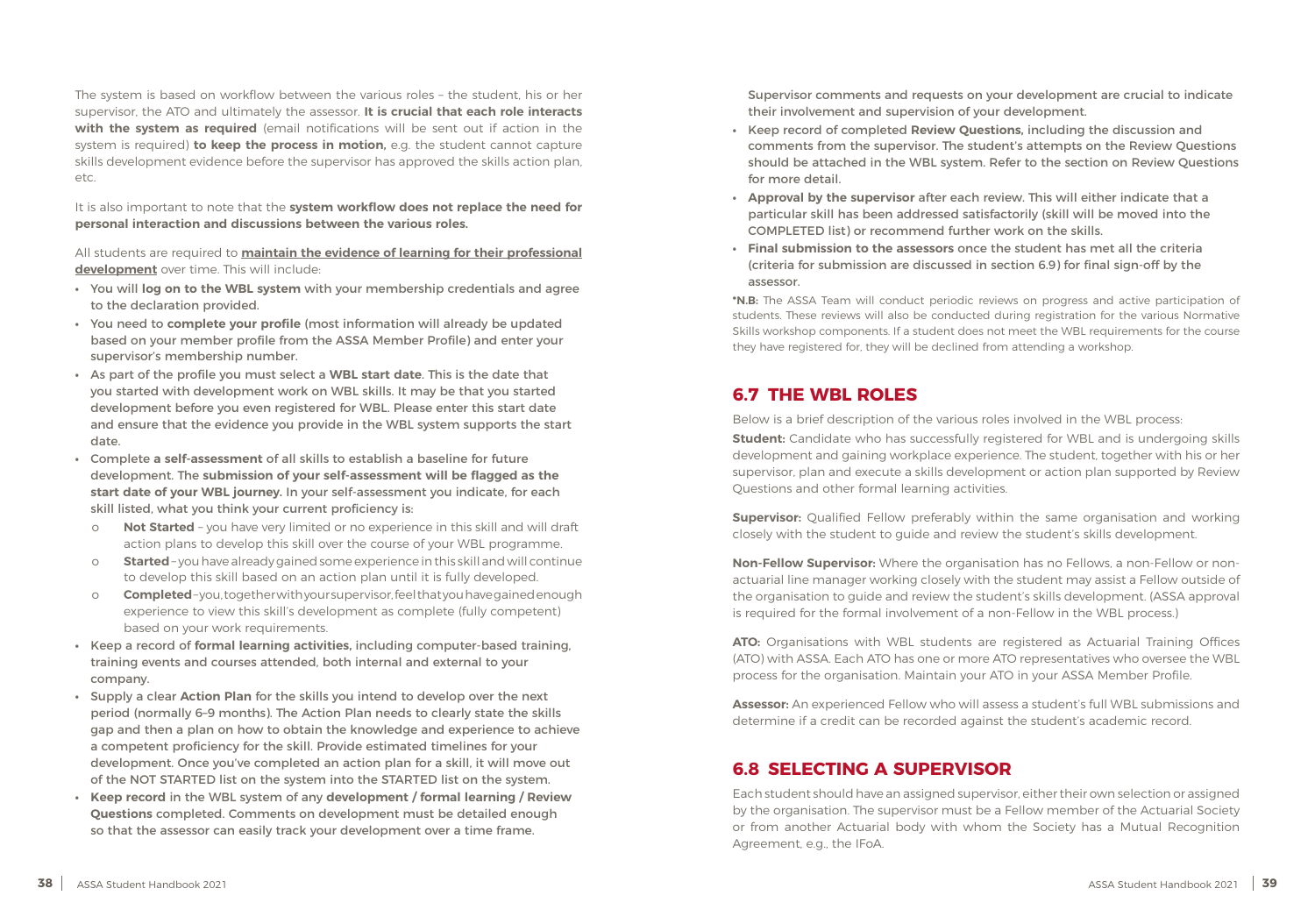#### <span id="page-20-0"></span>6.8.1 Responsibility of the Supervisor

- **•** Jointly determine the level of competence that a student must reach for a skill.
- **•** Review and sign off on the student's self-assessment that will form the baseline for the student's WBL programme.
- **•** Monitor the development of the student during their learning period and be willing to provide guidance on the student's skills development.
- **•** Review the student's progress regularly and approve skills that were developed to a competent proficiency.
- **•** Discuss Review Questions that were answered and approve.
- **•** It is expected that the supervisor will meet with the student at least once every 6 months. Progress as well as what skills should be addressed in the next review period should be discussed.
- **•** Consider what training is needed both on-the-job and through relevant courses.
- **•** Monitor that no confidential or client data or information is uploaded into the system.

It is envisaged that this person will be the student's manager or superior who is responsible for the student's regular work appraisals and who will be able to influence the learning opportunities made available to the student. The supervisor should be able to provide meaningful input on the student's development and training needs and, if not his or her direct line manager, be able to obtain regular feedback and input from the line manager.

Where a student works in an organisation where there are no Fellows to act as supervisors, a non-actuarial manager may act as a student's supervisor, but in such cases another supervisor, who is a qualified Fellow, will be required to sign off on the skills development as well. Students who are in this situation should contact the Society for assistance in allocating line managers and then a supervisor external to the organisation. The employer may also appoint a supervisor from outside the organisation if they, or the student, know of a Fellow who is willing to take on this role.

#### Contact ASSA on **assaadmin@actuarialsociety.org.za**

#### 6.8.2 Change in Supervisor

If there is a change of supervisor (e.g., the student or the current supervisor has resigned and joined another company) a proper handover must take place between the "old" and the "new" supervisor. **It is the responsibility of the student to update his or her supervisor details in the WBL system as well as his or her employment details in the ASSA Member Profile.**

**Complying with the requirements of WBL is the student's responsibility and not the responsibility of the student's supervisor.**

#### **6.9 WORK-BASED LEARNING CREDIT**

The table below provides an overview of the criteria for WBL, both for Associateship (CORE APP) and Fellowship level. Note that all students will have to complete the Associateship WBL before they can continue with Fellowship WBL. That said, all skills (Core APP and Fellow level skills) will be available to students during Associate WBL to capture any development goals and progress against, however only skills development from Core APP skills will be considered for milestones and progress on Associate WBL. Any development captured against Fellowship level skills will be carried over into the Fellowship WBL program once the Associate level WBL program is complete.

Fellowship skills are built on a foundation of Core APP skills and therefore it is important to 1st prioritise the Associateship skills development path before you can build on this with the Fellowship skills development.

All students' WBL submissions will be assessed by an Assessor at Associate level and then again later at Fellowship level.

| <b>WBL</b><br><b>MODULE</b>                                                                             | <b>ADMISSION</b><br><b>CRITERIA</b>                                                                                                                                                                                          | <b>CRITERIA F</b>                                                                                                                                                                                                      |
|---------------------------------------------------------------------------------------------------------|------------------------------------------------------------------------------------------------------------------------------------------------------------------------------------------------------------------------------|------------------------------------------------------------------------------------------------------------------------------------------------------------------------------------------------------------------------|
| <b>Module</b><br>$2 - Core$<br><b>APP Work-</b><br><b>Based</b><br>Learning<br>(Module 1<br>of N311)    | You must be<br>an employed<br><b>ASSA member,</b><br>working under<br>the supervision<br>of a Fellow or<br><b>ASSA approved</b><br>non-Fellow line<br>manager who<br>will sign off the<br>self-assessment<br>and action plan | Active 24 mo<br>training) and<br><b>WBL must be</b><br>Criteria befor<br>by an indepe<br>24 months<br>Minimum<br>ò.<br>4 Review C<br>$\bullet$<br>Successful<br>All WBL prog<br>(Associate lev<br><b>Fellowship Al</b> |
| <b>Module</b><br>$3 - Work -$<br><b>Based</b><br>Learning<br>for<br>Fellowship<br>(Module 1<br>of N411) | <b>Completion of</b><br>the N311 - Core<br><b>APP</b><br><b>(Students</b><br>must register<br>for Fellowship<br><b>WBL</b> after<br>completing<br>Core APP WBL.)                                                             | Criteria befor<br>by an indepe<br>Active 36 r<br>training) a<br>and an ad<br>A minimul<br>and signed<br>Completio<br>$\bullet$<br>Successful<br>* See Note be<br>can qualify.                                          |

#### *COMPLETION OF WBL MODULE*

- onths skills development (on-the-job assessment.
- captured on the ASSA online WBL system.
- re student can submit WBL for assessment **ndent Assessor:**
- *<u><b>s* active skills development</u>
- **•** of 20 skills completed
- **Questions completed**
- assessment by an ASSA Assessor.
- Irammes must be assessed at Core APP level (Associated) before a student can continue to the PP WBL programme.
- re student can submit WBL for assessment ndent Assessor:
- **•** Active 36 months skills development (on-the-job Ind assessment. (24 months Core APP WBL
- ditional 12 months Fellowship WBL).
- **m** of 9 [Fellowship specific] skills completed d off
- **Philtiph** Ouestions
- assessment by an ASSA Assessor.

low regarding continuing with WBL until you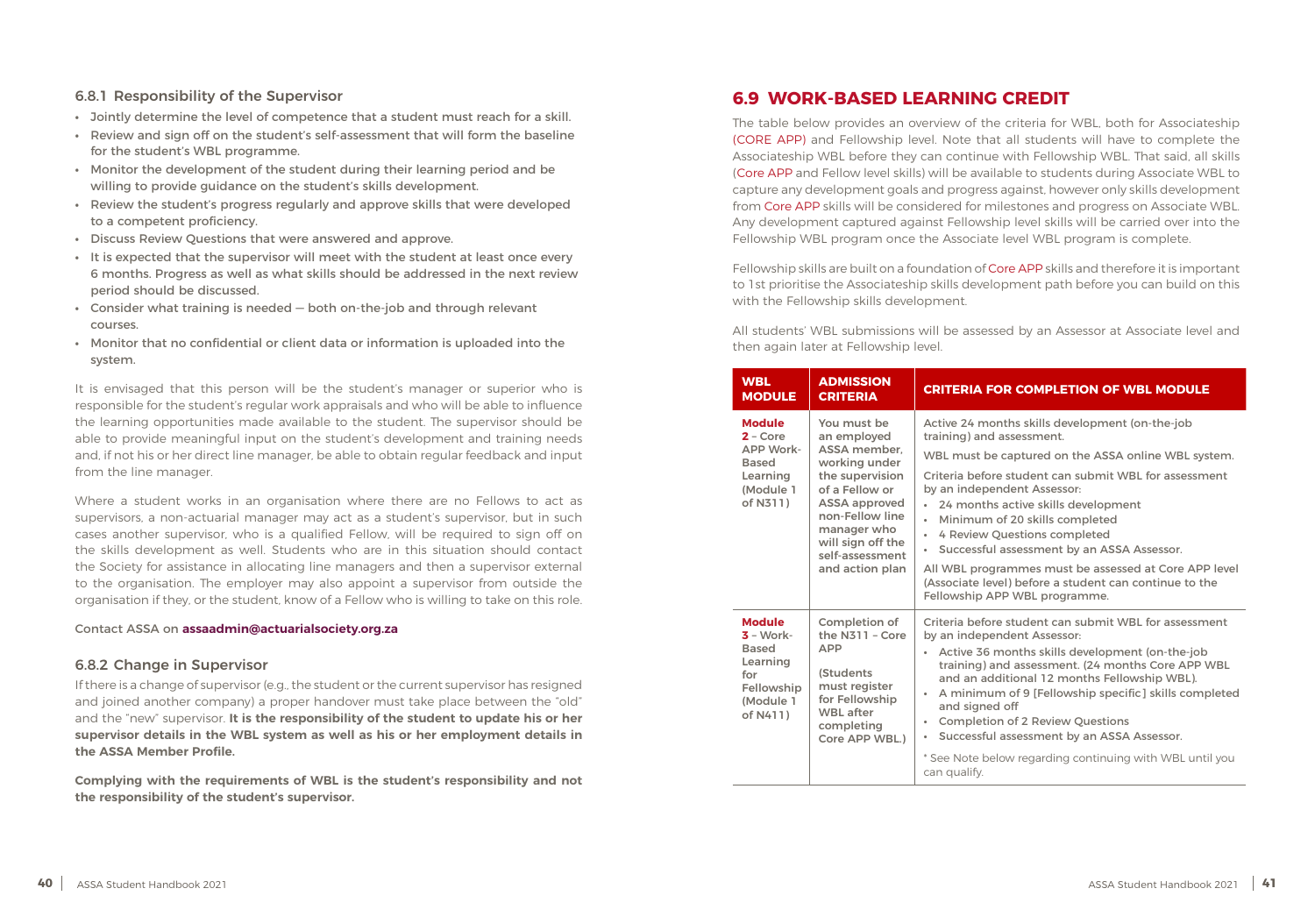<span id="page-21-0"></span>To ensure ongoing progress the following progress criteria will apply for WBL in line with other Normative Skills modules:

| <b>N311:</b><br><b>CORE APP</b> | <b>MINIMUM WBL</b><br><b>TIMELINE</b>                           | <b>WBL SKILLS PROGRESS</b><br><b>EXPECTED</b>                                      | <b>REVIEW</b><br><b>QUESTIONS</b><br><b>COMPLETE</b> |
|---------------------------------|-----------------------------------------------------------------|------------------------------------------------------------------------------------|------------------------------------------------------|
| N311.02                         | 4 months                                                        | Self-Assessment completed<br>and signed-off                                        |                                                      |
| N311.03                         | Can do any time<br>during the CORE<br>APP program               | at least 5 skills started (action<br>plans in place)                               |                                                      |
| N311.04                         | Can do any time<br>during the CORE<br>APP program               | 5 skills completed and at least<br>5 new skills started (action<br>plans in place) | $\overline{2}$                                       |
| N311.05                         | Can do any time<br>during the CORE<br>APP programme<br>duration | <b>NA</b>                                                                          |                                                      |
| N311.06                         | Can do any time<br>during the CORE<br>APP program               | 10 skills completed and 5<br>skills new started & GPM exam<br>Passed               | $\overline{5}$                                       |
| N311.07                         | 22-24 months                                                    | 20 skills completed                                                                | 4                                                    |
| <b>N411.01</b>                  | 30 months                                                       | 5 Fellowship skills completed<br>and at least 4 started                            | ı                                                    |
| N411.02                         | 36 months                                                       | 9 Fellowship skills completed                                                      | $\overline{2}$                                       |

**\* Note:** Students who have achieved the criteria to finalise their Fellowship WBL but still have other subjects outstanding for qualification, **must continue with WBL** until they have passed or are close to finalising all their subjects for qualification and then only submit WBL for assessment. Once you have met all the criteria for WBL you are required to continue with WBL by:

- **•** Completing 1 Review Question a year (only a requirement until the Extended WBL program is launched during 2021)
- **•** Registering for the Extended WBL program where students will self-identify development needs for the year and capture their progress against this for final sign-off annually or before qualification.

#### **6.10 SUPERVISOR GUIDELINES**

#### 6.10.1 Supervisor Expectations

All supervisors MUST be Fellow members of ASSA or equivalent from partner associations with whom ASSA has MRA in place. For details on what is expected from the Supervisor.

Where a Fellow is not available within the student's employer organisation, ASSA may assist to identify a Supervisor to assist and sign-off on a student's WBL program. In these situations, a line manager working closely with the student will also be asked to oversee the WBL development with sign-off from the supervisor that was appointed from outside the organisation. A close working relationship between the student, line manager and supervisor must be put in place.

Supervisors can refer to the Supervisor's Guide for more information on their roles and expectations. This guide can be found on the ASSA website – **[Supervisor's Guide](https://rise.articulate.com/share/98FuKp7ik-tcUGiFYDmgjDHKsOgUQF9Y#/)**

#### 6.10.2 Assessment of Skills

The main emphasis is that the student has been through a learning process. Approval for each skill, to move from the STARTED list in the online system to the COMPLETED list, will be by the allocated supervisor who is expected to provide enough comments so that the Assessors may track the progress of the student.

The supervisor will sign off each skill when it is considered that:

- **•** The student has been exposed to appropriate skills and experiences and demonstrated an understanding of the skill to the level that was agreed on between the supervisor and student.
- **•** The student has satisfactorily presented reasoned answers on Review Questions relating to that area.
- **•** The student has attended some additional formal learning in line with the skill being developed. (Not all skills development requires formal learning, but it is expected that the student will identify some learning opportunities over the 2–3-year WBL period). Events or courses attended, such as Normative Skills workshops offered by the Actuarial Society, may be included as supporting evidence to show that certain skills have been developed.

#### **Supervisors must play an active role in the WBL process and react promptly to requests to provide input or review development work. Face-to-face interaction and discussions are encouraged throughout the process.**

When **students change supervisors**, e.g. when they change employment, there must be a handover between supervisors. It is crucial that **supervisors be proactive in the handover period to ensure that no confidential and client data and information are transferred between companies.**

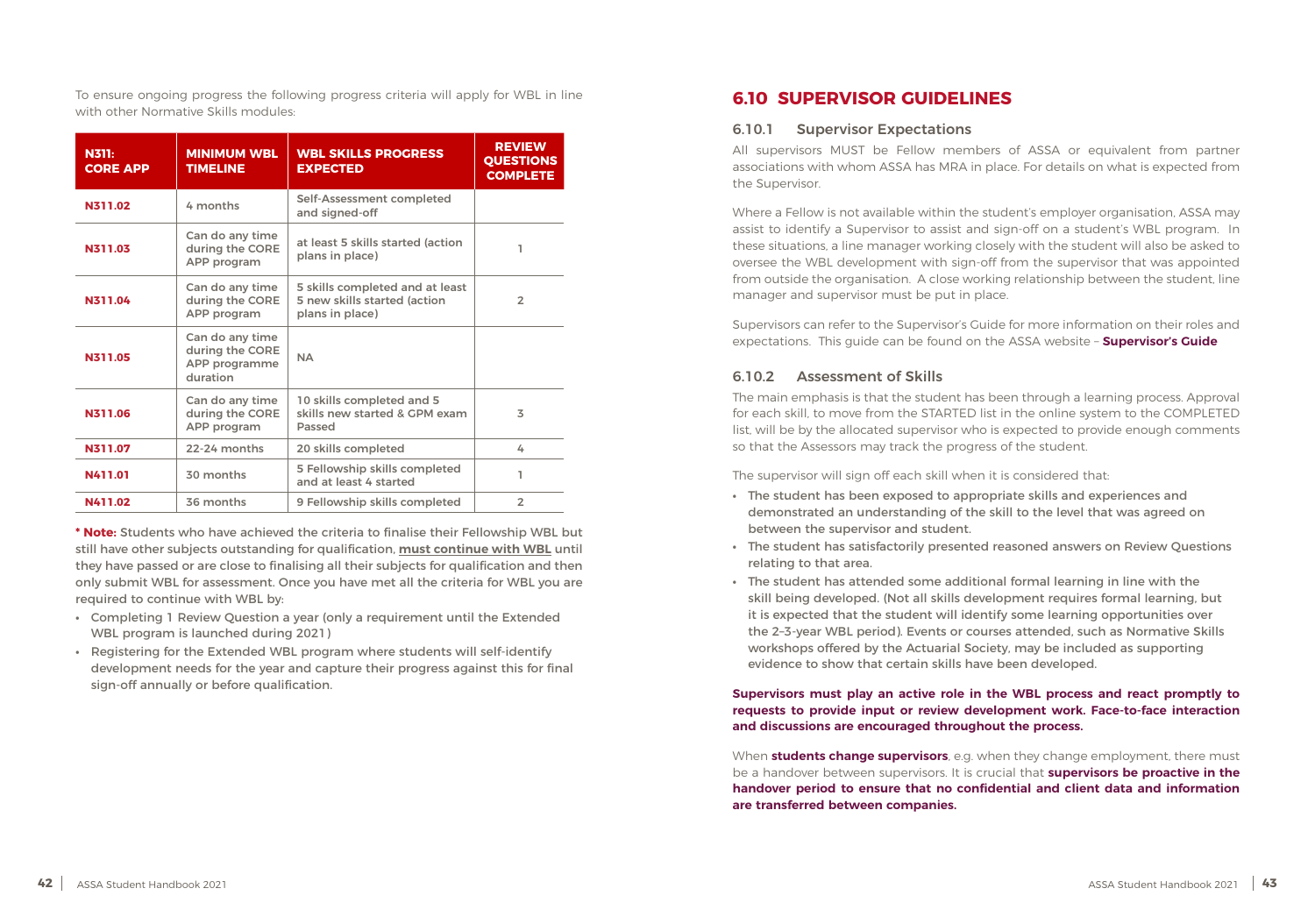### **7.1 ACCREDITED UNIVERSITIES**

Accredited South African universities have a long and successful track record of providing a large part of the education necessary to become actuaries. The majority of students who qualify as actuaries in South Africa have completed an actuarial degree at an accredited South African university.

**Note:** The successful completion of a degree or SAQA equivalent qualification is compulsory in order to be admitted as an Associate or Fellow member of the Actuarial Society.

#### 7.1.1 Exemptions from the Examinations of the Actuarial Society of South Africa

Depending on the subjects taken at university and the marks obtained, completion of a university degree or diploma can lead to a recommendation for exemption from some or all of the actuarial examinations for A111–A113, A211–A214, A311, N111 and N211.

Certain universities may also offer students courses which can lead to exemption from some of the later subjects, i.e. F101–F105. With these subjects, unlike those listed above, it is not necessary to complete a full degree / diploma for an exemption to be recognised by the Actuarial Society. Students often complete such subjects on a parttime basis.

Students who do not achieve the required exemption standard must write the Actuarial Society examination. The application form and procedure to be followed to apply for an exemption can be found on the ASSA website.

#### 7.1.2 Selecting an Accredited University

When a student is considering entering an actuarial programme at a university, it is important that the student is fully aware of how many exemptions may be available on completion of the programme, as well as the range of other subjects covered in the programme.



## **UNIVERSITIES & EXEMPTIONS**

#### <span id="page-22-0"></span>**6.11 THE ROLE OF EMPLOYERS OR ACTUARIAL TRAINING OFFICES**

All employers are encouraged to support the WBL of their students. WBL offers the opportunity to help students understand how practical considerations can affect theoretical models. In addition, personal skills are developed, which will assist students to perform their future job as actuaries well. Students are encouraged to develop a culture of self-assessment and professional development to help them plan their future as an actuary.

The necessary commitment will be required from employers to ensure that students gain experience in a wide range of skills. It is recognised that there may be additional costs for the employer:

- **•** In terms of sending students on relevant courses, where deemed appropriate; and
- **•** In terms of the time spent by supervisors and students in order to comply with the specific WBL requirements.

However, it is hoped that the WBL process would largely map on to existing staff development processes in the company and will hold benefits for employers, too.

All employers of actuarial students will be required to register as an Actuarial Training Office (ATO). By registering as an ATO, an employer will commit to, inter alia:

- **•** Providing a workplace that is supportive of the training and development needs of the actuarial students employed
- **•** Ensuring proper supervision, including the appointment of a supervisor for each student, for the purposes of WBL requirements of actuarial students
- **•** Endeavouring to ensure that each individual actuarial student in their employment who needs to comply with WBL submits his or her WBL progress on the online system on a regular basis in accordance with the requirements.

For the purposes of WBL, ATOs will play a key role in facilitating the training, development and supervision of actuarial students. The ATO will also be an important means for communicating WBL-related information to actuarial students and supervisors.

Such information could be guidelines, new developments, non-compliance of students with the WBL process, etc. Every ATO must nominate a contact person (whether an actuary or an HR person) to whom all communication from the Actuarial Society to actuarial students and supervisors will be sent. This person will be required to forward the information to the relevant parties.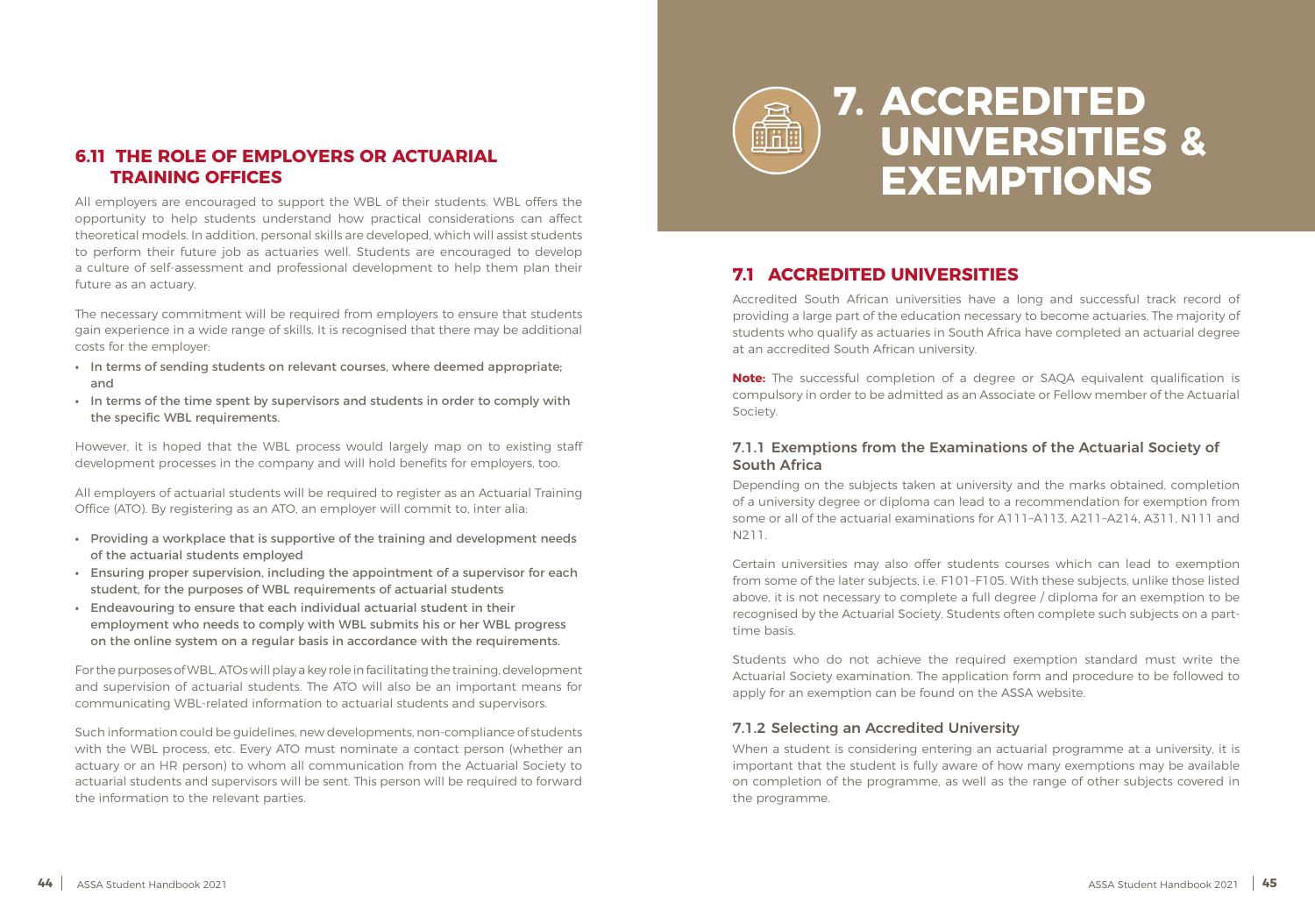<span id="page-23-0"></span>Certain universities hold accreditation with ASSA and can grant exemptions based on the level of accreditation they have. The level of accreditation is based on the extent of the actuarial programme(s) offered and the proven ability of the university to offer sustained actuarial education at an appropriate standard.

The level of accreditation awarded to a university indicates the subject range for which students at the university may obtain Actuarial Society subject exemptions and is as follows:

| <b>ACCREDITATION</b><br><b>LEVEL</b> | <b>EXEMPTIONS MAY BE AVAILABLE FOR THE</b><br><b>FOLLOWING EXAMINATIONS</b> |  |
|--------------------------------------|-----------------------------------------------------------------------------|--|
| <b>Level 1</b>                       | Some or all of A111-A113                                                    |  |
| Level 2                              | A111-A113 and some or all of A211-A214 and N211                             |  |
| Level 3                              | A111-A113, A211-A214 and some or all of A311, N211 and<br>F101-F105         |  |

The table below lists the universities and the subjects for which they carry exemption agreements.

#### **7.1.2.1 Accredited Universities with Exemption Agreement Subjects**

| <b>UNIVERSITY</b>                                | A1<br><b>SUBJECTS</b> | $\mathbf{A2}$<br><b>SUBJECTS</b> | A <sub>3</sub><br><b>SUBJECTS</b> | Fl<br><b>SUBJECTS</b> |
|--------------------------------------------------|-----------------------|----------------------------------|-----------------------------------|-----------------------|
| <b>University of Cape Town</b>                   | A111-A113             | A211-A214                        | A311 & N211                       | F101-F105             |
| <b>University of Pretoria</b>                    | A111-A113             | A211-A214                        | A311 & N211                       | F102 & F105           |
| <b>Stellenbosch University</b>                   | A111-A113             | A211-A214                        | A311 & N211                       | F101-F105             |
| <b>University of the</b><br><b>Witwatersrand</b> | A111-A113             | A211-A214                        | A311 & N211                       | F101-F105             |
| <b>University of the Free</b><br><b>State</b>    | A111-A113             | A211-A214                        | A311                              |                       |
| <b>North West University</b>                     | A111-A113             | A211-A214                        | A311                              |                       |
| <b>University of</b><br><b>Johannesburg</b>      | A111 - A113           |                                  |                                   |                       |
| <b>University of Nairobi</b>                     | A111-A112             |                                  |                                   |                       |

### **7.2 EXEMPTIONS FROM ACCREDITED UNIVERSITIES**

#### 7.2.1 Applications for Exemptions

Exemptions can be registered for online, via your ASSA member profile once you are a student member.

- **•** There is no specified period within which you should register an exemption, however, some of your exemptions may no longer be valid if there is a material change to the subject structure of the curriculum. We therefore strongly advise you to apply for your exemptions as soon as possible after becoming a member or after completing an actuarial qualification at an accredited university.
- **•** All exemption registrations should include an upload of a recommendation by the accredited institutions and a copy of the latest academic transcript. Exemptions cannot be processed without this recommendation from the university concerned.
- **•** If you do not formally register your exemptions your ASSA academic record will be incomplete, and you may not be eligible to register for certain subjects as you will be seen to have pre-requisites outstanding.
- **•** Exemptions will appear on your ASSA academic record, once payment has been made.

#### 7.2.2 Fees

Details regarding fees can be found on the **[ASSA website](https://www.actuarialsociety.org.za)**. Payment via EFT should only be made upon receipt of an invoice after an application has been approved.

#### **7.3 EXEMPTIONS FROM THE INSTITUTE AND FACULTY OF ACTUARIES**

Any credits earned for specific UK IFoA subjects passed after 2009, i.e. A100 / A200 / F106 exams, will require the payment of an exemption fee before it will be recognised as an Actuarial Society credit. The new curriculum does mean that you will no longer be able to obtain an exemption for the UK IFoA equivalent of A211 and A213. See the image below for specific detail:

#### Key Structural element that you should keep in mind





cts A111, A212, \*A213, A214 will have a part A (theory) and Part B tical) exam. You will havw to do both Part A and Part B assessments for subjects in the same semester, and the overall pass/fail decisions will be I ona a combined mark for both assessments.

| <b>EXAM COMPONENTS</b> | Subjed<br>(practi              |                                   |
|------------------------|--------------------------------|-----------------------------------|
| <b>Part A</b>          | <b>Theory</b>                  | these:<br>based                   |
| <b>Part B</b>          | <b>Practical</b><br>(PC based) | * A213 is<br>venue o<br>instructi |

is an ASSA administered exam where students will complete the practical exam at ASSA on ASSA supplied PC's. The other UK administered practical exams will be conducted as per tions from the IFoA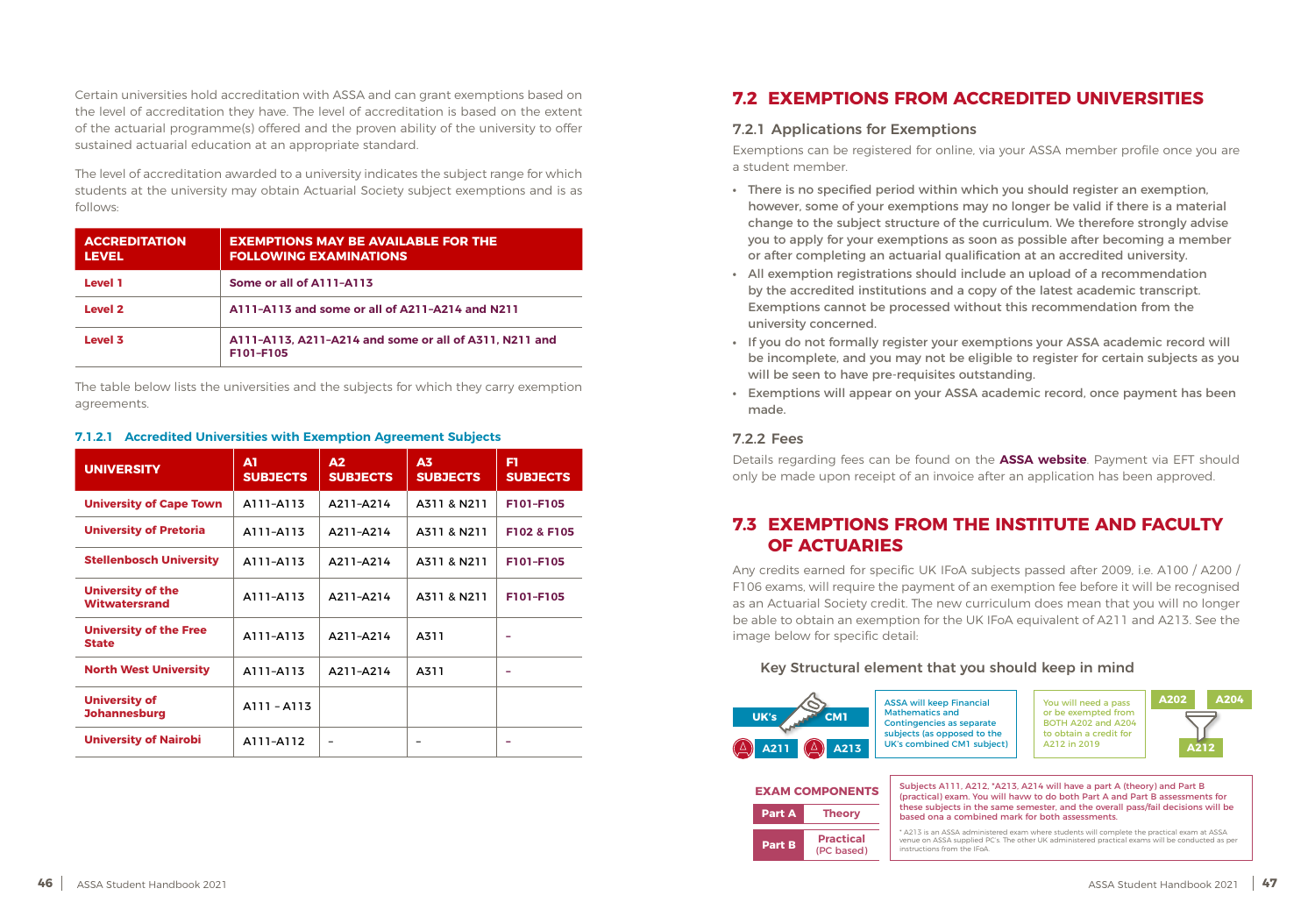#### **8.1 GENERAL INFORMATION**

8.1.1 Exams Offered by the Actuarial Society

| <b>SUBJECT</b>                        | <b>EXAM SET BY</b>                                                                                       |
|---------------------------------------|----------------------------------------------------------------------------------------------------------|
| A111, A112 and A113                   | <b>Institute and Faculty of Actuaries</b>                                                                |
| A211, A213                            | <b>Actuarial Society under supervision of Board of Examiners</b>                                         |
| A212, A214                            | Institute and Faculty of Actuaries                                                                       |
| <b>A311</b>                           | Actuarial Society under supervision of Board of Examiners                                                |
| <b>N211</b>                           | <b>Actuarial Society under supervision of Board of Examiners</b>                                         |
| N311.03.E                             | Actuarial Society under supervision of Board of Examiners                                                |
| F101, F102, F103,<br>F104, F105       | <b>Actuarial Society under supervision of Board of Examiners</b><br>working with Accredited Universities |
| <b>F106</b>                           | <b>Institute and Faculty of Actuaries</b>                                                                |
| F201, F202, F203,<br>F204. F205. F206 | <b>Actuarial Society under supervision of Board of Examiners</b>                                         |

Two examination semesters per subject per year are available. Students can enter for all subjects using the online examination registration facility on the ASSA website under Student Zone.

For examination dates, please refer to the ASSA website where dates will be listed as part of the Student Calendar.

#### 8.1.2 Virtual Exams and COVID 19

All exams will be offered online and further information about the technical requirements and opportunities for testing and familiarising yourself with this online environment will be communicated via email to all registered candidates and through the ASSA online exams webpage.

#### ASSA Co-ordinated exams:

- A211 Financial Mathematics
- A213 Contingencies
- A311 Actuarial Risk Management
- N211 Communications

<span id="page-24-0"></span>

- F201 F206
- F101 F105
- N311.03.E Model, Documentation, Analysis & Reporting (MDAR) virtual only

We are fully aware that members have to make difficult decisions based on challenges under these COVID-19 circumstances. All exams are online and when you register for the above (excl. N311.03.E) exams, you will be prompted to select an option:

- **1. Virtual:** the exam is attempted at your own location with an online proctoring invigilation service
- **2. \*Gauteng or Western Cape:** you will sit the online exam at an ASSA provided venue provided.

in Cape Town or Johannesburg, where resources and in-person invigilation will be

\*We are bound by the level 3 COVID-19 restrictions and will have to adhere to venue capacity limitations. If we are unable to accommodate the numbers, we will look at an alternative solution.

Registration and de-registration from these exams after the closing date will not be accepted, please ensure that you register (and de-register) within the stipulated period as per below:

#### **Frequently Asked Questions**

The ASSA website will be updated with FAQ's which will assist with any scenarios that concern you about the exams. The FAQs will be updated in response to further questions we receive, and we recommend you visit this site regularly. **<https://www.actuarialsociety.org.za/student-zone/exams/online-exams>**

We acknowledge that is a challenging time for all our members and remain sympathetic with the knowledge that some difficult decisions need to be taken

### **8.2 PLANNING A ROUTE THROUGH THE EXAMINATIONS**

#### 8.2.1 Foundation Technical and Intermediate Technical

When attempting the Foundation and Intermediate Technical subjects, it is worth remembering that some subjects build upon others. There are therefore some logical routes through the subjects for students who are doing these subjects for the first time using the Actuarial Society examinations. (University degrees will be structured to teach the material in a logical order.) The route chosen may depend on the area in which a student is working or on any exemptions that have been awarded to the student.

A113 – Business Finance assumes some knowledge of A211. A212 – Risk Modelling and Survival Analysis assumes knowledge of A211 and A111. A213 – Contingencies assumes knowledge of A111, A211 and A212. A214 – Loss Reserving and Financial Engineering assumes knowledge of A112, A211 and A212.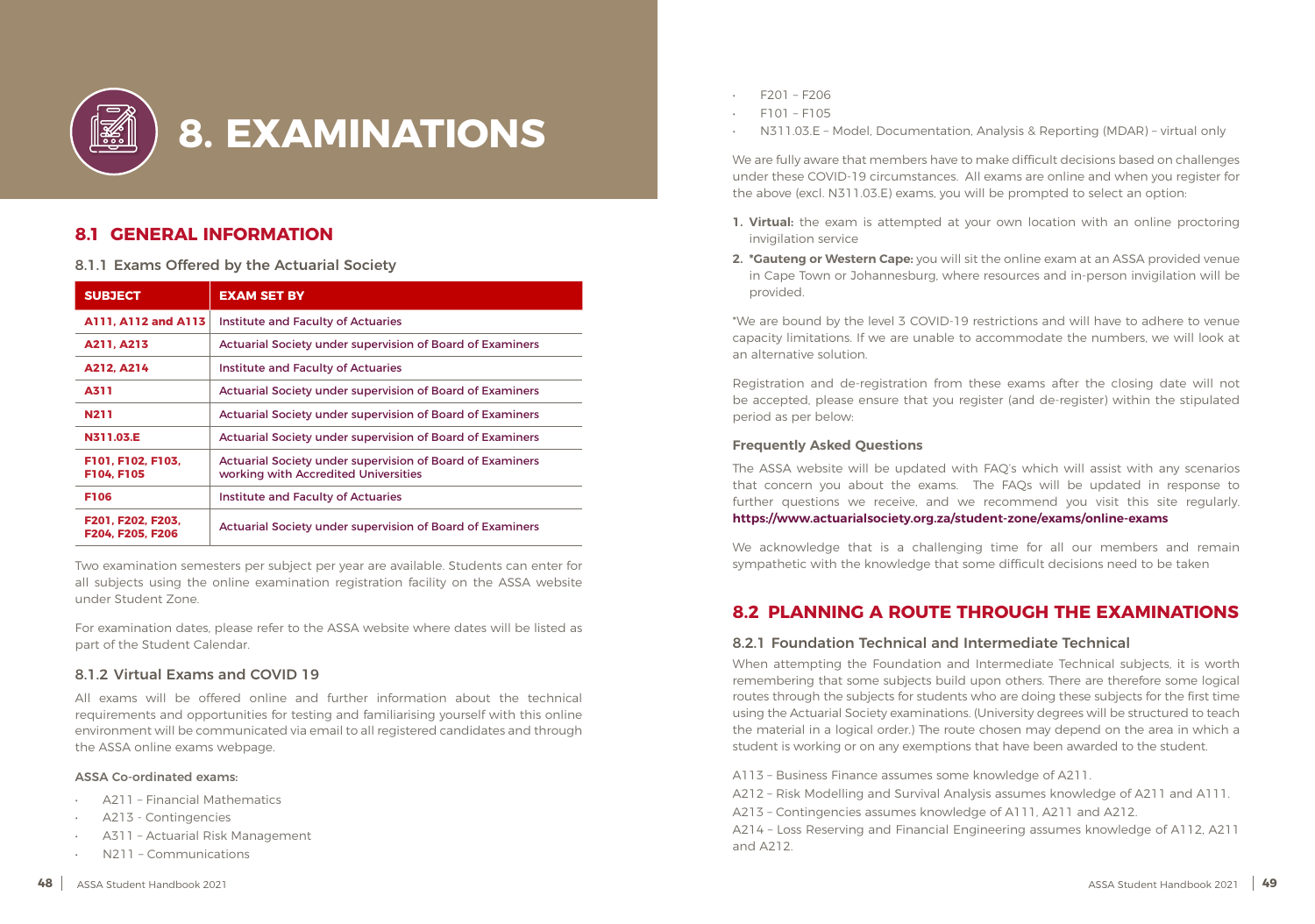<span id="page-25-0"></span>Anyone working in general insurance may prefer to take A212 at any stage after studying A211. Someone working in investments may prefer to take A112 and A214 before A212 and A213.

This is not a compulsory sequential order. Students should decide their own routes through the Foundation and Intermediate Technical subjects, based on their preference and experience.

#### 8.2.2 Core Principles and Fellowship Principles

The aim of the Core Principles subjects is to provide a solid foundation in general principles applicable to a wide variety of actuarial applications, while the Fellowship Principles subjects deal with practice area-specific principles in greater depth.

The Core Principles subjects, and in particular subject A311 (Actuarial Risk Management), should accordingly be seen as an important foundation for the Fellowship Principles and Fellowship Applications subjects. Knowledge and understanding of Actuarial Risk Management (A311) are fundamental for the successful completion of the F1 series subject. A student needs to obtain at least an FA for A311, or a university pass for the equivalent subject, before attempting an F1 subject.

As the ability to communicate one's point clearly in writing is a cornerstone of assessment at Fellowship Principles level, passing subject N211 (Communications) prior to attempting the Fellowship Principles subjects is also likely to prove advantageous.

#### 8.2.3 Fellowship Applications

The Fellowship Applications subjects require the student to have both knowledge of South African practice and a good understanding of practical issues. Students with little practical experience may find these subjects difficult if they attempt them early in their career.

A practical approach will be expected from candidates in all subjects. While evidence of practical experience may help the candidate, it will not be demanded, but breadth of knowledge and evidence of judgement are expected of candidates taking the Fellowship Applications subjects.

Statistics from analysis of previous examination results under the UK system have shown that students who attempt the equivalent of a Fellowship Principles subject and the linked Fellowship Applications subject in the same examination session are less likely to attain a pass in both than students who write the subjects in separate sessions. This suggests that the amount of work required to take a subject at the Fellowship Principles and Fellowship Applications stages together is often underestimated. It also emphasises the need for students to develop maturity of thought and understanding before attempting the Fellowship Applications papers. If these subjects are to be attempted in one examination session, it is recommended that this be done towards the end of a student's attempts at the Fellowship Principles series, rather than at the start.

#### **8.3 GUIDANCE ON STUDY HOURS AND EXAMINATION PREPARATION**

The number of hours each student needs to spend on a subject will vary from student to student. Quality of study time is more important than quantity of study time. The following minimum guidelines are suggested:

|                                                       | <b>ASSA (2019) SUBJECT CODES</b>                         | <b>RECOMMENDED HOURS</b>                                                             |
|-------------------------------------------------------|----------------------------------------------------------|--------------------------------------------------------------------------------------|
|                                                       | <b>A111: Actuarial Statistics</b>                        | 200 as per IFoA recommendation                                                       |
| Foundation<br><b>Technical</b><br>Subjects            | <b>A112: Business Economics</b>                          | 150 as per IFoA recommendation                                                       |
|                                                       | A113: Business Finance                                   | 150 as per IFoA recommendation                                                       |
|                                                       | <b>A211: Financial Mathematics</b>                       | 150-180 as per ASSA recommendation                                                   |
| <b>Technical Subjects</b><br>Intermediate             | A212: Risk Modelling and<br>Survival Analysis            | 250 as per IFoA recommendation                                                       |
|                                                       | A213: Contingencies                                      | 150-180 as per ASSA recommendation                                                   |
|                                                       | A214: Loss Reserving and<br><b>Financial Engineering</b> | 200 as per IFoA recommendation                                                       |
|                                                       | <b>A311:</b> Actuarial Risk Management                   | 400 as per IFoA recommendation                                                       |
|                                                       | <b>Normative Skills Programme</b>                        | Please refer to Section 5 for the recommended<br>preparation time for each workshop. |
| <b>Communications (N211)</b>                          |                                                          | 50 hours                                                                             |
| <b>Fellowship Principles subjects (F101-</b><br>F106) |                                                          | 300 hours per subject                                                                |
| (F201-F206)                                           | <b>Fellowship Applications subjects</b>                  | 400 hours per subject                                                                |

| <b>RECOMMENDED HOURS</b>                                                             |
|--------------------------------------------------------------------------------------|
| 200 as per IFoA recommendation                                                       |
| 150 as per IFoA recommendation                                                       |
| 150 as per IFoA recommendation                                                       |
| 150-180 as per ASSA recommendation                                                   |
| 250 as per IFoA recommendation                                                       |
| 150-180 as per ASSA recommendation                                                   |
| 200 as per IFoA recommendation                                                       |
| 400 as per IFoA recommendation                                                       |
| Please refer to Section 5 for the recommended<br>preparation time for each workshop. |
| 50 hours                                                                             |
| 300 hours per subject                                                                |
| 400 hours per subject                                                                |

Students studying while working will need to be mindful of the examination dates for the various subjects that are conducted at different times of the year, and the demands of their own working schedule. Students should also be aware that adapting to studying and working on a full-time basis can take time and students must be realistic when entering for examinations.

#### **8.4 EXAMINATION PREPARATION SESSIONS**

Many examiners with experience of marking actuarial scripts have noted that students may be unsuccessful, not because they do not have the fundamental knowledge and understanding of the subject, but because they have weaknesses in their examination technique. This is particularly true for the later academic subjects (A311, F1 and F2 subjects).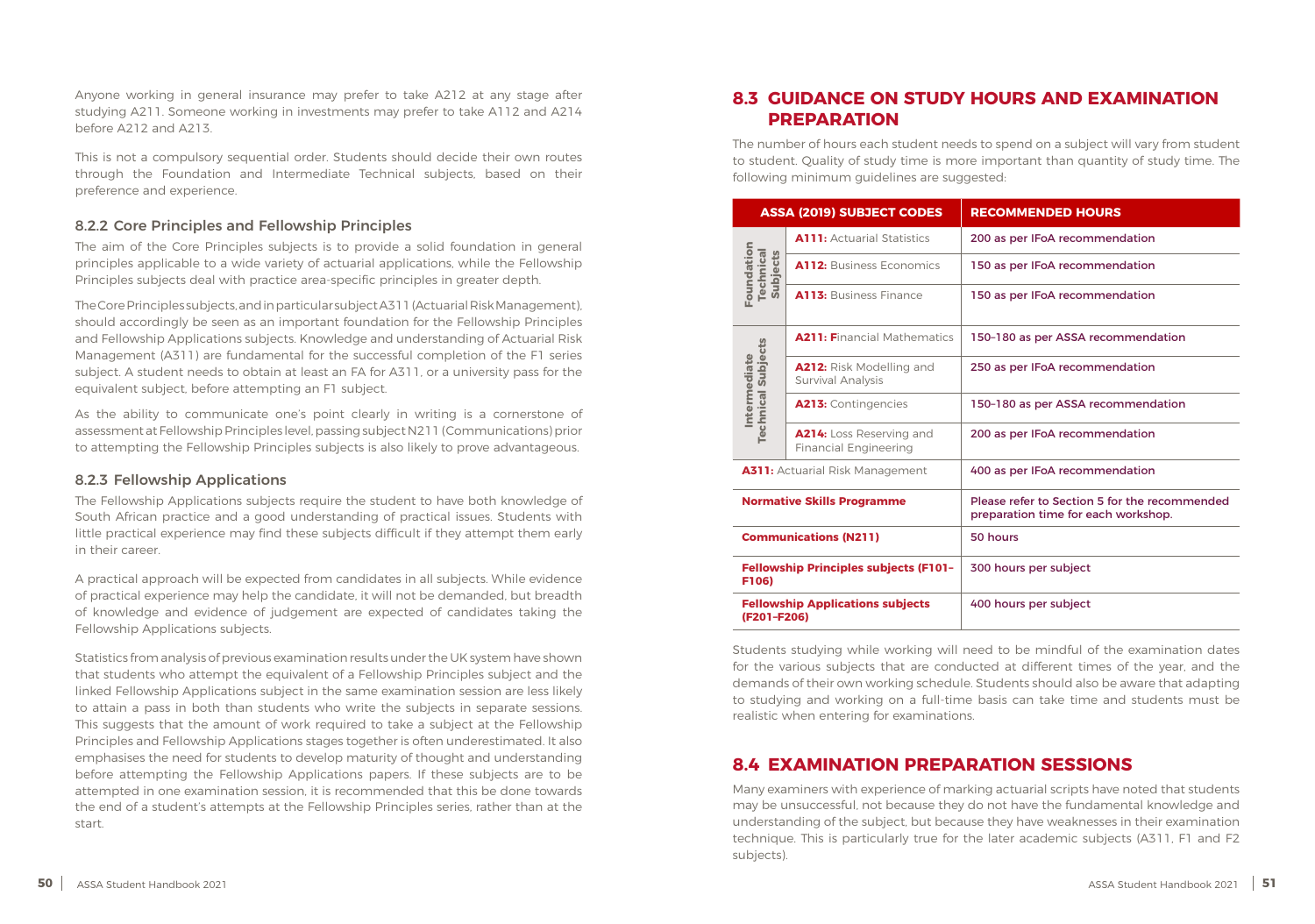<span id="page-26-0"></span>The Actuarial Society offers sessions in Johannesburg and Cape Town a few weeks before each examination semester to assist students in developing good examination skills. Notice of preparation sessions will be given via email. Booking is required to ensure adequate venue and parking facilities.

#### **8.5 EXAMINATION ADMINISTRATION**

The Actuarial Society conducts its assessments under formal assessment regulations. The full examination regulations are available on the Actuarial Society's website. Candidates are urged to ensure that they are familiar with these regulations. The regulations apply specifically to the examinations run by the Actuarial Society in the Part F1 and Part F2 subjects, as well as subjects A311 and N211. Actuarial Society examinations that use the UK papers in the Part A1 and Part A2 subjects, and subject F106, will follow the UK examinations regulations.

#### 8.5.1 Online Examination Entries

Only student members in good standing can enter for examinations. Exam entries are done via the online examination registration facility. The dates for online registration pertaining to all ASSA exams and courses are published to the ASSA website calendar. All updates and changes will be made to the calendar.

Students requiring special requirements must complete the Candidate with Specific Requirements Application Form available when registering for the relevant exam. These students should ensure that they have read the Candidate with Specific Requirements Policy.

#### **8.5.1.1 De-registration for Courses and Sessions**

De-registration needs to take place before registration has closed, i.e. during the open registration period, online. Students who wish to de-register for an examination AFTER the examination registration period is closed, are referred to the policies, procedure and application forms on the ASSA website:

- **•** Examination Policy
- **•** Fees and Registration
- **•** Refund Policy.

Please note that until a candidate has received confirmation from the Actuarial Society that de-registration has been successful, such candidate is still liable for payment.

#### **8.5.1.2 Late Entries**

Examination entry requests received after the online examination registration closing date will not be accepted.

#### **8.5.1.3 Proof of Registration**

During the online examination registration process, candidates will be able to download a PDF copy of their registration, "Proof of Registration". Candidates must print this Proof of Registration and ensure that all the details contained therein are correct.

#### **8.5.1.4 Entry Changes**

Any changes requested to examination entries after the closing date must be made in writing. Each case will be considered on an individual basis.

#### **8.5.1.5 Bulk Entries by Companies**

Although students need to register themselves for examinations, companies can still process bulk payments on behalf of their employees. Students have to ensure that they provide either their Proof of Registration or the invoice received to the appropriate person at their employer to ensure that payment is made. Invoices are emailed within 1 week after the student has completed the online exam registration. This invoice is sent to the email address at which the student receives all Actuarial Society notifications, statements, communications, etc.

Any company that pays on behalf of employees must ensure that the subject and student details are sent to the Society's Office, to ensure accurate and timeous allocation of the payment. Electronic payment must be made in good time to ensure that the payment is reflected in the Society's account before the payment due date.

#### **8.5.1.6 Examination Permits**

An examination permit will be available for download from the candidate's member profile on the Actuarial Society website no later than 2 weeks before the examinations, advising candidates of their candidate numbers that have to be used on examination scripts. Candidates who are unable to download their permits should contact **[assaadmin@actuarialsociety.org.za](mailto:assaadmin%40actuarialsociety.org.za?subject=)**. The permit includes details of the examination centre and the time of the examination. Candidates should check all details on the permit to ensure that they are correct.

**Note:** Examination permits plus photo identification must be presented at examination venues in order to sit the examination. The only acceptable forms of photo identification are:

- **•** Identity document
- **•** South African driver's license; or
- **•** Passport.

#### **8.5.1.7 Examination Centres**

All ASSA co-ordinated exams (excl. N311.03.E) are offered online with exam venues available in the following regional centres in cases where members are uncomfortable attempting the exam at their own venue with their own resources:

- **•** Gauteng
- **•** Western Cape.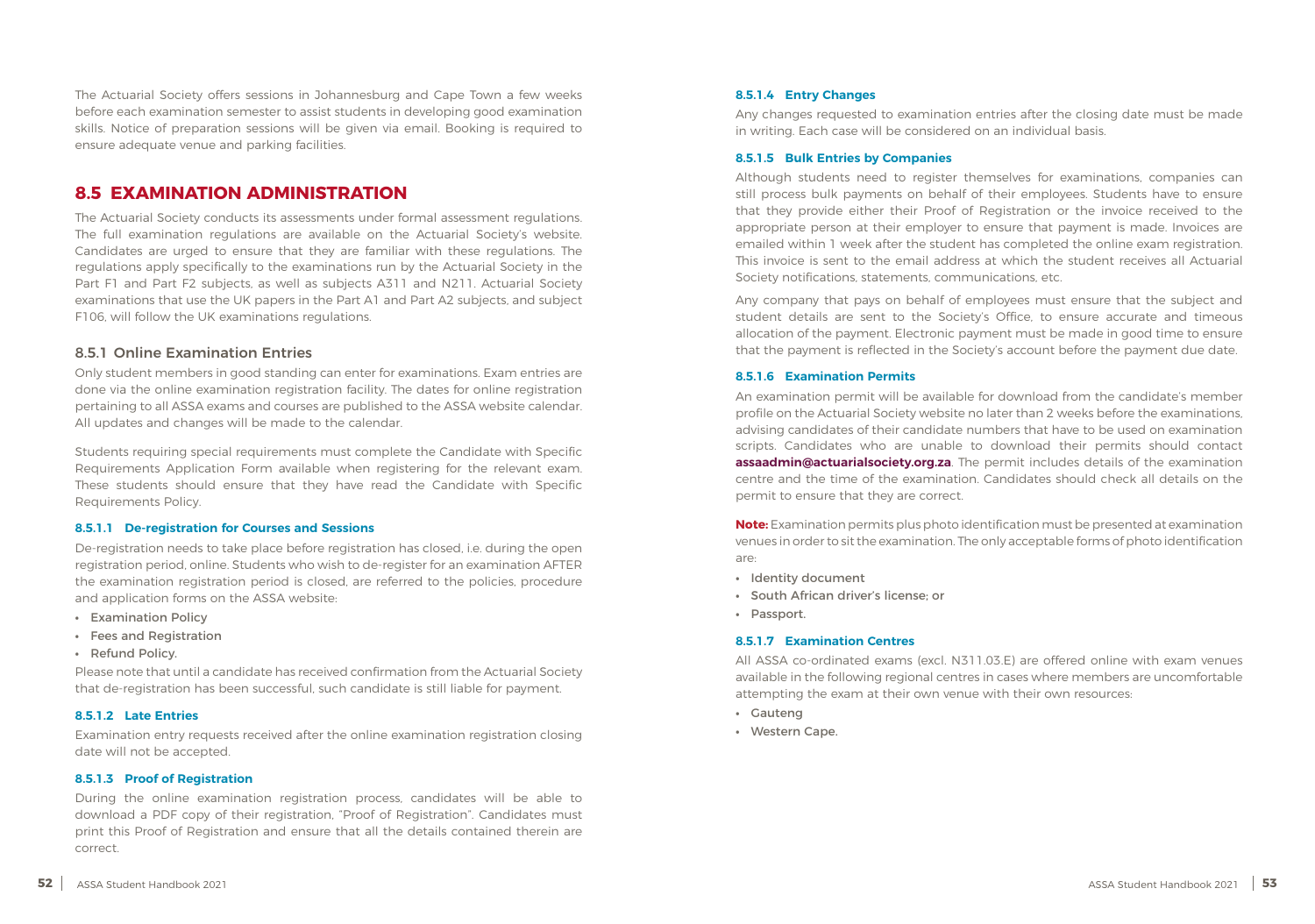<span id="page-27-0"></span>





### **9.1 TUITION SUPPORT FOR PART F1 (FELLOWSHIP PRINCIPLES) SUBJECTS**

#### **The society offers F100 online support via the ASSA Learning Platform.**

The Actuarial Society will host an online support course for F101–F105, which will run over a 10–12-week period.

Allocated topics for the week have been identified to set the pace at which you should prepare for the upcoming exams. It is, however, very important to acquaint yourself with the course content beforehand.

Each week will consist of a weekly presentation, questions, forum discussion question and a memorandum for the questions. Each week will follow the same format. Via the online system you will gain access to the week's presentation, questions/assignment and forum discussion questions on a Thursday preceding the week.

#### **Attendance of short courses (offered by universities):**

Advertisements for university courses are circulated via email by universities that may offer a specific course in a specific semester. Students are required to register with the relevant university and, in some cases, for a postgraduate diploma / degree, in order to attend these courses. Completion of the postgraduate diploma / degree is not required for an exemption recommendation to be recognised by the Actuarial Society, and students will only need to register and pay for the courses that they attend. The minimum entrance requirements for courses are set by the universities.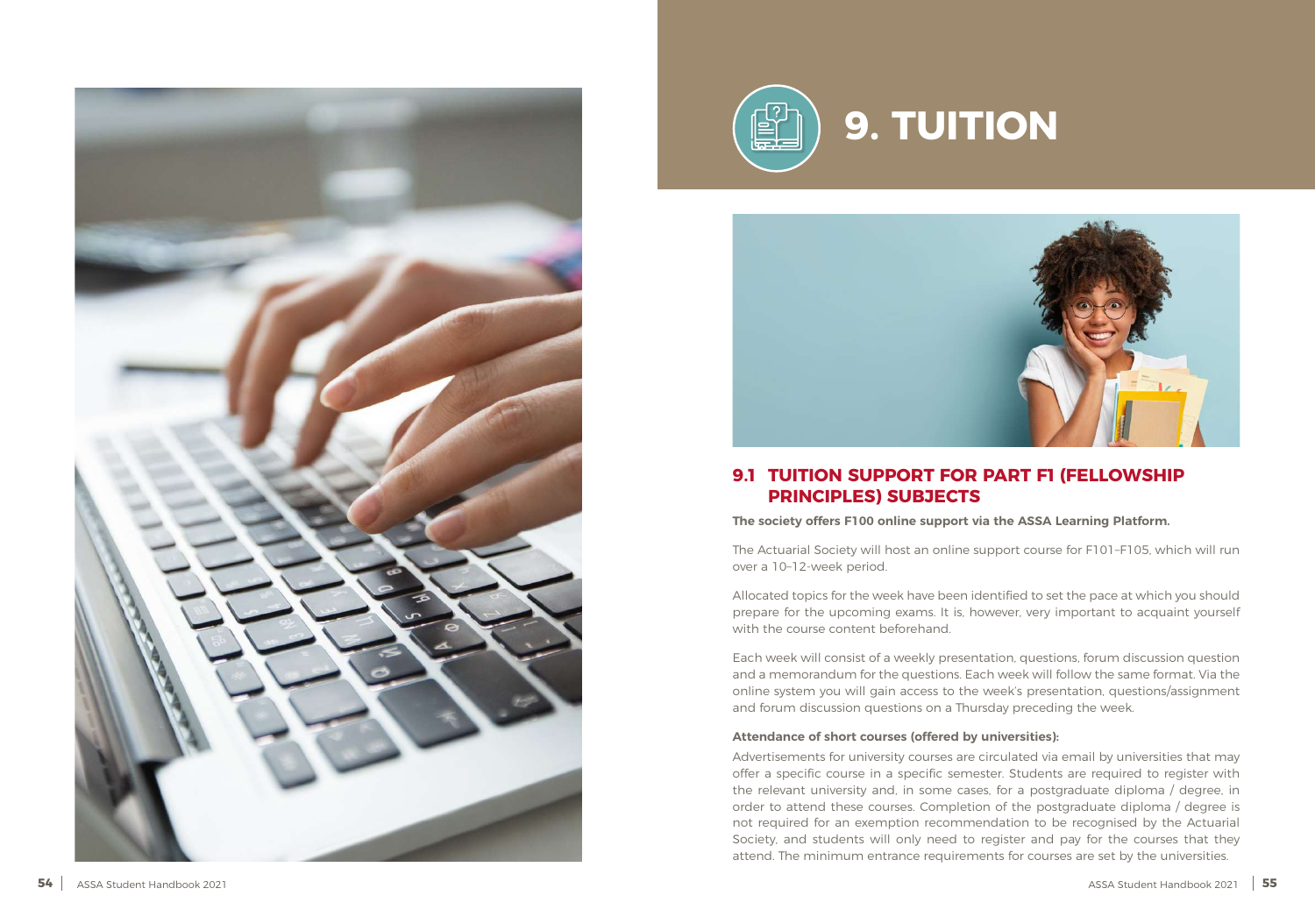<span id="page-28-0"></span>University tuition in 2019 is likely to be available as follows for the F1 subjects, although the number of students attending a particular course may be limited by the relevant university. Students are therefore encouraged to apply early for these courses.

| <b>SUBJECT</b>                                               | <b>FIRST SEMESTER</b> | <b>SECOND SEMESTER</b>            |
|--------------------------------------------------------------|-----------------------|-----------------------------------|
| <b>F101 Health and Care Principles</b>                       | UCT / US*             | <b>WITS</b>                       |
| <b>F102 Life Insurance Principles</b>                        | UCT <sup>*</sup> / US | WITS / UP                         |
| <b>F103 General Insurance Principles</b>                     |                       | UCT <sup>*</sup> / US / WITS      |
| <b>F104 Pensions and Other Benefits</b><br><b>Principles</b> | UCT/US*               | <b>WITS</b>                       |
| <b>F105 Finance and Investment Principles</b>                |                       | UCT / US <sup>*</sup> / WITS / UP |

**\* Offered as part of postgraduate course, but hosted by another university**

Via the distance learning option, where the material can be ordered through ActEd on **https://www.acted.co.uk/south\_africa.html** 

#### **9.2 TUITION SUPPORT FOR PART F2 (FELLOWSHIP APPLICATIONS) SUBJECTS**

The Society offers tuition support sessions to assist students in preparing for South African Fellowship Applications examinations.

The presentation of the courses is based on the principles of adult learning, where students must take full responsibility for their own learning. Course Leaders facilitate learning, but actual learning will depend on the students' own efforts and internalisation, and ability to demonstrate practical application.

The purpose of the Fellowship Applications (Part F2) examinations is to assess a student's capability to practice as a Fellow Actuary in a professional environment. This requires students to analyse, evaluate and make complex judgements to solve problems. Although a comprehensive and thorough knowledge of the practice area is an essential requirement to enable the thinking and judgement activities, testing of basic knowledge is not the major focus of this paper.

The presentation strategies used in the courses are therefore not based on covering the full range of knowledge content in the field. The core reading for the subject provides the outline for the knowledge that needs to be acquired. Course Leaders provide guidance on other resources that should be consulted and may complement the core reading with additional notes in some cases.

This requires students to **read** and to **study** the assigned readings **before** attending the tuition session. Study material and reading can be ordered from the ASSA online web shop on **https://shop.actuarialsociety.org.za/**

It will be expected that students arrive at each of the sessions well prepared and eager to learn through active participation. The strategies used will focus more on solving problems and the exercising of complex judgement. Strategies will include the use of case studies or scenarios for discussions or assignments, amongst others.

These courses are designed specifically for each of the subjects concerned, taking into account their unique features. South Africa-specific legislation, regulation, taxation and practice, as it applies to actuaries working in the appropriate specialist field, are a feature of these courses, as is the application of more general principles and concepts in a South African environment.

International best practice is an underpinning principle of study material.

The organisation of each course has been assigned to a Course Leader, who is a senior Fellow actuary with an academic background, as well as a specialist in the field.

#### 9.2.1 Seminar Tuition Strategy

As an alternative to a lecture / traditional course presentation strategy, most of the courses have components of or are presented following a seminar tuition strategy. The seminar series times and venues are arranged by course leaders to suit all concerned as far as possible. Depending on the location of students, attempts will be made to offer support in both the Western Cape and Gauteng. After the information of the courses has been circulated via Actuarial Society email and posted on the ASSA website, students must register via the online facility as soon as possible to facilitate planning.

Course Leaders will provide guidance on resources that should be consulted and may provide a schedule for knowledge preparation before the scheduled seminar. The Seminar Tuition also includes access to the ASSA Learning Platform and a Mock Exam.

Some Course Leaders also make use of an interactive web-based learning system that includes core reading, lectures and other notes. Facilities for forums, electronic interactive sessions and chat lines are included and will be facilitated by at least one senior practicing actuary.

Individual students' difficulties with particular sections of the syllabus are addressed online.

Face-to-face contact time will include workshops involving case studies, which will include practical examples and industry insights (three to five 3-hour workshops). Questions and answers will be provided to facilitate self-study.

#### 9.2.2 Tiered Approach / Online Marking Option

The Actuarial Society also offers a marking option for the F200 Fellowship subjects.

This will consist of access to additional reading, three assignments with marked feedback and a Mock Exam with marked feedback.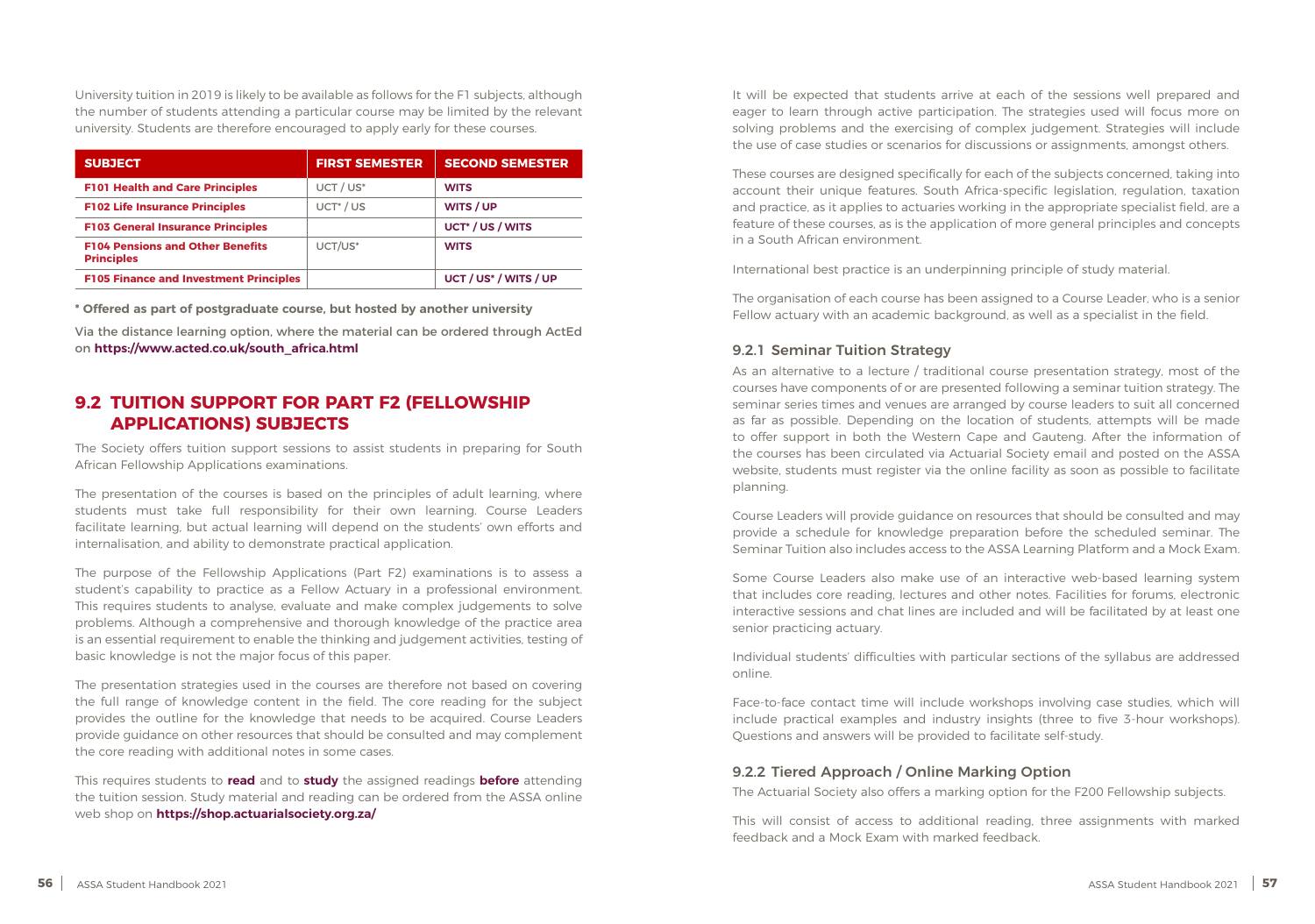<span id="page-29-0"></span>This will not replace the Fellowship tuition courses currently offered but will be an additional resource you can utilise if you wish to not attend face-to-face sessions.

#### 9.2.3 Mock Exam

All mock exams will be written under exam conditions and all examination rules will apply. You are reminded to arrive 30 minutes prior to the exam to allow time to get to the venue and for your reading time as allowed in the examination instructions. All students will receive feedback on their papers. The feedback will be done in a group and students will have the opportunity to ask questions.

#### 9.2.4 Learning and Reading Material

Core reading for each F200 subject as well as the core reading for the Generic Practice Module can be obtained from the ASSA online web shop on **https://shop. actuarialsociety.org.za/**

The purpose of core reading is to ensure that tutors, examiners and students have a clear and shared appreciation of the requirements for the examinations. The core reading gives a complete coverage of the syllabus so that the appropriate depth and breadth are apparent. In examinations, you are expected to demonstrate your understanding of the concepts in the core reading. These are based on the legislation, guidance notes, etc. that are in force when the core reading is published, i.e. in November in the year preceding the examinations. Examiners consult the core reading when setting papers.

The Core Reading is updated each year to:

- **•** Reflect changes in the syllabus
- **•** Reflect current practice
- **•** Improve clarity.

Information on when and how to register for scheduled courses is posted on the Actuarial Society's website and is also circulated to students via Society email. For further information, please contact **assaadmin@actuarialsociety.org.za**



## **10. INTERNATIONAL RECOGNITION AND TRANSITION**

This section sets out the detail of the transitional arrangements from the UK education system as well as the international recognition that ensures that the South African qualification is part of the family of world-class and globally recognised actuarial qualifications.

### **10.1 TRANSITIONAL ARRANGEMENTS: BASED ON NEW 2019 CURRICULUM**

Transitional arrangements – code mapping from the pre-2019 to the new 2019 codes:

There is no deadline to apply for exemptions. Exemptions granted on the old codes will translate into the new curriculum and codes. We recommend that you apply for exemptions as soon as possible.

#### 10.1.1 Pre-2010 Arrangements

All UK credits earned prior to 2010 will have a one-to-one mapping to a credit in the South African system. Where the UK subject does not have a direct South African equivalent (such as SA5 and ST6), a credit for a subject at the appropriate level will be given on the South African system. A table of South African subjects and the equivalent UK subjects is provided as **Annexure B**. These credits will be transferred free of charge at whatever point the student chooses to join the South African system.

#### **ASSA (2019) SUBJECT CODES CURRENT SUBJECT REQUIRED FOR CREDIT**

- **A101:** Probability and Mathematical Statistics
- **A102: Economics**
- **A103:** Finance and Financial Reporting
- **A201:** Financial Mathematics
- A202: Models and A204: Statistical Methods
- **A213:** Contingencies **A203:** Contingencies
- **A205: Financial Economics**
- **A301: Actuarial Risk Management**
- **NA111:** Foundation Actuarial Practice\*\*
- **N211:** Communications **A302:** Communications
- **A400:** Core Actuarial Professional Practice

| <b>ASSA (2019) SUBJECT CODES</b>                  |  |
|---------------------------------------------------|--|
| <b>A11:</b> Actuarial Statistics                  |  |
| <b>A112: Business Economics</b>                   |  |
| <b>A113: Business Finance</b>                     |  |
| <b>A211:</b> Financial Mathematics                |  |
| <b>A212:</b> Risk Modelling and Survival Analysis |  |
| A213: Contingencies                               |  |
| A214: Loss Reserving and Financial<br>Engineering |  |
| <b>A311:</b> Actuarial Risk Management            |  |
| <b>N111:</b> Foundation Actuarial Practice**      |  |
| <b>N211:</b> Communications                       |  |
| <b>N311:</b> Core Actuarial Professional Practice |  |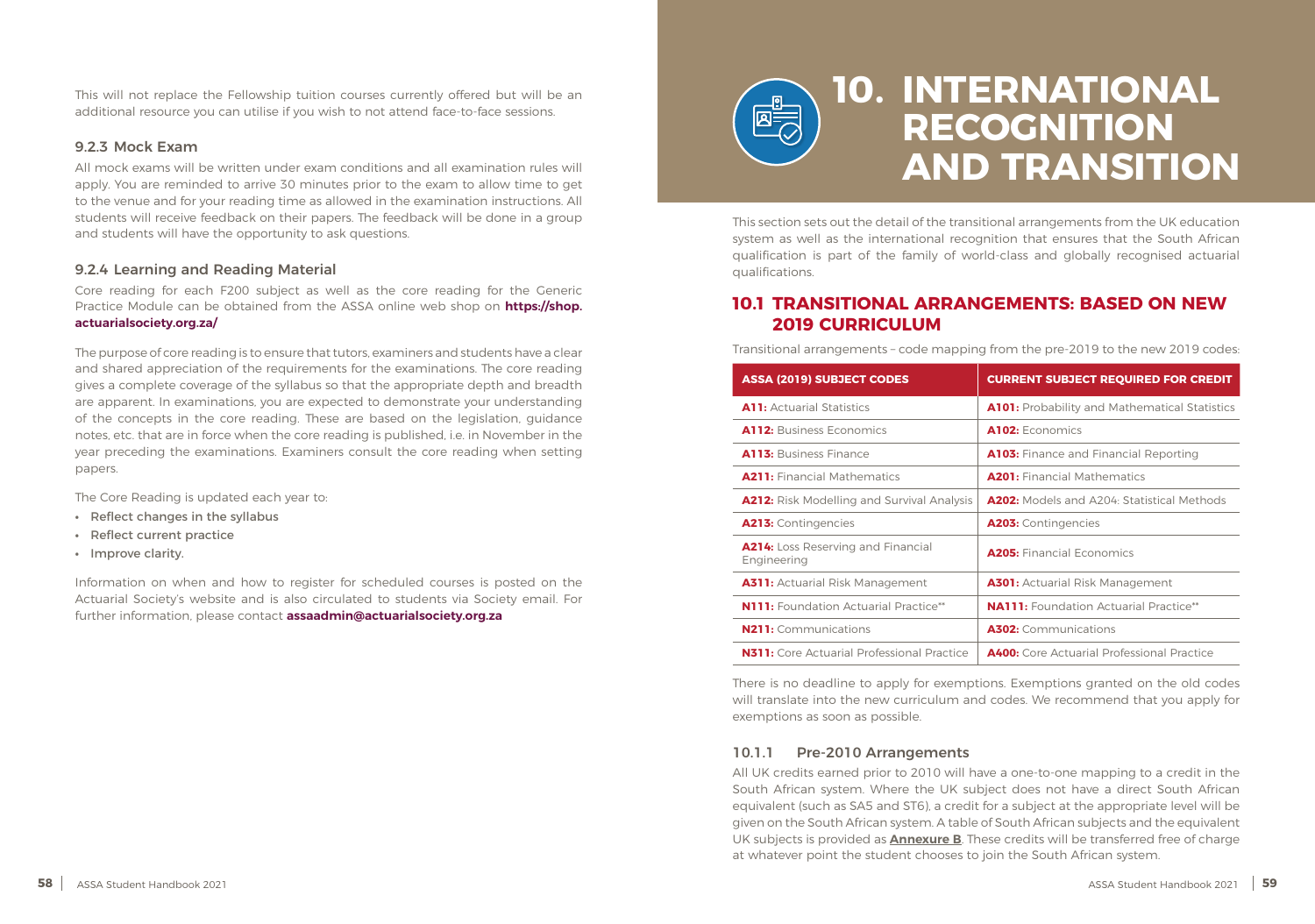<span id="page-30-0"></span>Any credits earned for specific UK subjects passed after 2009, i.e. A100 and A200 and F106 exams, will require the payment of an exemption fee before they will be recognised as Actuarial Society credits.

#### **10.2 INTERNATIONAL RECOGNITION**

#### 10.2.1 Mutual Recognition Agreements

A Mutual Recognition Agreement (MRA) is a formal agreement between two professional actuarial organisations formalising recognition of each other's professional designation as equivalent to their own and certifying that they will award members of the other country membership of their professional body after complying with certain specified professional requirements.

At the core of the agreement lies a mutual recognition of equivalence of education standards. Mutual recognitions provide the South African qualification with international recognition and confirm South African actuaries' equal status as worldclass professionals. Given the global mobility of the profession, mutual recognition is vital to members of any actuarial organisation.

The Actuarial Society has concluded MRAs with the following associations to date:

- **•** the Institute and Faculty of Actuaries in the United Kingdom
- **•** the Institute of Actuaries of Australia
- **•** the Society of Actuaries in Ireland.
- **•** Deutche Aktuarvereingung
- **•** Actuarial Association of Europe
- **•** Canadian Institute of Actuaries
- **•** Actuarial Association of Europe
- **•** Koninklijk Actuarieel Genootschap.

Please refer to the ASSA website for more details on **[Mutual Recognition Agreements](mailto:https://www.actuarialsociety.org.za/becoming-an-actuary/membership-admissions/mutual-recognition-agreements-mra/?subject=)** 

#### **10.3 INTERNATIONAL ACTUARIAL ASSOCIATION**

The actuarial qualifications of the Actuarial Society of South Africa are recognised by the International Actuarial Association (IAA) as fully compliant with its educational requirements. Fellows and Associates of the ASSA are recognised as Fully Qualified Actuaries in terms of membership of the IAA.

#### **10.4 CERA**

The Actuarial Society of South Africa was the fourth actuarial association to be given award signatory status by the Global CERA Agency. This authorises the Society to award the prestigious CERA (Chartered Enterprise Risk Actuary) and is an endorsement of the standards of South African actuarial education.

## **10.5 RECOGNITION OF FASSA IN THE REST OF AFRICA**

The regulations of Botswana, Ghana, Lesotho, Malawi, Swaziland, Tanzania, Uganda and Zambia make no specific reference to the professional qualifications of an actuary in a statutory role. In all of these countries, someone with the FASSA designation may be able to perform a statutory role. In all of these instances, the regulator of the country concerned should be approached to approve a specific individual for performing a statutory function.

The regulations of Kenya, Mauritius, Namibia, Nigeria and Zimbabwe refer to specific actuarial designations for statutory roles, but do not include FASSA. In most cases, however, there is some latitude for the regulators to approve individuals at their discretion. In particular, for Kenya, Mauritius and Namibia, the Actuarial Society has received written indications from the regulators that they would consider those with FASSA designations in statutory roles and there is a verbal agreement between the Actuarial Society and the regulator in Zimbabwe that FASSA would be recognised there as well.

The Actuarial Society continues engaging with regulators and local actuarial societies in other African countries to promote the recognition of FASSA and ensure formal recognition in local legislation where necessary.